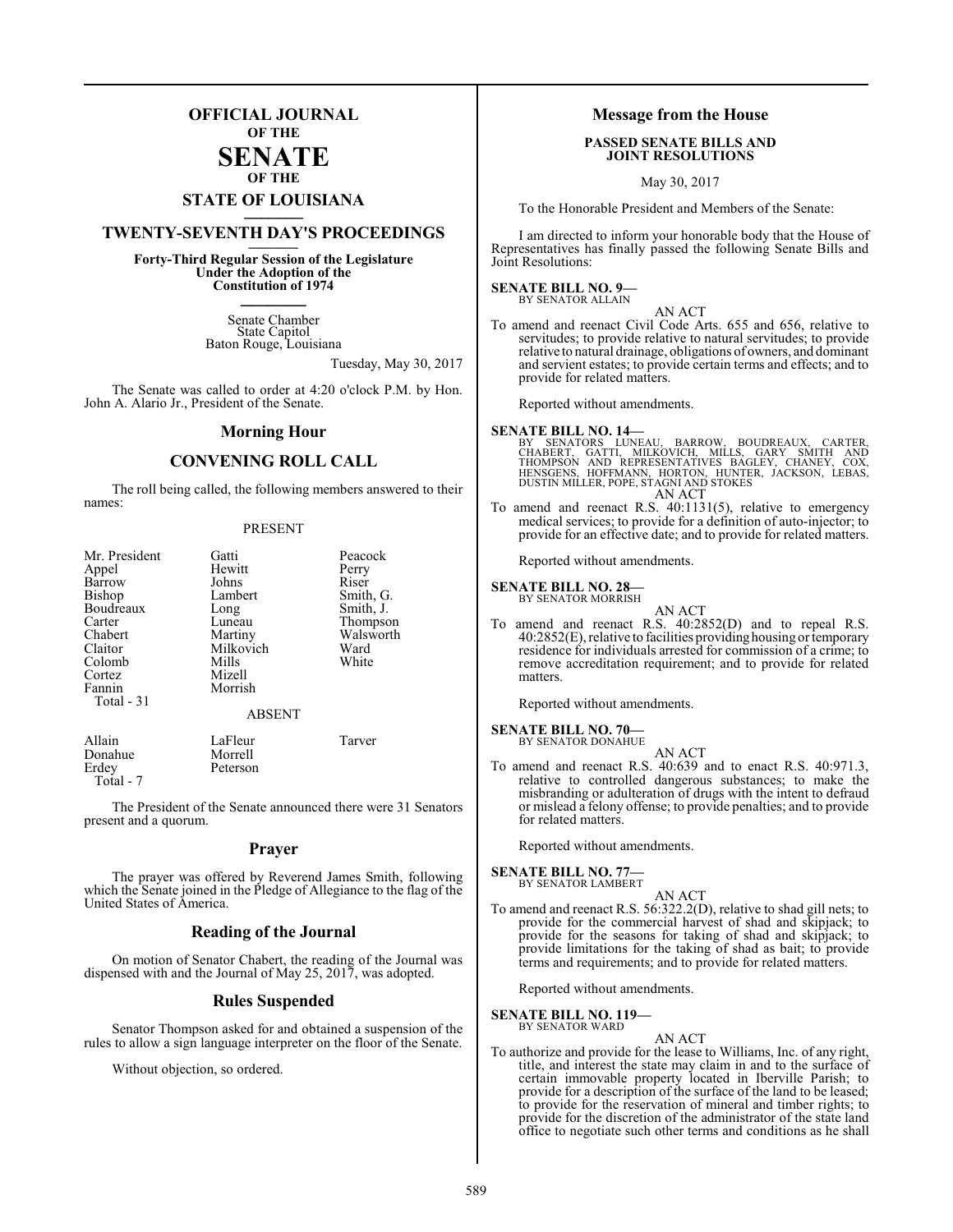## **Page 2 SENATE 27th DAY'S PROCEEDINGS**

deem necessary, appropriate, and in the best interests of the state; and to provide for related matters.

Reported without amendments.

#### **SENATE BILL NO. 230—** BY SENATOR LAFLEUR

#### AN ACT

To amend and reenact R.S. 36:851(A), and to repeal Chapter 5-G of Title 25 of the Louisiana Revised Statutes of 1950, comprised of R.S. 25:380.41 through 380.46, Chapter 5-I of Title 25 of the Louisiana Revised Statutes of 1950, comprised of R.S. 25:380.61 through 380.66, Chapter 5-J of Title 25 of the Louisiana Revised Statutes of 1950, comprised of R.S. 25:380.71 and 380.74 through 380.76, Chapter 5-M of Title 25 of the Louisiana Revised Statutes of 1950, comprised of R.S. 25:380.101 through 380.106, Chapter 5-O of Title 25 of the Louisiana Revised Statutes of 1950, comprised of R.S. 25:380.121 through 380.126, and R.S. 36:744 (P), (T), (U), (X), (Z), and 801.11, 801.13, 801.17, and 801.19, relative to museums; to remove certain museums from the jurisdiction of the Department of State and to delete all statutory provisions relative to such museums and their governing boards; and to provide for related matters.

Reported without amendments.

#### **SENATE BILL NO. 64—** BY SENATOR GATTI

AN ACT

To amend and reenact R.S. 3:2463(C) and (E) and to enact R.S. 3:2462(6) and 2465(E), relative to animal shelter operating procedures; to authorize animal shelters to post pictures of animals on a social media account or website; to require inspectors and shelter personnel to attend annual training; to provide for definitions; and to provide for related matters.

Reported with amendments.

#### **SENATE BILL NO. 109—** BY SENATOR CLAITOR

AN ACT

To enact Part V of Chapter 1 of Code Title XXIV of Code Book III of Title 9 of the Louisiana Revised Statutes of 1950, to be comprised of R.S. 9:5836, relative to the effect of obligations during certain emergencies and disasters; to provide relative to suspension of prescription and peremptive periods and other legal deadlines; to provide relative to the extension of prescription and peremptive periods and other legal deadlines; to provide relative to the ratification of Executive Orders JBE 2016-53, 2016-57, and 2016-66; to provide certain terms, conditions, procedures, and requirements; to provide for retroactive application; and to provide for related matters.

Reported with amendments.

#### **SENATE BILL NO. 103—** BY SENATOR RISER

#### AN ACT

To amend and reenact R.S. 56:722(A)(2) and 727, relative to game and fish commissions; to provide for the adoption of rules and regulations; to provide for limitation of liability; to provide for terms and conditions; and to provide for related matters.

Reported with amendments.

### **SENATE BILL NO. 125—** BY SENATOR THOMPSON

AN ACT

To authorize and provide for the transfer of certain state property; to provide for the transfer of state property in Tensas Parish; to provide for the property description; to provide for reservation of mineral rights; to provide terms, conditions, and requirements; and to provide for related matters.

Reported with amendments.

#### **SENATE BILL NO. 132—**

BY SENATOR WHITE AN ACT

To amend and reenact R.S. 56:1855(M)(2) and to enact R.S. 56:1855(O), relative to the Louisiana Scenic Rivers Act; to provide for certain natural and scenic rivers; to provide exceptions for certain uses on the Amite River, Pearl River, Tchefuncte River, Bogue Falaya River, Abita River, Comite River, and Bayou Manchac; to provide terms, conditions, and procedures; and to provide for related matters.

Reported with amendments.

#### **SENATE BILL NO. 116—**

BY SENATORS MILLS AND BISHOP



To enact Part III of Chapter 2 of Title 24 of the Louisiana Revised Statutes of 1950, to be comprised of R.S. 24:111 through 114, relative to exercise and healthier communities; to create the Work Out Now: WON Louisiana Legislative Commission; to provide for commission membership, powers, duties, and functions; to provide for staff support and finances for the commission; to provide for cooperation with and support for the commission; to provide for an effective date; and to provide for related matters.

Reported with amendments.

#### **SENATE BILL NO. 211—** BY SENATOR GARY SMITH

AN ACT

To amend and reenact R.S. 40:1563.1(A)(20) and (C), (D), and (E) and to enact R.S. 14:206.1 and R.S.  $40:1563.1(A)(21)$  and  $(F)$ , relative to life safety and property protection contracting; to create the crime of life safety and property protection contracting without authority; to provide the elements of the crime; to provide penalties; to provide relative to the authority of the fire marshal to investigate the crime; and to provide for related matters.

Reported with amendments.

#### **SENATE BILL NO. 212—**

BY SENATOR GARY SMITH

AN ACT To amend and reenact R.S. 40:2405(A)(3), relative to peace officers; to provide regarding the authority to carry a concealed weapon by reserve or part-time peace officers; and to provide for related matters.

Reported with amendments.

Respectfully submitted, ALFRED W. SPEER Clerk of the House of Representatives

#### **Privileged Report of the Legislative Bureau**

May 30, 2017

To the President and Members of the Senate:

I am directed by your Legislative Bureau to submit the following report:

The following instruments are approved as to construction and duplication. We advise and suggest the following amendments:

#### **HOUSE BILL NO. 142—** BY REPRESENTATIVE PUGH

AN ACT

To provide for a special statewide election to be held on October 14, 2017, for the purpose of submitting proposed constitutional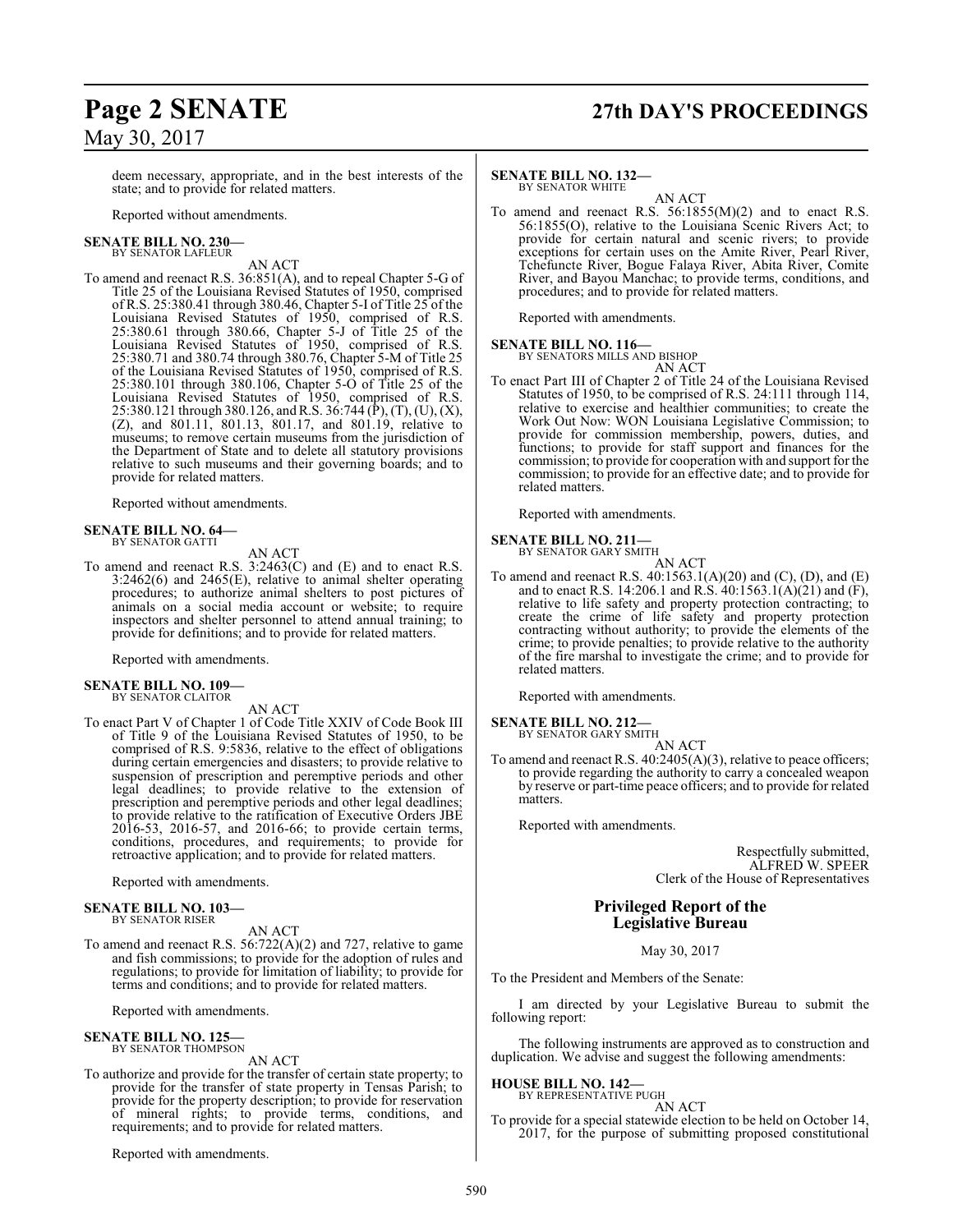## **27th DAY'S PROCEEDINGS Page 3 SENATE**

# May 30, 2017

amendments to the electors of the state; to provide for the conduct of such election; and to provide for related matters.

Reported without amendments.

#### **HOUSE BILL NO. 179—**

BY REPRESENTATIVES STOKES, BAGLEY, CHANEY, COX,<br>HENSGENS, HOFFMANN, HORTON, JACKSON, JOHNSON, LEBAS,<br>MARINO, DUSTIN MILLER, MORENO, POPE, RICHARD, SIMON, AND<br>STAGNI AND SENATOR MARTINY AN ACT

To amend and reenact R.S. 40:1169.2(3) and 1169.3(1)(d) and (2), relative to investigational drugs, products, and devices for use by terminally ill patients pursuant to the Right To Try Act; to revise certain definitions and legislative findings of such law; to provide relative to consent for the use of investigational drugs, biological products, or devices; to authorize the prescription and use of certain devices which have not completed phase one of a federally approved clinical trial; and to provide for related matters.

Reported without amendments.

#### **HOUSE BILL NO. 209—**

BY REPRESENTATIVE COUSSAN AN ACT

To amend and reenact R.S. 37:752(3), relative to the practice of dental hygiene; to exempt from licensure the practice of dental hygiene by students; and to provide for related matters.

Reported without amendments.

#### **HOUSE BILL NO. 210—**

BY REPRESENTATIVE COUSSAN AN ACT

To amend and reenact R.S. 37:761.1(A), (D), (F), and (H), relative to retired volunteer dentists; to authorize the licensure of retired dentists who provide voluntary dental services; to provide for a limitation of liability for retired volunteer dentists and an exception to the limitation of liability; to repeal minimum work requirements; to provide for a return to active licensure status; and to provide for related matters.

Reported with amendments.

### **LEGISLATIVE BUREAU AMENDMENTS**

Amendments proposed by Legislative Bureau to Engrossed House Bill No. 210 by Representative Coussan

#### AMENDMENT NO. 1

In Senate Committee Amendment No. 3 proposed by the Senate Committee on Commerce, Consumer Protection and International Affairs and adopted by the Senate on May 25, 2017 on line 20, following "provided in" and before "Subsection" change "the" to "this"

## **HOUSE BILL NO. 217—** BY REPRESENTATIVE JORDAN

AN ACT

To enact R.S. 22:373(C), relative to vehicle mechanical breakdown insurers; to provide for the incorporation by reference of certain laws regulating unfair competition; to provide for the incorporation by reference of certain laws regulating unfair trade practices; and to provide for related matters.

Reported with amendments.

#### **LEGISLATIVE BUREAU AMENDMENTS**

Amendments proposed by Legislative Bureau to Reengrossed House Bill No. 217 by Representative Jordan

#### AMENDMENT NO. 1

In Senate Committee Amendment No. 3 proposed by the Senate Committee on Insurance and adopted by the Senate on May 25, 2017, on line 9 following "361" add "

#### AMENDMENT NO. 2

In Senate Committee Amendment No. 3 proposed by the Senate Committee on Insurance and adopted by the Senate on May 25, 2017, following line 19 insert " \* \* \* "

- HOUSE BILL NO. 253—<br>
BY REPRESENTATIVES SMITH, ABRAHAM, AMEDEE, BACALA,<br>
BAGLEY, BAGNERIS, BARRAS, BERTHELOT, BILLIOT, BISHOP,<br>
BOUIE, CHAD BROWN, TERRY BROWN, CARMODY, CARPENTER,<br>
GARY CARTER, ROBBY CARTER, STEVE CARTER,
- To amend and reenact R.S. 4:715(B)(2), R.S. 14:32(D)(3) and 39(D)(3), R.S. 17:43(B)(2) and 1942(B), R.S. 21:51(C) and 52(A) and (B), R.S. 22:245, 1027(A), and 1038(C)(2)(a) and (E), R.S. 36:259(N), R.S. 37:2446.1(B)(7) and  $2651(7)(b)(v)(hh)$ , R.S.  $40:1580.1(A)$  and  $2208$ , R.S. 42:1119(B)(2)(a)(i), R.S. 45:1355(A), the heading of Chapter 30-A of Title 46 ofthe Louisiana Revised Statutes of 1950, R.S. 46:2261, 2262(A) and (C), 2262.1(introductory paragraph), (4), and (12), 2263(3), (4), and (6) through (8),  $22\overline{6}4(A)$ , (C), and (D), 2265(A)(introductory paragraph), (9), and (10), 2266(1) and (3) through (5),  $2352(7)(a)$  and  $(10)(a)$ (introductory paragraph), 2361, 2362(2) through (6), 2363 through 2365, 2367, 2368(B), and 2372, R.S. 47:6301(A)(3), the heading of Part X of Chapter 1 of Title 49 of the Louisiana Revised Statutes of 1950, R.S. 49:181(A), and Code of Criminal Procedure Article 401.1(B)(introductory paragraph), relative to terminology referring to the deaf and hard of hearing; to delete and make substitutions for terms which are derogatory, inaccurate, or obsolete; to provide for consistency in usage of terms referring to the deaf and hard of hearing and to hearing loss; to provide for revision of terminology relative to the deaf and hard of hearing in administrative rules, policy documents, professional resources, reference materials, manuals, and other publications; to provide for legislative intent; to provide for construction; and to provide for related matters.

Reported without amendments.

#### **HOUSE BILL NO. 287—**

- BY REPRESENTATIVE TALBOT AN ACT
- To amend and reenact R.S. 22:41(11), 885(B), 887(A)(5) and (D),  $1271(A)$ ,  $1484(A)(1)$ , and  $1892(A)(1)$ , relative to property and casualty insurance claims; to provide for the return of unearned premium to the mortgagee; to provide for notice of claim payments to the mortgagee; to provide for notice to the mortgagee of cancellation of the policy by an insurer; to provide for identification of the insured property in the notice to insured and the mortgagee; to provide notice to the mortgagee of additional required premium; and to provide for related matters.

Reported without amendments.

#### **HOUSE BILL NO. 305—**

BY REPRESENTATIVE JOHNSON AN ACT

To amend and reenact R.S. 37:2410 and to enact R.S. 37:2402(C), 2411.1, 2411.2, and  $2424(C)(7)$ , relative to the practice of physical therapy; to provide for active state oversight and supervision of the Louisiana Physical Therapy Board; to provide for the licensure of foreign graduates; to provide for the licensure of applicants with military training; to establish a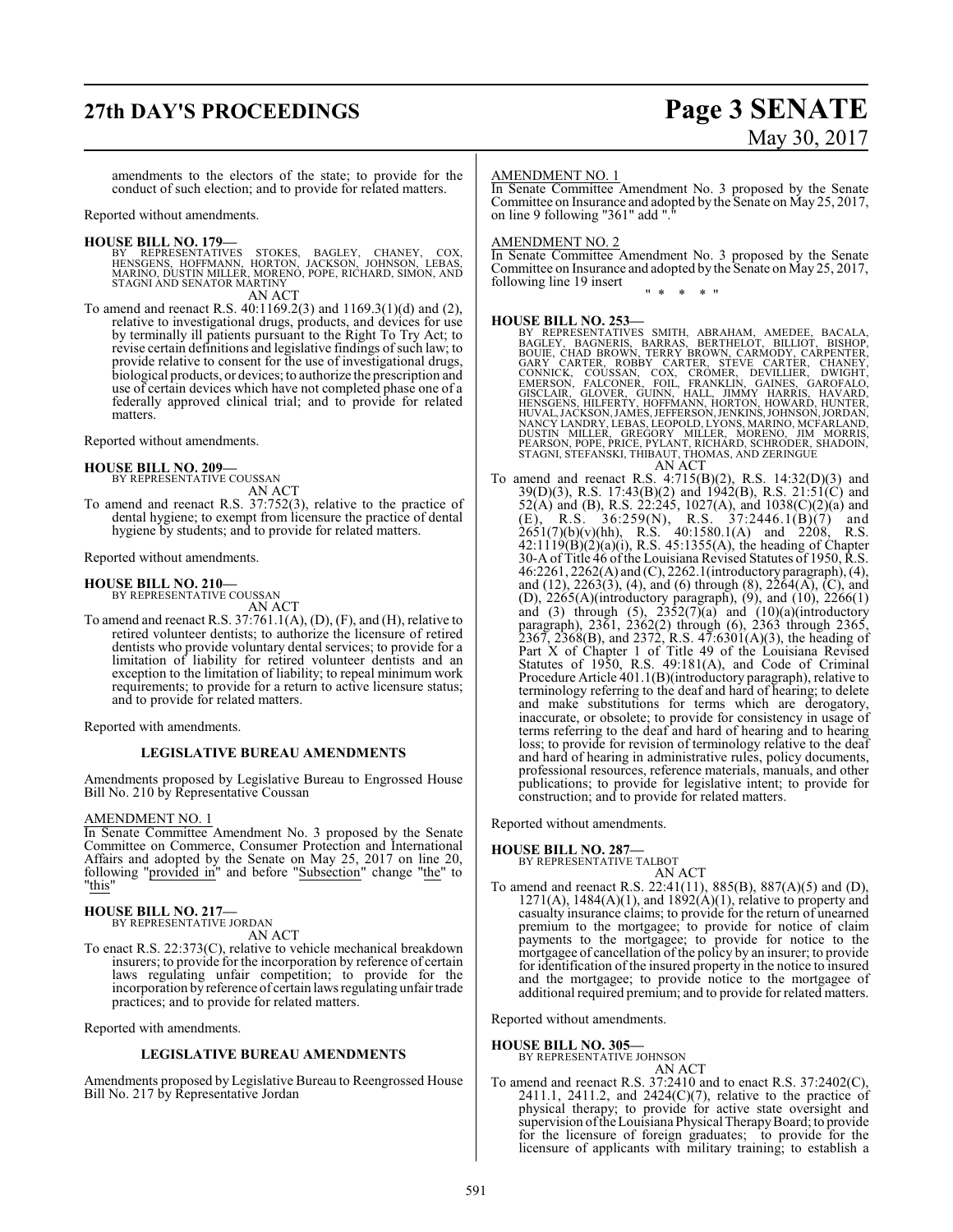continuing education review fee; and to provide for related matters.

Reported without amendments.

#### **HOUSE BILL NO. 338—** BY REPRESENTATIVE POPE

AN ACT

To amend and reenact R.S. 37:2654(A)(introductory paragraph),  $(1)(c)$ , and  $(2)$ ,  $(B)$  through  $(D)$ , and  $(F)$  through  $(H)$ ,  $2662(A)$ (introductory paragraph), (2), (3), and (7)(c) and (B),  $2663(A)$ , (B), and (D), and  $2664$ , to enact R.S. 37:2654(A)(1)(d) and (e) and (I) through (K), 2656.1, 2660.1, 2661.2, and  $2662(\dot{C})$ , and to repeal R.S. 37:2655, relative to the practice of speech-language pathology and audiology; to provide for membership on the Louisiana Board of Examiners for Speech-Language Pathology and Audiology; to provide for officers and the domicile of the board; to provide for removal of members; to regulate telepractice; to authorize the conditional issuance or renewal of a license; to provide for disciplinary proceedings and penalties; to prohibit the practice of speech-language pathology and audiology without a license or registration; to prohibit certain actions by licensees and registrants; and to provide for related matters.

Reported without amendments.

#### **HOUSE BILL NO. 341—**

BY REPRESENTATIVE DUSTIN MILLER AN ACT

To amend and reenact R.S. 17:1607, the heading of Title 28 of the Louisiana Revised Statutes of 1950, the heading of Chapter 1 of Title 28 of the Louisiana Revised Statutes of 1950, R.S. 28:1, 2(1), (7), (9), (10), (14), (17), (20), (21), (26), (29), and (32)(a) and (b), 3, the heading of Part I-A of Chapter 1 of Title 28 of the Louisiana Revised Statutes of 1950, R.S. 28:11, 12, 13(introductory paragraph), (1), and (3) through (5), 14, 15(A)(introductory paragraph), (3), (9), and (B), the heading of Part II of Chapter 1 of Title 28 of the Louisiana Revised Statutes of 1950, R.S. 28:21(A) and (B), 21.1, 22(B)(introductory paragraph) and  $(C)(1)$ , 22.5, 22.7(A), 22.9, 23, 25, 25.1(A),  $(C)(1)(a)$ (introductory paragraph) and (v), (b), (c),  $(2)(a)(iv)$ , and (D), 25.2, the heading of Part III of Chapter 1 of Title 28 of the Louisiana Revised Statutes of 1950, R.S. 28:50(1), (3), (4), and (6),  $51(C)$ ,  $51.1(A)(1)$ ,  $52(A)$  through  $(C)$ ,  $(G)(2)(a)$ , and  $(H)(2)$ , 52.2, 52.3, 52.4(A) through (C), 53(A), (B)(1) and (2)(b) and  $(d)$ (introductory paragraph),  $(G)(2)$  and  $(6)$ ,  $(J)$ ,  $(K)(1)$ , and  $(L)(1)$  and  $(3)$ , 53.2(A)(introductory paragraph) and  $(1)$ ,  $(B)$ ,  $(C)(3)$ , and  $(F)$ , 54 $(A)$  and  $(D)(1)$ (introductory paragraph) and (a) and (3),  $55(B)$ ,  $(E)(1)$  and (3) through (5),  $(F)$ ,  $(\bar{G})$ ,  $(I)$ , and (J), 56(A)(1)(a) and (2)(b), (B), (C), and (G), 59(A), (C), and  $(D)$ , 62, 64(F), 67(1) and (3), 69(A)(1), 70(A), (B)(introductory paragraph) and (1), and  $(E)(2)(f)$ , 71 $(B)$ ,  $(C)$ ,  $(E)$ , and  $(F)$ , 72(A), 73, 91 through 93, 94(A), 96(A) through (C) and (E) through  $(H)$ , 96.1(A),  $(B)$ , and  $(D)$  through  $(F)$ , 97 through 100, 101 through 145, 146(A), 147, the heading of Part VI ofChapter 1 of Title 28 of the Louisiana Revised Statutes of 1950, R.S.  $28:171(C)(4)(a)$  and  $(D)(5)$ , 171.1(introductory paragraph) and (5) through (8), 172 through 181, 183, 184, 185(A), 200 through 202, 215.2(1)(introductory paragraph) and (2), 215.3(A) and (B), 215.4(A), the heading of Part X of Chapter 1 of Title 28 of the Louisiana Revised Statutes of 1950, R.S. 28:221(1) through  $(6)$ ,  $(8)$ ,  $(9)$ , and  $(11)$  through  $(13)$ , 222 through 225, 227 $(\overline{A})$ , (C), and (E),  $228$ ,  $229(A)$  and (C),  $230(A)$ (introductory paragraph) and  $(2)(a)$  and  $(d)(i)$ ,  $(B)$ , and  $(C)$ , 232, 233 $(2)$ , 234(introductory paragraph) and (2), the heading of Chapter 5 of Title 28 of the Louisiana Revised Statutes of 1950, R.S. 28:475, 476, 477(1) and (3)(a)(introductory paragraph) and (b), 478(A), the heading of Chapter 11 of Title 28 of the Louisiana Revised Statutes of 1950, R.S. 28:771, 772(A)(1) and (2)(c) and (B), the heading of Chapter 15 of Title 28 of the Louisiana Revised Statutes of 1950, R.S. 28:841(A), 911(1), 913(A)(2) and (3), 915(A)(3), and 931(B)(2), R.S. 36:258(C) and  $259(C)(10)$  and (16), R.S.  $40:1237.1(A)(9)(a)(ii)(introductory)$ paragraph) and 2142(A), Code of Criminal Procedure Articles

## **Page 4 SENATE 27th DAY'S PROCEEDINGS**

648(A)(1) and (B)(1), 657, 657.1(A)(4), and 657.2(A), and Children's Code Article 1404(9), to enact R.S. 28:2(33) through (39), and to repeal R.S. 28:2(11), 22.4, 22.10, 52.1, 95, 100.1, 182, Chapter 6 of Title 28 of the Louisiana Revised Statutes of 1950, comprised of R.S. 28:501 through 506, and Chapter 7 of Title 28 of the Louisiana Revised Statutes of 1950, comprised of R.S. 28:561, relative to mental health and behavioral health laws; to revise terminology and definitions of terms relating to mental health and behavioral health; to provide relative to healthcare services for persons with mental illness and substance-related and addictive disorders; to provide for care and treatment of persons with behavioral health needs; to provide relative to facilities where such care is delivered; to provide for the administration of state psychiatric hospitals; to make technical changes and corrections in laws pertaining to mental health and behavioral health; and to provide for related matters.

Reported without amendments.

### **HOUSE BILL NO. 388—** BY REPRESENTATIVE CARMODY

AN ACT

To enact R.S. 32:808(C), relative to reporting requirements imposed on the Louisiana Used Motor Vehicle Commission; to require reporting of certain information regarding salvage pools or salvage disposal sales; to authorize the sharing of information; and to provide for related matters.

Reported without amendments.

#### **HOUSE BILL NO. 435—**

BY REPRESENTATIVE TALBOT

AN ACT To amend and reenact R.S.  $22:1880(C)(1)$  and (2) and to enact R.S. 22:1880(E), relative to balance billing disclosure; to require that a healthcare facility disclose to a patient out-of-network providers; to provide for notice to insureds of possible balance billing at first registration with a healthcare facility; to provide for penalties for failure to disclose; and to provide for related matters.

Reported without amendments.

#### **HOUSE BILL NO. 544—**

BY REPRESENTATIVE DANAHAY

AN ACT To amend and reenact R.S. 18:3(A)(3), 18(A)(introductory paragraph) and  $(8)(b)$ ,  $25(B)$ ,  $59.4(E)(2)(c)$ , 104, 107 $(B)$ ,  $114(F)(2)$ ,  $196(C)(1)$  and  $(2)$ ,  $402(G)(2)$ ,  $424(C)(1)$ ,  $425(C)(1)$ , 425.1(A), 427(B), 431(A)(4) and (B)(2), 434(A)(1), 469(D)(2), 564(B)(5)(b), 566.2(C) and (F)(3) through (9), 571(A)(5),  $572(A)(1)(introductory paragraph)$  and  $(a)(i)$ ,  $574(F)$ , 1286.1(A), 1300.7(A), 1307(C) and (G), 1310(D)(2), 1313(F)(9) and (G)(11), 1363(B), (D), (G), and (H), 1373(A)(1), and 1402(C), to enact R.S. 18:107(F), 425(B)(3)(c), 566.2(F)(10), and  $1354(B)(8)$ , and to repeal R.S. 18:176(D), 200, 431(A)(5), and  $1313(F)(11)$ , relative to the Louisiana Election Code; to revise the system of laws comprising the Louisiana Election Code; to provide relative to petitions submitted to registrars of voters for certification; to provide relative to the annual voter registration week; to provide for reporting by the State Board of Election Supervisors; to provide relative to compensation, education, and training of registrars of voters, chief deputy registrars, and confidential assistants; to provide relative to political partyaffiliation;to provide for transfer and cancellation of registration; to provide relative to the inactive list of voters; to provide for voting by a person on the list; to provide for advanced election dates; to provide for the date of elections when the votes cast in a primary are void because of the death of a candidate; to provide for the duties of commissioners; to provide for qualifications of commissioners; to prohibit certain persons from serving as commissioners in certain elections; to provide for the powers and duties of watchers; to provide for courses of instruction for commissioners; to provide for the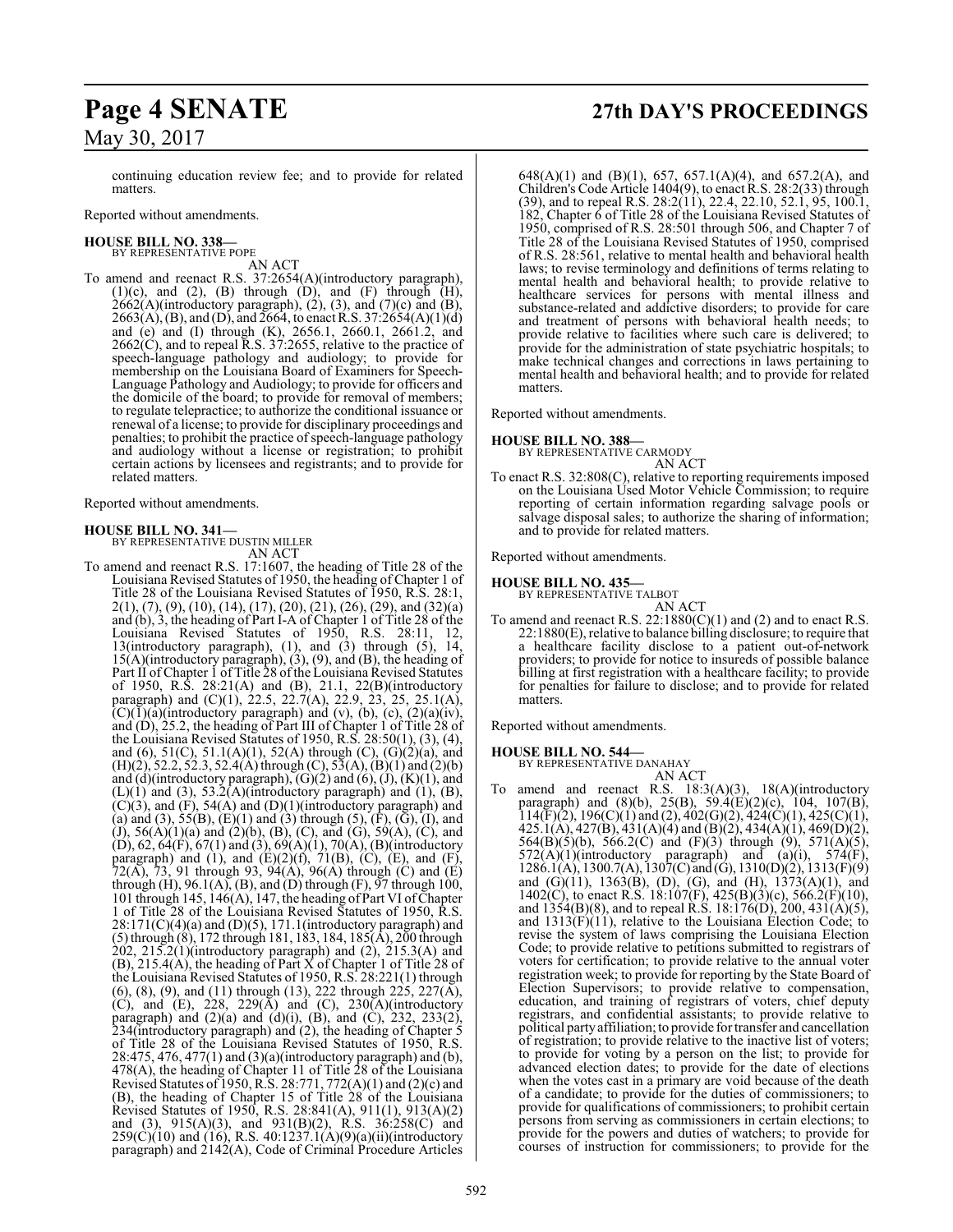## **27th DAY'S PROCEEDINGS Page 5 SENATE**

# May 30, 2017

duties of clerks of court relative to such instruction; to provide for the selection of commissioners and alternate commissioners; to provide relative to assistance of voters at polling places; to provide relative to the duties of commissioners relative to such assistance; to provide relative to procedures and requirements for counting provisional ballots; to provide for the determination of whether a provisional ballot is to be counted; to provide for when provisional ballots are counted; to provide relative to the duties of the parish board of election supervisors relative to provisional ballots; to provide for procedures for and duties of commissioners after the termination of voting; to provide for the printing of results from voting machines; to provide for the compilation and promulgation of election returns; to provide for when promulgation occurs; to provide relative to recall elections; to provide for the issuance of a proclamation by the governor to order a recall election to be held; to provide for the deadline for issuing a proclamation; to provide for voting absentee by mail; to provide relative to application to vote absentee by mail; to provide for the ongoing validity of applications by certain applicants; to provide relative to the counting of absentee by mail ballots; to provide for the counting of damaged ballots; to provide for the duties of the parish custodian of voting machines; to provide for the duties of qualifying officials; to provide for information given to candidates at the time of qualifying; to provide for the content of the application for voter registration; to provide procedures and requirements for voter registration at driver's license facilities; to provide relative to spoiled and replacement ballots; to provide for the counting ofsuch ballots; to provide relative to consolidation of polling places; to provide for the determination ofthe number of voting machines allocated to polling places and used in elections; to provide for the proper parties in an action objecting to candidacy and an action contesting an election; and to provide for related matters.

Reported without amendments.

## **HOUSE BILL NO. 643—** BY REPRESENTATIVE HUVAL

AN ACT

To amend and reenact R.S.  $22:821(B)(19)(c)$  and to enact R.S.  $22:821(B)(23)(d)$ , relative to license fees collected by the commissioner of insurance; to provide for an annual license renewal fee for viatical settlement providers; to provide for a late renewal fee for insurance claims adjusters; and to provide for related matters.

Reported without amendments.

### **HOUSE BILL NO. 678— (Substitute for House Bill No. 479 by Representative Horton)** BY REPRESENTATIVE HORTON

AN ACT

To amend and reenact Children's Code Articles 437(A), 603(24), and 610(G), to enact Children's Code Article 603(19) and Subpart E of Part VI of Chapter 5-A of Title 40 of the Louisiana Revised Statutes of 1950, to be comprised of R.S. 40:1086.11, and to repeal Act No. 396 of the 2007 Regular Session of the Legislature, relative to prenatal neglect and the reporting thereof; to provide for definitions; to provide for notification procedures; to provide for limitation of liability; to provide for referral for mediation; to provide for promulgation of rules by the Department of Children and Family Services; to provide for enforceability; and to provide for related matters.

Reported without amendments.

Respectfully submitted, DANIEL R. MARTINY Chairman

#### **Adoption of Legislative Bureau Report**

On motion of Senator Martiny, the Legislative Bureau amendments were adopted and the Bills and Joint Resolutions were read by title and passed to a third reading.

#### **Introduction of Senate Resolutions**

Senator Gatti asked for and obtained a suspension of the rules to read Senate Resolutions a first and second time.

#### **SENATE RESOLUTION NO. 142—** BY SENATOR GATTI

A RESOLUTION

To commend Benton Elementary School on winning the 2017 National Archery in Schools Program national tournament and being named national elementary school champion.

On motion of Senator Gatti the resolution was read by title and adopted.

### **SENATE RESOLUTION NO. 143—** BY SENATOR MIZELL

A RESOLUTION

To commend and congratulate Percy William "Uncle Bill" Corkern for forty-eight years plus of dedicated and distinguished service in law enforcement.

On motion of Senator Mizell the resolution was read by title and adopted.

#### **SENATE RESOLUTION NO. 144—** BY SENATOR JOHNS

A RESOLUTION

To urge and request the Louisiana Motor Vehicle Commission to examine whether R.S. 32:1252(26), (27), (45), and (46)(a) and 1254(A)(18), relative to recreational product dealers, are currently interpreted in accordance with their original legislative intent.

The resolution was read by title and referred by the President to the Committee on Transportation, Highways and Public Works.

## **SENATE RESOLUTION NO. 145—**<br>BY SENATOR THOMPSON

A RESOLUTION

To designate Tuesday, May 30, 2017, as LSU AgCenter Day at the Louisiana State Capitol.

On motion of Senator Thompson the resolution was read by title and adopted.

#### **SENATE RESOLUTION NO. 146—** BY SENATOR MILLS

A RESOLUTION

To urge and request the Louisiana Board of Pharmacy to consider alternative training and certification options for pharmacy technicians.

The resolution was read by title and referred by the President to the Committee on Health and Welfare.

### **SENATE RESOLUTION NO. 147—** BY SENATOR WALSWORTH

A RESOLUTION

To urge and request that legislation allowing school boards and local governing authorities be authorized to go into executive session when discussing economic development projects be included in the call for any special legislative session in 2017.

The resolution was read by title and referred by the President to the Committee on Education.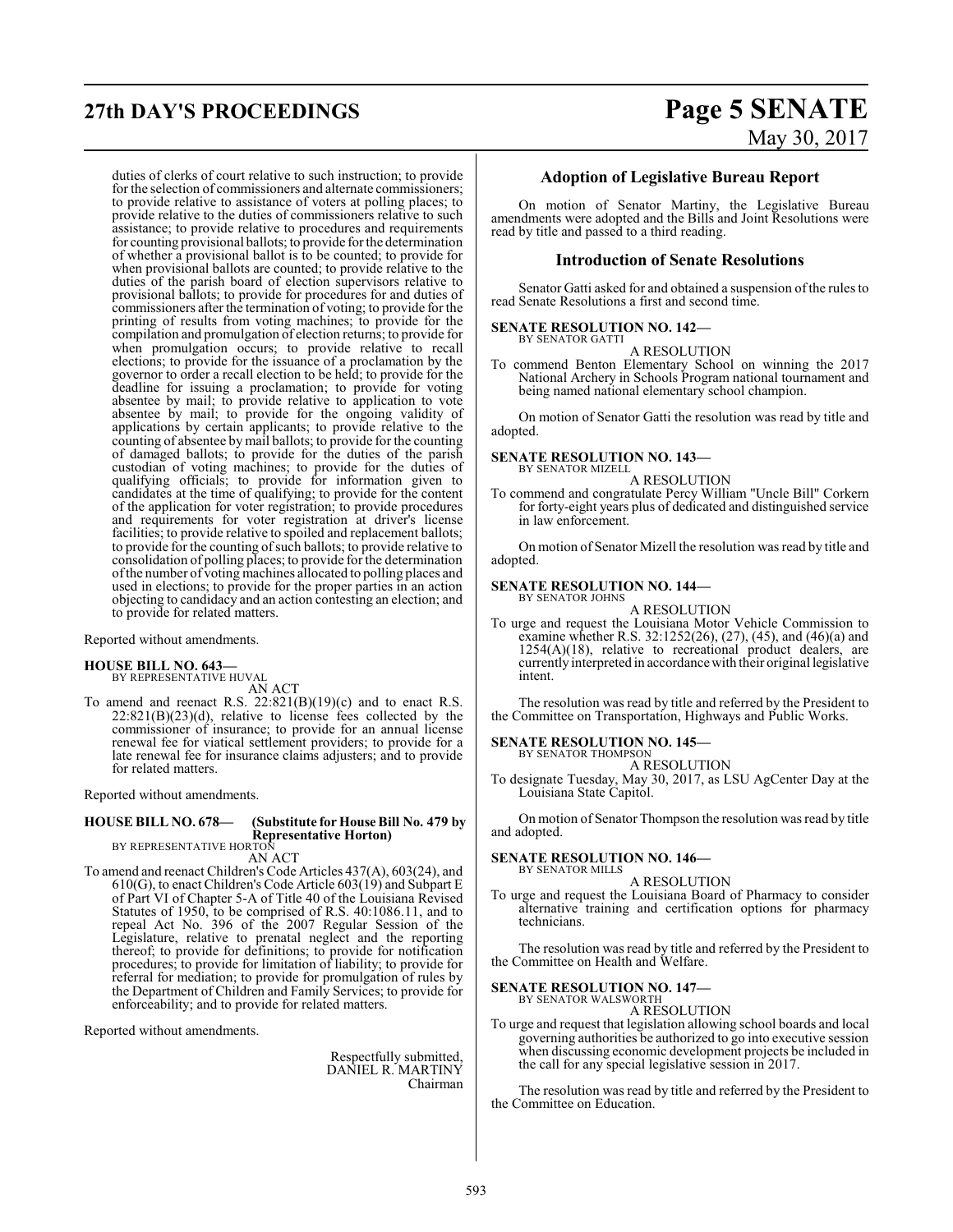#### **SENATE RESOLUTION NO. 148—**

BY SENATOR WALSWORTH A RESOLUTION

To commend Norman C. Ferachi for his dedicated service and to congratulate him on a well-deserved retirement.

On motion of Senator Walsworth the resolution was read by title and adopted.

#### **SENATE RESOLUTION NO. 149—** BY SENATOR CORTEZ

A RESOLUTION

To establish the Best Practices in Public Contracts Task Force to study best practices from other states to determine a fair method to evaluate bids on public works contracts based on best value instead of lowest cost.

The resolution was read by title and referred by the President to the Committee on Finance.

### **SENATE RESOLUTION NO. 150—**

BY SENATOR BOUDREAUX A RESOLUTION

To express the sincere condolences of the Senate of the Legislature of Louisiana upon the death of Shirley Slaughter Young.

On motion of Senator Boudreaux the resolution was read by title and adopted.

### **Senate Concurrent Resolutions to be Adopted, Subject to Call**

#### **Called from the Calendar**

Senator Ward asked that Senate Concurrent Resolution No. 102 be called from the Calendar.

## **SENATE CONCURRENT RESOLUTION NO. 102—** BY SENATORS WARD AND CARTER

A CONCURRENT RESOLUTION

To affirm the need for civility in political discourse and debate as a fundamental requirement for effective representative democracy and governing.

The concurrent resolution was read by title. Senator Ward moved to adopt the Senate Concurrent Resolution.

### **ROLL CALL**

The roll was called with the following result:

#### YEAS

| Mr. President<br>Appel<br>Barrow<br>Boudreaux<br>Carter<br>Chabert<br>Claitor<br>Colomb<br>Cortez<br>Donahue<br>Fannin | Gatti<br>Hewitt<br>Johns<br>Lambert<br>Long<br>Luneau<br>Martiny<br>Milkovich<br>Mills<br>Mizell<br>Morrell | Morrish<br>Peacock<br>Perry<br>Riser<br>Smith, G.<br>Smith, J.<br>Tarver<br>Thompson<br>Walsworth<br>Ward<br>White |
|------------------------------------------------------------------------------------------------------------------------|-------------------------------------------------------------------------------------------------------------|--------------------------------------------------------------------------------------------------------------------|
|                                                                                                                        |                                                                                                             |                                                                                                                    |
| Total - 33                                                                                                             | <b>NAYS</b>                                                                                                 |                                                                                                                    |

Total - 0

ABSENT

LaFleur

Allain Erdey Peterson Total - 5

## **Page 6 SENATE 27th DAY'S PROCEEDINGS**

The Chair declared the Senate adopted the Senate Concurrent Resolution and ordered it sent to the House.

#### **Message from the House**

#### **ASKING CONCURRENCE IN HOUSE BILLS AND JOINT RESOLUTIONS**

May 25, 2017

To the Honorable President and Members of the Senate:

I am directed to inform your honorable body that the House of Representatives has finally passed and asks your concurrence in the following House Bills and Joint Resolutions:

| HB No. 215 | HB No. 243 | HB No. 259 |
|------------|------------|------------|
| HB No. 506 | HB No. 554 | HB No. 601 |
| HB No. 664 | HB No. 667 | HB No. 685 |
| HB No. 686 | HB No. 688 | HB No. 691 |
| HB No. 110 | HB No. 219 | HB No. 568 |
| HB No. 616 | HB No. 689 | HB No. 52  |
| HB No. 145 | HB No. 405 | HB No. 508 |
| HB No. 354 |            |            |

### Respectfully submitted,

ALFRED W. SPEER

Clerk of the House of Representatives

### **House Bills and Joint Resolutions**

Senator John Smith asked for and obtained a suspension of the rules to read House Bills and Joint Resolutions a first and second time by title and refer them to committee.

#### **HOUSE BILL NO. 52—**

BY REPRESENTATIVE CONNICK AN ACT

To amend and reenact R.S. 47:481 and R.S. 48:196(A)(introductory paragraph) and 197 and to repeal R.S.  $48:25.2(D)$ , relative to certain registration and license fees and taxes collected on trucks and trailers; to provide for the collection, deposit, and appropriation of such registration and license fees and taxes collected in certain parishes; to create the Regional Maintenance and Improvement Fund; to provide for the deposit, use, and investment of monies in the fund; to provide for the New Orleans Ferry Fund; to repeal the termination date of the New Orleans Ferry Fund; and to provide for related matters.

The bill was read by title and referred by the President to the Committee on Finance.

#### **HOUSE BILL NO. 110—**

BY REPRESENTATIVE BILLIOT AN ACT

To amend and reenact Code of Criminal Procedure Article 890.3, relative to crimes of violence; to provide relative to sentencing for crimes of violence; to provide relative to the procedure by which certain crimes are designated in the court minutes as crimes of violence; and to provide for related matters.

The bill was read by title and referred by the President to the Committee on Judiciary C.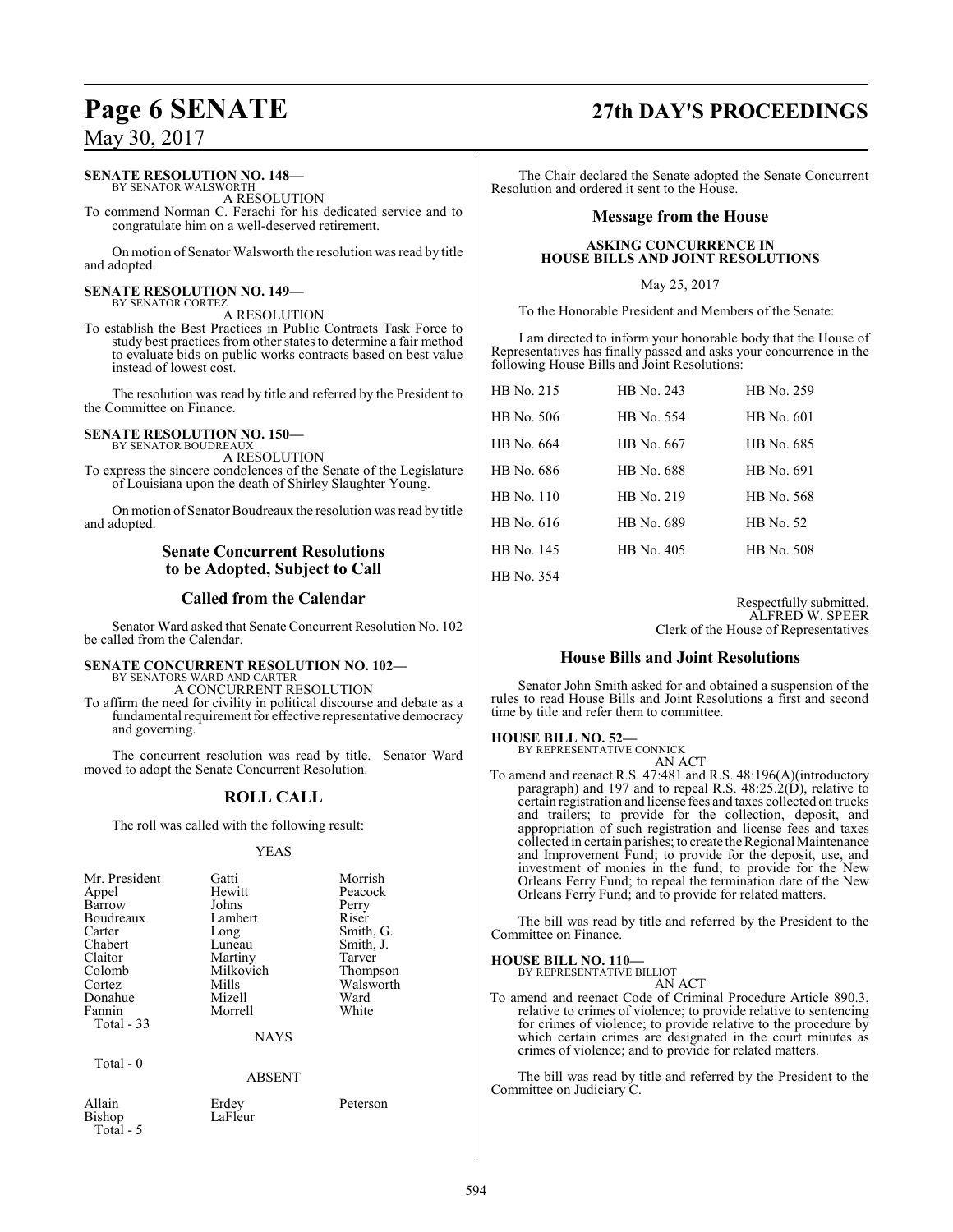## **27th DAY'S PROCEEDINGS Page 7 SENATE**

# May 30, 2017

#### **HOUSE BILL NO. 145—**

BY REPRESENTATIVES GAROFALO, ROBBY CARTER, CREWS, CROMER, JENKINS, MAGEE, AND GREGORY MILLER A JOINT RESOLUTION

Proposing to amend Article VII, Section 21(M)(1) ofthe Constitution ofLouisiana, relative to ad valoremtax exemptions; to authorize an exemption for certain property owned by the surviving spouse of a person who died while performing duties as an emergency medical responder, technician, law enforcement or fire protection officer, paramedic, or volunteer firefighter; to provide for eligibility; to provide for effectiveness; to provide for submission of the proposed amendment to the electors; and to provide for related matters.

The bill was read by title and referred by the President to the Committee on Revenue and Fiscal Affairs.

#### **HOUSE BILL NO. 215—**

BY REPRESENTATIVE HUNTER AN ACT

To enact Code of Criminal Procedure Article 573.3, relative to time limitations for initiating prosecutions; to provide relative to time limitations in which to institute prosecution for the crime of bank fraud; and to provide for related matters.

The bill was read by title and referred by the President to the Committee on Judiciary C.

#### **HOUSE BILL NO. 219—** BY REPRESENTATIVE LEOPOLD

AN ACT

To amend and reenact Code of Criminal Procedure Article 331(A)(1) and (2) and to repeal Code of Criminal Procedure Article  $331(\text{\AA})(3)$ , relative to bail; to provide relative to the discharge of bail obligations; to provide that the bail undertaking ceases and the surety is relieved of bail obligations upon conviction in any case; and to provide for related matters.

The bill was read by title and referred by the President to the Committee on Judiciary C.

#### **HOUSE BILL NO. 243—** BY REPRESENTATIVE HALL

AN ACT

To amend and reenact R.S. 17:15(A)(1)(a), 16(G), 158(J), 158.6(A) and (B)(1), 160(Section heading), 164.1(A)(1), 168, 416(A)(4)(a)(i)(aa),(ee), and (hh), 416.13(B)(2)(b)(introductory paragraph) and (D)(2)(c), 421.4, 422.6(B), 432.1(A), 439(B), 491(A), 493.1(D), 495, 496(A), (B), (C), and (D), 497(Section heading), 497.2, 497.3, 498, 499, 499.1, 500.2(A)(2)(c) and  $(D)(2), 1205, 2831, 3974, and 3991(E)(5)(a),$  relative to school employees; to provide for technical changes with respect to the terms "school bus driver" and "school bus operator" in Title 17 of the Louisiana Revised Statutes of 1950; and to provide for related matters.

The bill was read by title and referred by the President to the Committee on Education.

#### **HOUSE BILL NO. 259—** BY REPRESENTATIVE ZERINGUE

A JOINT RESOLUTION

Proposing to amend Article VI, Section 39 of the Constitution of Louisiana, relative to the taxing authority of levee districts; to authorize certain levee districts to levy an annual tax without voter approval; to provide for submission of the proposed amendment to the electors; and to provide for related matters.

The bill was read by title and referred by the President to the Committee on Revenue and Fiscal Affairs.

#### **HOUSE BILL NO. 354—**

BY REPRESENTATIVE THIBAUT A JOINT RESOLUTION

Proposing to amend Article VII, Section 27(B) of the Constitution of Louisiana, relative to the Transportation Trust Fund; to establish the Construction Subfund; to provide for the use of the monies deposited into the fund; to provide for the sources and uses of monies in the subfund; to provide for effectiveness; to provide for submission of the proposed amendment to the electors; and to provide for related matters.

The bill was read by title and referred by the President to the Committee on Finance.

#### **HOUSE BILL NO. 405—**

BY REPRESENTATIVE HOFFMANN

- AN ACT
- To enact Subpart E of Part I of Chapter 5-E of Title 40 of the Louisiana Revised Statutes of 1950, to be comprised of R.S. 40:1248.1 through 1248.6, relative to services for persons with disabilities; to provide relative to financing of such services through the Medicaid program; to establish reimbursement methodologies for providers of such services; to provide for duties of the Louisiana Department of Health relative to the Medicaid long-term care system; to provide for plans of care for persons receiving long-term care services; to require administrative rulemaking; and to provide for related matters.

The bill was read by title and referred by the President to the Committee on Health and Welfare.

#### **HOUSE BILL NO. 506—**

BY REPRESENTATIVES JEFFERSON AND JACKSON AN ACT

To amend and reenact Children's Code Articles 414(A), 728(2), 736.1, 737(A)(4), 738(B) and (C), 742(B), 917, 918, 919, 920(A) and (B), 921, 922, and 923(E), R.S. 15:593 and 614(B), and R.S. 44:4.1(B)(39), to enact Children's Code Articles 737(D), 740(A)(6), 782(A)(7), Chapter 15-A of Title VII of the Children's Code, to be comprised of Articles 792 and 793, and Children's Code Articles  $901(G)$ , 924, 925, and 926, to repeal Children's Code Articles 738(D) and 923, and to provide comments to Children's Code Articles 733, 733.1, 735, 736, and 758, relative to juvenile records and proceedings; to provide for the disclosure of juvenile records for sentencing purposes; to provide comments; to provide for the confidentiality of records; to provide for the records relating to placement when a child is taken into custody; to provide guidelines to the court in a juvenile disposition proceeding; to provide relative to the expungement and sealing of court and agency records; to provide for the waiver of costs and fees; to provide forms; to provide for the removal of records from the state police database; to provide citations in the Public Records Law to certain exceptions; to provide for effectiveness; and to provide for related matters.

The bill was read by title and referred by the President to the Committee on Judiciary B.

#### **HOUSE BILL NO. 508—**

BY REPRESENTATIVE JAMES AND SENATOR MORRELL AN ACT

To amend and reenact R.S.  $47:6007(C)(4)(b)$  and to enact R.S.  $47:6007(C)(4)(g)$ , relative to motion picture production tax credits; to authorize a fee for the transfer of a motion picture production credit; to establish the Louisiana Entertainment Development Fund as a special treasury fund; to provide for deposits into and uses of the fund; to provide for effectiveness; and to provide for related matters.

The bill was read by title and referred by the President to the Committee on Revenue and Fiscal Affairs.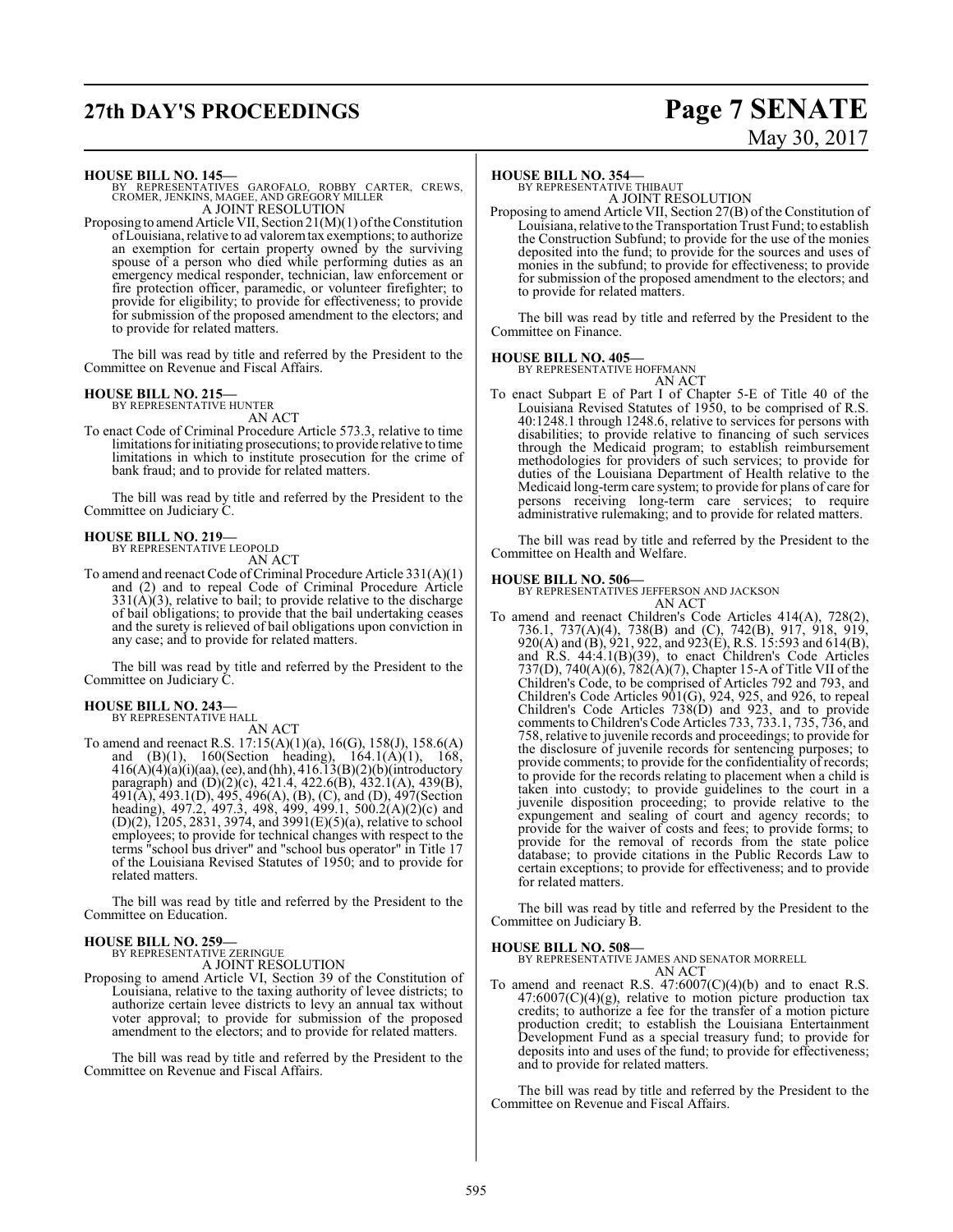## **Page 8 SENATE 27th DAY'S PROCEEDINGS**

May 30, 2017

#### **HOUSE BILL NO. 554—**

BY REPRESENTATIVES SCHRODER, BERTHELOT, AND EDMONDS AN ACT

To amend and reenact R.S. 39:1600(D)(1), (2)(introductory paragraph), and (3) and to enact R.S.  $39:1600(D)(4)$ , relative to public contracts; to provide for the requirements of reverse auctions for certain purchases in the Procurement Code; and to provide for related matters.

The bill was read by title and referred by the President to the Committee on Finance.

#### **HOUSE BILL NO. 568—**

BY REPRESENTATIVE NANCY LANDRY

AN ACT To amend and reenact R.S. 17:3914(C)(2)(b), relative to student information; to provide for the authority of the Department of Education; to provide for the release of information to entities located out-of-state; to provide for the use of information for academic research; and to provide for related matters.

The bill was read by title and referred by the President to the Committee on Education.

#### **HOUSE BILL NO. 601—**

BY REPRESENTATIVE STOKES AN ACT

To amend and reenact R.S. 47:302(K)(6), 337.2(C)(1)(a), 337.19(A), 337.23(B)(1)(b), (d), and (e), 337.49, 337.81(A)(1), 337.87(C)(1)(introductory paragraph), 337.92(1), and 1407(3) and to enact R.S.  $47:337.86(E)(3)$ ,  $337.87(C)(1)(d)$ , and 337.102, relative to sales and use tax administration; to provide with respect to a concursus proceeding for determination of the proper local taxing jurisdiction; to establish the Louisiana Uniform Local Sales Tax Board as a political subdivision of the state for purposes of uniformity and efficiency of imposition, collection, and administration of local sales and use taxes; to provide for membership of the board; to provide for powers and duties of the board; to establish a dedication of revenue for support of operations of the board; to provide for effectiveness; and to provide for related matters.

The bill was read by title and referred by the President to the Committee on Revenue and Fiscal Affairs.

#### **HOUSE BILL NO. 616—**

BY REPRESENTATIVE THOMAS AN ACT

To enact R.S. 17:24.4(F)(6) and (7), relative to student assessments; to limit the amount of time public school students spend on standards-based assessments; to provide that such limitations shall not affect accommodations provided to certain students; to require reviewby public school governing authorities relative to certain other assessments; to exclude certain tests from such required review; and to provide for related matters.

The bill was read by title and referred by the President to the Committee on Education.

#### **HOUSE BILL NO. 664—**

BY REPRESENTATIVES HOFFMANN, TERRY BROWN, CHANEY, JACKSON, LEGER, RICHARD, AND ZERINGUE AN ACT

To amend and reenactR.S. 22:832(C)(6)(introductory paragraph) and to enact R.S. 22:832(C)(6)(c), relative to the insurance premium tax credit; to provide criteria for a health maintenance organization to be eligible for a premium tax credit for a qualifying Louisiana investment; and to provide for related matters.

The bill was read by title and referred by the President to the Committee on Insurance.

#### **HOUSE BILL NO. 667—**

BY REPRESENTATIVES GLOVER, COX, HUNTER, JEFFERSON, JENKINS, NORTON, AND PIERRE AN ACT

To amend and reenact R.S. 33:4720.301(C)(2), (G), (H)(3), (I), (J),  $(K), (L), (M), (N), (O), (P), and (Q) and to enact R.S.$ 33:4720.301(H)(20), (21), and (22), (R), and (S), relative to the Shreveport Implementation and Redevelopment Authority; to provide relative to the membership of the authority's governing board; to provide relative to the powers and duties of the authority; to grant the authority the power to levy taxes and issue bonds; and to provide for related matters.

The bill was read by title and referred by the President to the Committee on Local and Municipal Affairs.

**HOUSE BILL NO. 685— (Substitute for House Bill No. 549 by**

**Representative Hodges)** BY REPRESENTATIVE HODGES AND SENATORS COLOMB, MILKOVICH, AND MIZELL AN ACT

To amend and reenact R.S. 42:1301(4) and 1302(B), relative to the Louisiana Deferred Compensation Commission; to provide for membership on the commission; to provide for quorum; and to provide for related matters.

The bill was read by title and referred by the President to the Committee on Senate and Governmental Affairs.

#### **HOUSE BILL NO. 686— (Substitute for House Bill No. 530 by Representative Broadwater)** BY REPRESENTATIVE BROADWATER

AN ACT

To enact R.S. 51:2316, relative to the Louisiana Economic Development Corporation; to authorize, create, and provide for the establishment of the Louisiana-Headquartered Motion Picture Production Cooperative Endeavor Program; to provide for the terms, conditions, procedures, and requirements of the program; to provide for a tax credit; to provide for definitions; to require the payment of certain fees and deposits; to provide for certain limitations and requirements for participation in the program; to provide for reporting requirements; to provide for an effective date; and to provide for related matters.

The bill was read by title and referred by the President to the Committee on Revenue and Fiscal Affairs.

#### **HOUSE BILL NO. 688— (Substitute for House Bill No. 122 by Representative Pierre)**

BY REPRESENTATIVES PIERRE,JAMES, AMEDEE, ARMES,BAGNERIS, BILLIOT, BISHOP, BOUIE, BROADWATER, CHAD BROWN, TERRY BROWN, CARPENTER, GARY CARTER, CONNICK, COX, CREWS,<br>DAVIS, DWIGHT, EDMONDS, EMERSON, FALCONER, FRANKLIN,<br>GAINES, GISCLAIR, GLOVER, GUINN, HALL, JIMMY HARRIS,<br>HILFERTY, HORTON, HUNTER, JACKSON, JEFFERSON, JENKINS,<br>JORDAN, T PRICE, REYNOLDS, RICHARD, SMITH, AND STAGNI AND SENATORS BISHOP, CARTER, AND PETERSON

AN ACT

To amend and reenact R.S. 17:3138(A)(1)(a) and (D) and to enact R.S. 17:3152, relative to public postsecondary education; to provide relative to the consideration of criminal history in the process of admission to public postsecondary education institutions; to prohibit inquiries relative to criminal history prior to an institution's decision relative to a student's admission; to provide exceptions; to provide relative to criminal history with respect to academic programs related to occupational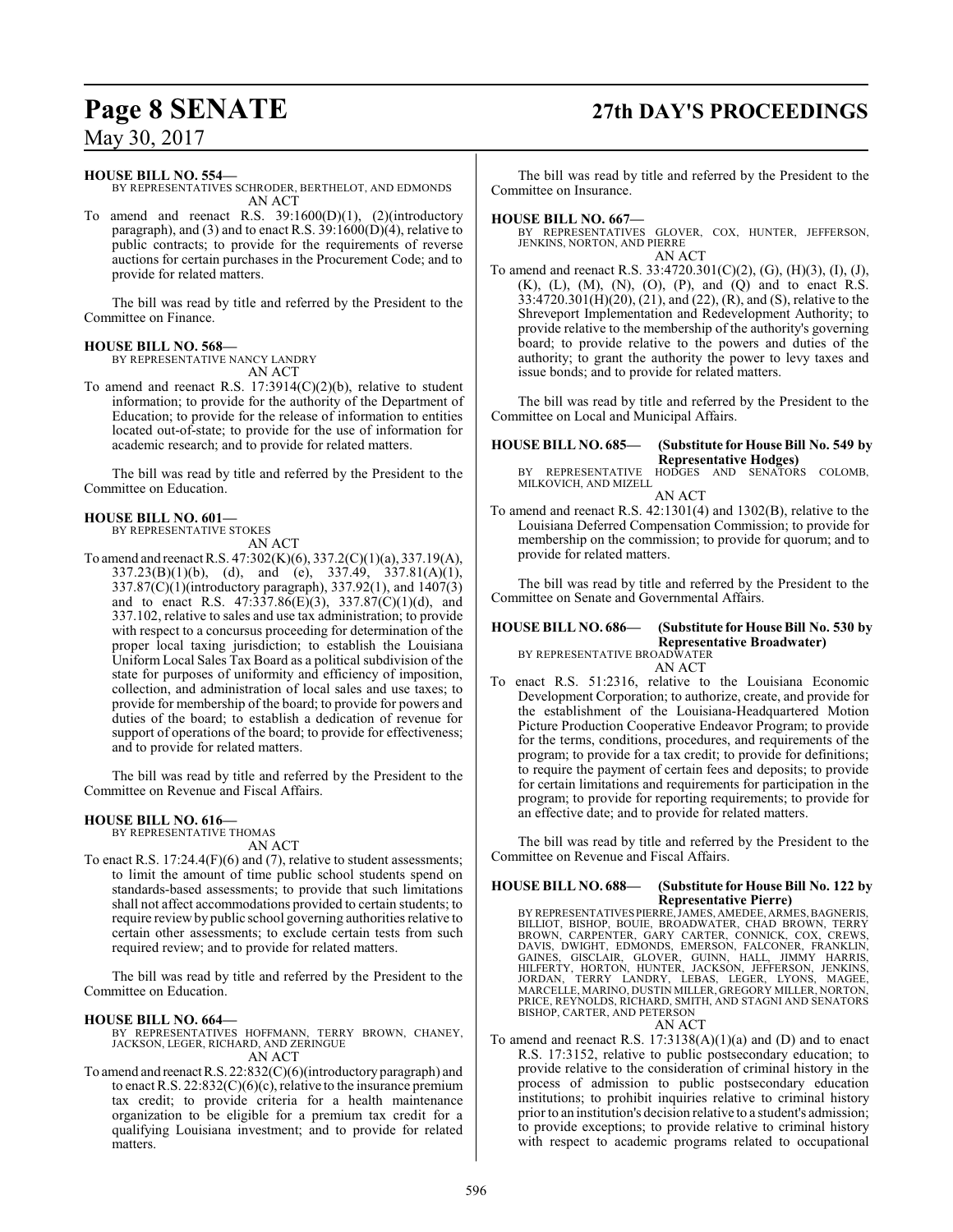## **27th DAY'S PROCEEDINGS Page 9 SENATE**

# May 30, 2017

licensing; to provide relative to certain common applications; and to provide for related matters.

The bill was read by title and referred by the President to the Committee on Education.

#### **HOUSE BILL NO. 689— (Substitute for House Bill No. 535 by Representative Marcelle)** BY REPRESENTATIVE MARCELLE

AN ACT

To amend and reenact R.S. 38:3097.8 and to enact R.S. 38:3097.3(G) and 3097.9, relative to water resource management; to provide for the duties and powers of the commissioner of conservation; to provide for reporting and parliamentary requirements for certain water conservation districts; and to provide for related matters.

The bill was read by title and referred by the President to the Committee on Natural Resources.

#### **HOUSE BILL NO. 691— (Substitute for House Bill No. 605 by Representative Hodges)** BY REPRESENTATIVE HODGES

AN ACT

To amend and reenact R.S. 38:90.2(A), 90.4(A)(1) and (B)(1), and 90.5(A) and to enact R.S. 38:90.2(C) and 90.4(A)(3), relative to the Statewide Flood Control Program; to provide for the Floodplain Evaluation and Management Commission of the flood information database; to provide for procedures for failing to perform required actions; to require the submission of an application by a duly authorized municipal, parish, or other governing authority after a declaration of disaster; to require submission of the final revision of the flood control database to the House and Senate Committees on Transportation, Highways and Public Works prior to the start of the 2022 legislative session; and to provide for related matters.

The bill was read by title and referred by the President to the Committee on Transportation, Highways and Public Works.

### **Message from the House**

#### **ASKING CONCURRENCE IN HOUSE CONCURRENT RESOLUTIONS**

#### May 30, 2017

To the Honorable President and Members of the Senate:

I am directed to inform your honorable body that the House of Representatives has finally passed and asks your concurrence in the following House Concurrent Resolutions:

| <b>HCR No. 11</b>  | <b>HCR No. 56</b>  | $HCR$ No. 60       |
|--------------------|--------------------|--------------------|
| $HCR$ No. 62       | <b>HCR No. 99</b>  | <b>HCR No. 100</b> |
| <b>HCR No. 101</b> | <b>HCR No. 102</b> | <b>HCR No. 103</b> |
| <b>HCR No. 105</b> |                    |                    |

Respectfully submitted, ALFRED W. SPEER Clerk of the House of Representatives

#### **House Concurrent Resolutions**

Senator Long asked for and obtained a suspension of the rules to read House Concurrent Resolutions a first and second time.

#### **HOUSE CONCURRENT RESOLUTION NO. 11—**

BY REPRESENTATIVES EDMONDS, BAGLEY, HOFFMANN, HORTON, POPE, AND STAGNI

### A CONCURRENT RESOLUTION

To memorialize the United States Congress to take such actions as are necessary to amend Title XIX of the Social Security Act relative to the Medicaid program in order to authorize state Medicaid fraud control units to investigate and prosecute Medicaid recipient fraud.

The resolution was read by title and referred by the President to the Committee on Health and Welfare.

#### **HOUSE CONCURRENT RESOLUTION NO. 56—** BY REPRESENTATIVE ABRAHAM

A CONCURRENT RESOLUTION

To authorize and direct the Department of Children and Family Services to study and develop a procedure by which parents who are awaiting a criminal trial or sentencing can work with the department to access all necessary information, materials, and resources to develop a reasonable plan of appropriate care for their child, regardless of whether the child is currently in the custody of the department.

The resolution was read by title and referred by the President to the Committee on Health and Welfare.

#### **HOUSE CONCURRENT RESOLUTION NO. 60—** BY REPRESENTATIVE HOFFMANN

A CONCURRENT RESOLUTION

To urge and request the Louisiana Department of Health to study the desirability and feasibility of increasing the minimum age to purchase tobacco products in Louisiana to twenty-one.

The resolution was read by title and referred by the President to the Committee on Health and Welfare.

#### **HOUSE CONCURRENT RESOLUTION NO. 62—**

BY REPRESENTATIVE BISHOP A CONCURRENT RESOLUTION

To urge and request the Department of Wildlife and Fisheries and the Department of Agriculture and Forestry evaluate any hog toxicant prior to approval in Louisiana as to its potential impacts on wildlife and the effects of consumption of that wildlife on humans and to seek opportunities to cooperate where the exercise of each department's duties and responsibilities significantly impacts the other department.

The resolution was read by title and referred by the President to the Committee on Natural Resources.

#### **HOUSE CONCURRENT RESOLUTION NO. 99—**

BY REPRESENTATIVE SHADOIN AND SENATOR WALSWORTH A CONCURRENT RESOLUTION

To commend Brother Bubba Hoggatt upon being named Citizen of the Year at the 2017 Marion Mayhaw Festival and for his contributions to his community.

The resolution was read by title. Senator Walsworth moved to concur in the House Concurrent Resolution.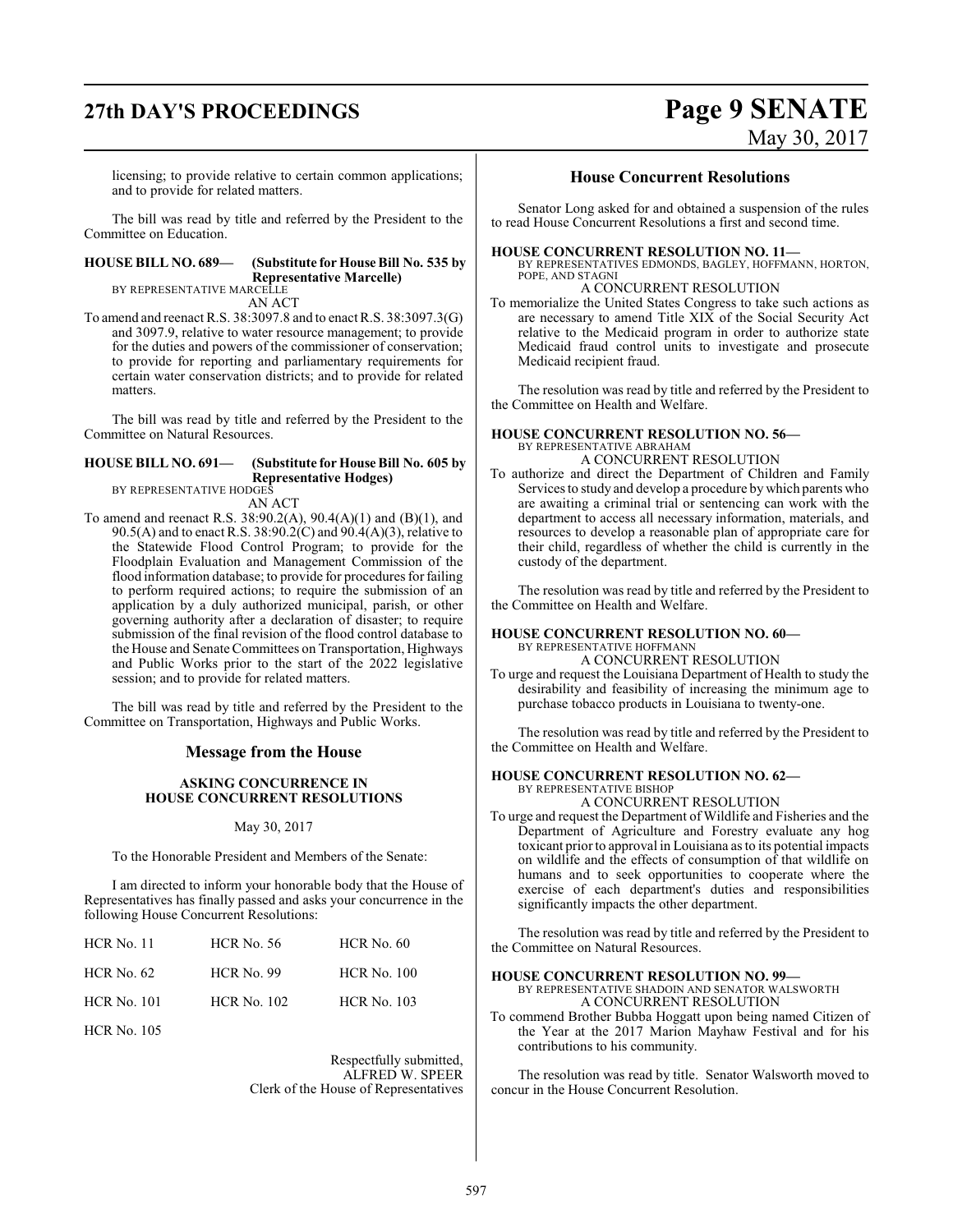### **ROLL CALL**

The roll was called with the following result:

#### YEAS

| Mr. President | Fannin    | Morrish   |
|---------------|-----------|-----------|
| Appel         | Gatti     | Peacock   |
| Barrow        | Hewitt    | Perry     |
| Bishop        | Johns     | Peterson  |
| Boudreaux     | Lambert   | Riser     |
| Carter        | Long      | Smith, G. |
| Chabert       | Luneau    | Smith, J. |
| Claitor       | Martiny   | Tarver    |
| Colomb        | Milkovich | Thompson  |
| Cortez        | Mills     | Walsworth |
| Donahue       | Mizell    | Ward      |
| Erdey         | Morrell   | White     |
| Total - 36    |           |           |
|               | NAYS      |           |

Total - 0

#### ABSENT

Allain LaFleur

Total - 2

The Chair declared the Senate concurred in the House Concurrent Resolution and ordered it returned to the House.

## **HOUSE CONCURRENT RESOLUTION NO. 100—** BY REPRESENTATIVE EDMONDS

A CONCURRENT RESOLUTION

To recognize and acknowledge the proliferation of pornography among Louisiana children to be a public health hazard which leads to a broad spectrum of individual and societal harms and denounce pornography as a corroding influence on childhood in our state.

The resolution was read by title and referred by the President to the Committee on Health and Welfare.

## **HOUSE CONCURRENT RESOLUTION NO. 101—** BY REPRESENTATIVE GAROFALO

A CONCURRENT RESOLUTION

To memorialize the United States Congress and the Louisiana Congressional Delegation to take such actions as are necessary to rectify the revenue sharing inequities between coastal and interior energy producing states and to ensure the dependability of such revenue sharing.

The resolution was read by title and referred by the President to the Committee on Natural Resources.

### **HOUSE CONCURRENT RESOLUTION NO. 102—** BY REPRESENTATIVE SHADOIN AND SENATOR WALSWORTH A CONCURRENT RESOLUTION

To commend Evalyn Ormond for her many accomplishments, for her countless contributions to her community, and for her more than 40 years of service in healthcare.

The resolution was read by title. Senator Walsworth moved to concur in the House Concurrent Resolution.

### **ROLL CALL**

The roll was called with the following result:

#### YEAS

| Mr. President | Fannin  | Morrish  |
|---------------|---------|----------|
| Appel         | Gatti   | Peacock  |
| Barrow        | Hewitt  | Perry    |
| Bishop        | Johns   | Peterson |
| Boudreaux     | Lambert | Riser    |

## **Page 10 SENATE 27th DAY'S PROCEEDINGS**

| Carter     | Long        | Smith, G. |
|------------|-------------|-----------|
| Chabert    | Luneau      | Smith, J. |
| Claitor    | Martiny     | Tarver    |
| Colomb     | Milkovich   | Thompson  |
| Cortez     | Mills       | Walsworth |
| Donahue    | Mizell      | Ward      |
| Erdey      | Morrell     | White     |
| Total - 36 |             |           |
|            | <b>NAYS</b> |           |
| Total $-0$ |             |           |
|            | ABSENT      |           |

Allain LaFleur

Total - 2

The Chair declared the Senate concurred in the House Concurrent Resolution and ordered it returned to the House.

#### **HOUSE CONCURRENT RESOLUTION NO. 103—** BY REPRESENTATIVE JACKSON

A CONCURRENT RESOLUTION

To urge and request the Louisiana Public Health Institute and the Louisiana Cancer Prevention and Control Programs of the School of Public Health of the Louisiana State University Health Sciences Center-New Orleans, jointly, to lead a collaborative effort to improve cancer investigation and intervention functions in this state, and to develop recommendations to the legislature concerning effective and responsible practices forissuing local public health notifications regarding cancer incidence.

The resolution was read by title and referred by the President to the Committee on Health and Welfare.

#### **HOUSE CONCURRENT RESOLUTION NO. 105—**

BY REPRESENTATIVES BOUIE, BAGNERIS, CARPENTER, GARY CARTER, COX, FRANKLIN, GAINES, GLOVER, HALL, JIMMY HARRIS, HUNTER, JACKSON, JAMES, JEFFERSON, JENKINS, JORDAN, TERRY<br>LANDRY, LYONS, MARCELLE, DUSTIN MILLER, NORTON, PIERRE,<br>PRICE, AND SMITH AND SENATORS BARROW, BISHOP, BOUDREAUX,<br>CARTER, COLOMB, MORRELL, PETERSON, AND TARVER<br>A CON

To commend Ernest James Gaines, world renowned novelist, short story writer, and teacher, for his many accomplishments and upon his receipt of the Urban League of Louisiana Equal Opportunity Award.

The resolution was read by title. Senator Morrell moved to concur in the House Concurrent Resolution.

#### **ROLL CALL**

The roll was called with the following result:

#### YEAS

| Mr. President | Fannin    | Peacock   |
|---------------|-----------|-----------|
| Appel         | Gatti     | Perry     |
| Barrow        | Hewitt    | Peterson  |
| <b>Bishop</b> | Johns     | Riser     |
| Boudreaux     | Long      | Smith, G. |
| Carter        | Luneau    | Smith, J. |
| Chabert       | Martiny   | Tarver    |
| Claitor       | Milkovich | Thompson  |
| Colomb        | Mills     | Walswort  |
| Cortez        | Mizell    | White     |
| Donahue       | Morrell   |           |
| Erdey         | Morrish   |           |
| Total - 34    |           |           |

Total - 0

**NAYS**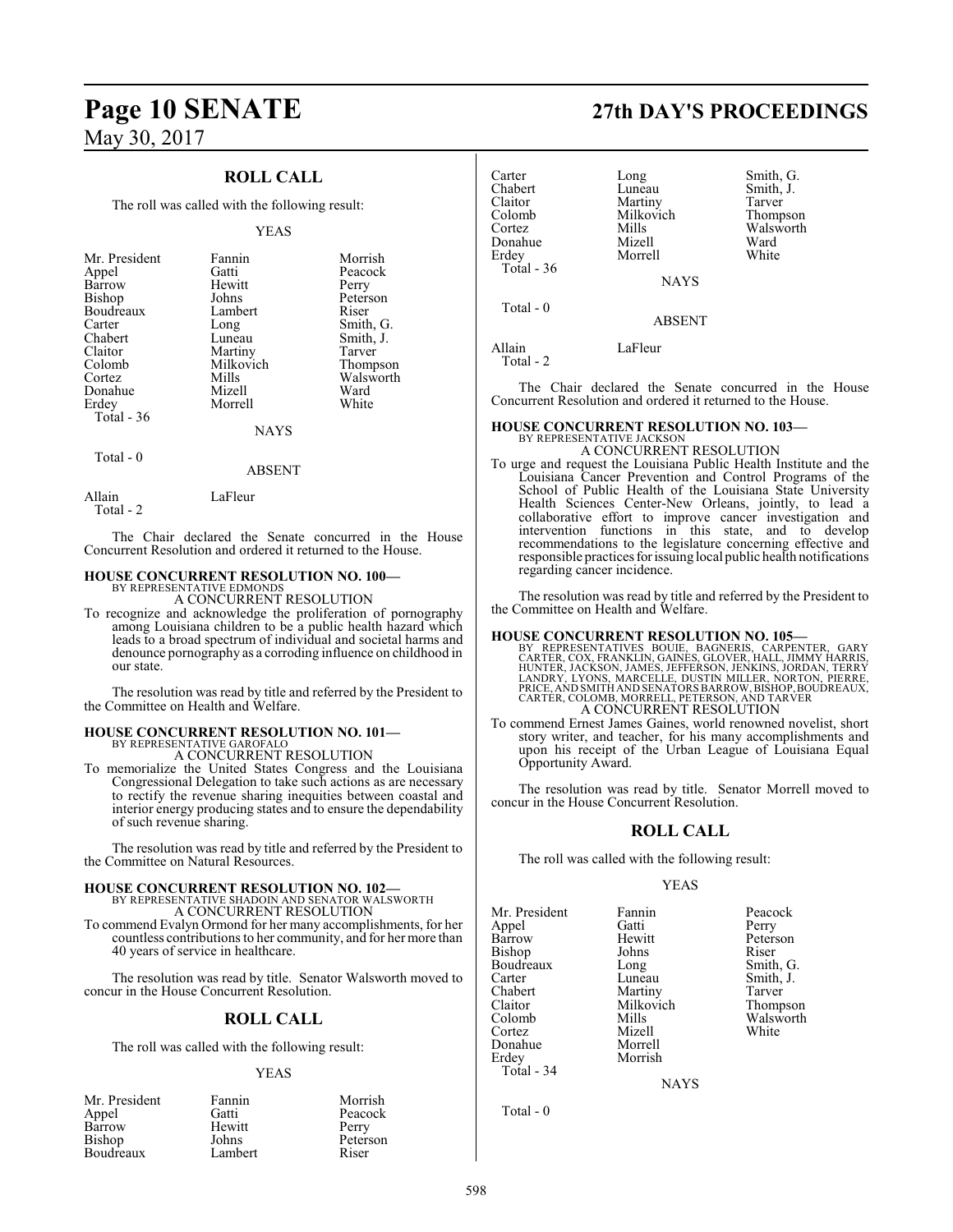#### ABSENT

Allain Lambert<br>LaFleur Ward LaFleur

Total - 4

The Chair declared the Senate concurred in the House Concurrent Resolution and ordered it returned to the House.

#### **House Bills and Joint Resolutions on Second Reading**

#### **HOUSE BILL NO. 2—**

BY REPRESENTATIVE ABRAMSON AN ACT

To provide with respect to the capital outlay budget and the capital outlay programfor state government, state institutions, and other public entities; to provide for the designation of projects and improvements; to provide for the financing thereof making appropriations from certain sources; and to provide for related matters.

The bill was read by title and referred by the President to the Committee on Revenue and Fiscal Affairs.

#### **HOUSE BILL NO. 117—** BY REPRESENTATIVE FOIL

AN ACT

To amend and reenact R.S. 17:5024(A) and (B), to enact R.S. 17:5024.1, and to repeal R.S. 17:5024(C), relative to the Taylor Opportunity Program for Students; to raise the minimum grade point average required for initial qualification for an Opportunity Award; and to provide for related matters.

The bill was read by title and referred by the President to the Committee on Education.

**HOUSE BILL NO. 119—** BY REPRESENTATIVES IVEY, GAROFALO, AND STOKES AN ACT

To enact Chapter 3 of Subtitle I of Title 39 of the Louisiana Revised Statutes of 1950, to be comprised of R.S. 39:440 through 443, relative to state agency expenditure reporting; to provide for the establishment and maintenance of a government fiscal transparency website; to provide for reporting requirements by state agencies; to provide for audits; to provide for penalties; to provide for an effective date; and to provide for related matters.

The bill was read by title and referred by the President to the Committee on Finance.

**HOUSE BILL NO. 189—** BY REPRESENTATIVE DEVILLIER AN ACT

To amend and reenact R.S.  $39:112(C)(2)(b)$ ,  $(E)(1)$  and  $(2)(b)$  and (c), and 122(A), relative to capital outlay; to provide with respect to the capital outlay process; to provide with respect to the resubmission of certain capital outlay budget requests; to provide for certain definitions; to provide for certain requirements for non-state entity projects; to provide for changes to the allocation of cash line of credit capacity each fiscal year; to provide with respect to the local match requirements for certain projects; to provide relative to line of credit recommendations for projects; to require the approval of certain line of credit recommendations; to provide for an effective date; and to provide for related matters.

The bill was read by title and referred by the President to the Committee on Revenue and Fiscal Affairs.

#### **HOUSE BILL NO. 205—**

BY REPRESENTATIVES BOUIE AND SMITH AN ACT

To amend and reenact R.S. 15:572.4(D), relative to pardons; to provide relative to the time periods in which persons serving a life sentence may apply for a pardon or commutation of sentence; to provide relative to the time periods prior to an imposition of a life sentence; and to provide for related matters.

The bill was read by title and referred by the President to the Committee on Judiciary B.

#### **HOUSE BILL NO. 234—**

BY REPRESENTATIVE ZERINGUE

AN ACT To amend and reenact R.S.  $39:112(E)(2)$  and to enact R.S. 39:112(E)(3), relative to capital outlay; to provide with respect to the capital outlay process; to provide for the local match requirements for certain capital outlay projects; to add certain requirements to the exception to the local match requirement for certain non-state entity projects; to repeal certain exceptions to the local match requirement; to provide for applicability; to provide for an effective date; and to provide for related matters.

The bill was read by title and referred by the President to the Committee on Revenue and Fiscal Affairs.

## **HOUSE BILL NO. 269—** BY REPRESENTATIVE LANCE HARRIS

AN ACT

To enact Part XIV of Chapter 26 of Title 17 of the Louisiana Revised Statutes of 1950, to be comprised of R.S. 17:3399.31 through 3399.36, relative to free expression on college campuses; to provide for the authority of the management boards of public postsecondary education institutions; to provide for the adoption of a policy on free expression; to provide for the authority of the Board of Regents; to provide for the creation and duties of a committee on free expression; to provide relative to freshman orientation programs; to provide for the adoption ofregulations; to provide for the adoption ofrestrictions on expressive conduct; to provide for a cause of action; to provide for damages; and to provide for related matters.

The bill was read by title and referred by the President to the Committee on Education.

**HOUSE BILL NO. 353—**

BY REPRESENTATIVE STOKES A JOINT RESOLUTION

Proposing to amend Article VII, Section 4(A) of the Constitution of Louisiana, relative to individual income tax; to provide with respect to the rates and brackets for purposes of calculating individual income taxes; to establish a flat rate for purposes of calculating individual income taxes; to provide with respect to the deductibility of federal income taxes paid for purposes of computing state individual income taxes; to provide for applicability; to provide for submission of the proposed amendment to the electors; and to provide for related matters.

The bill was read by title and referred by the President to the Committee on Revenue and Fiscal Affairs.

**HOUSE BILL NO. 356—**

BY REPRESENTATIVE IVEY A JOINT RESOLUTION

Proposing to amend Article VII, Section 4(A) of the Constitution of Louisiana, relative to income taxes; to provide with respect to the deductibility of federal income taxes paid for purposes of computing state corporate income taxes; to provide for the rates and brackets for purposes of calculating individual income taxes; to provide for the rate of corporate income taxes; to provide for applicability; to provide for an effective date; to provide for submission of the proposed amendment to the electors; and to provide for related matters.

## **27th DAY'S PROCEEDINGS Page 11 SENATE** May 30, 2017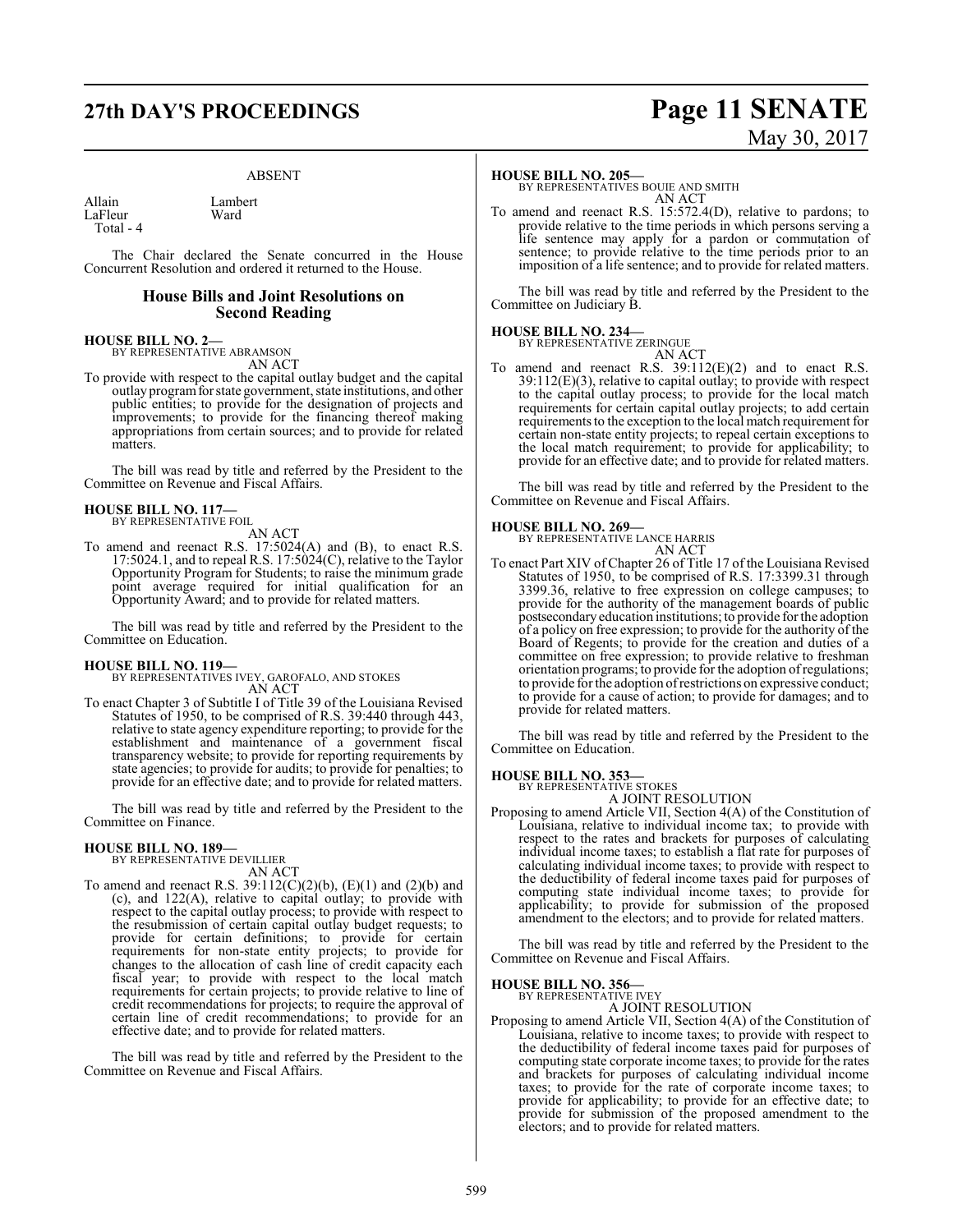## **Page 12 SENATE 27th DAY'S PROCEEDINGS**

The bill was read by title and referred by the President to the Committee on Revenue and Fiscal Affairs.

#### **HOUSE BILL NO. 389—**

BY REPRESENTATIVE CARMODY AN ACT

To amend and reenact R.S.  $30:21(B)(2)(a)$  and  $544(A)(1)$  and R.S. 40:1749.23(A) and to enact R.S. 30:4(S) and R.S. 40:1749.12(17) and (18) and 1749.27, relative to the Louisiana Underground Utilities and Facilities Damage Prevention Law; to provide for the authority of the commissioner of conservation to enforce laws for the prevention of damage to pipelines; to provide for and require certain procedures; to provide for adjudication of violations; to provide for penalties and other remedies; to provide for collection of monies; to provide for the authority of the commissioner of conservation to levy fines and penalties; to provide for effectiveness; and to provide for related matters.

The bill was read by title and referred by the President to the Committee on Finance.

#### **HOUSE BILL NO. 396—**

BY REPRESENTATIVES DWIGHT AND ABRAHAM AN ACT

To amend and reenact R.S.  $47:301(16)(b)(ii)$  and to enact R.S. 47:302(AA)(29) and 321.1(F)( $66$ )(u), relative to state sales and use tax; to provide with respect to the exclusion for sales of certain precious metals and coins; to provide for effectiveness and applicability of the exclusion; and to provide for related matters.

The bill was read by title and referred by the President to the Committee on Revenue and Fiscal Affairs.

**HOUSE BILL NO. 436—** BY REPRESENTATIVES TALBOT, HOLLIS, LEBAS, DUSTIN MILLER, MORENO, AND THIBAUT AN ACT

To enact Part VIII of Chapter 12 of Title 40 ofthe Louisiana Revised Statutes of 1950, to be comprised of R.S. 40:2255.1 and 2255.11, relative to prescription drug prices; to provide for definitions; to require disclosure of prescription drug price information; and to provide for related matters.

The bill was read by title and referred by the President to the Committee on Health and Welfare.

#### **HOUSE BILL NO. 445—**

BY REPRESENTATIVES SEABAUGH, BROADWATER, AND CARMODY AN ACT

To amend and reenact R.S. 33:9021(8) and (10), and 9022(1), and to enact R.S. 33:2758.1, relative to ad valorem tax exemptions; to provide with respect to payments in lieu of taxes pursuant to certain cooperative endeavor agreements; to provide relative to procedures for the validity of certain cooperative endeavor agreements; to provide for limitations and requirements; to provide for definitions; to provide for effectiveness; and to provide for related matters.

The bill was read by title and referred by the President to the Committee on Revenue and Fiscal Affairs.

#### **HOUSE BILL NO. 461—**

BY REPRESENTATIVES BISHOP, AMEDEE, BACALA, BAGLEY,<br>BARRAS,BROADWATER,CHADBROWN,TERRYBROWN,CONNICK,<br>COUSSAN, CREWS, DAVIS, DEVILLIER, DWIGHT, EDMONDS,<br>GISCLAIR,GUINN,HENSGENS,HORTON,JONES,NANCY LANDRY,<br>MAGEE, MIGUEZ, JIM MO **HEWITT** 

#### AN ACT

To amend and reenact R.S.  $47:633(7)(c)(iv)$ , relative to state severance taxes on oil and gas; to provide with respect to incentives relating to inactive and orphan wells; to provide for eligibility and the extent of certain special rate provisions; to

provide for requirements and limitations; to provide for effectiveness; and to provide for related matters.

The bill was read by title and referred by the President to the Committee on Revenue and Fiscal Affairs.

## **HOUSE BILL NO. 486—** BY REPRESENTATIVE JOHNSON

AN ACT

To amend and reenact Children's Code Articles 611(A)(1)(b), 616(A) through (D), 616.1(A), R.S. 15:1110.2(A) through (C), R.S.46:51.2(A)(1)(b), (2), and (3), (E)(2), (F)(1), and (H), and 1414.1(A) through (C), and R.S. 49:992(D)(9), to enact Children's Code Articles 616(E), (H), and (I), 616.1(F), and 616.1.1, and to repeal R.S.  $15:1110.2(D)$  and (E) and R.S. 46:51.2(A)(4) through (11) and (13) and (E)(1)(d) and 1414.1(D) and (E), relative to the state central registry maintained by the Department of Children and Family Services; to require a state repository; to provide for central registry information; to authorize a fee for registry searches; to provide the right to an appeal in certain situations; to provide for employment prohibitions; to provide for an exemption relative to the division of administrative law; to provide for an effective date; and to provide for related matters.

The bill was read by title and referred by the President to the Committee on Health and Welfare.

### **HOUSE BILL NO. 501—** BY REPRESENTATIVE STOKES

AN ACT

To amend and reenact R.S. 47:32(A), 79, 93(B), 241, 293(3) and  $(10)$ , 294, 295(B), 300.1, 300.6(A), and 300.7(A), to enact R.S.  $47:55(6)$  and  $293(9)(a)(xviii)$ , and to repeal R.S. 47:55(5), 293(4) and (9)(a)(ii), 296.1(B)(3)(c), and 298, relative to the individual income tax; to provide for the calculation of individual income tax liability; to provide for the rates and brackets for individual income tax; to provide for certain deductions and credits; to reduce certain deductions and credits; to reduce the amount of the deduction allowed for excess federal itemized personal deductions and personal exemptions and credits for dependents; to repeal the deductibility of federal income taxes paid for purposes of calculating individual income tax; to provide for applicability; to provide for effectiveness; and to provide for related matters.

The bill was read by title and referred by the President to the Committee on Revenue and Fiscal Affairs.

#### **HOUSE BILL NO. 534—**

BY REPRESENTATIVE JAMES AN ACT

To enact Chapter 5 of Subtitle VII of Title 47 of the Louisiana Revised Statutes of 1950, to be comprised of R.S. 47:6361, relative to rebates; to authorize a rebate for certain donations to the Louisiana Office of Student Financial Assistance for certain postsecondary education scholarship and grant programs; to provide for a program cap; to provide for definitions, requirements, and limitations; to provide for the amount, approval, and issuance ofrebates; to authorize the promulgation of rules and regulations; to provide for an effective date; and to provide for related matters.

The bill was read by title and referred by the President to the Committee on Revenue and Fiscal Affairs.

**HOUSE BILL NO. 582—** BY REPRESENTATIVES SMITH AND BROADWATER AN ACT

To amend and reenact R.S. 47:1061(A), relative to the telecommunications tax for the deaf; to provide with respect to the amount of the tax levied; to provide with respect to those telecommunications services to which the tax is levied; to provide for certain limitations; to provide for the amount of the deduction certain companies are authorized to retain for the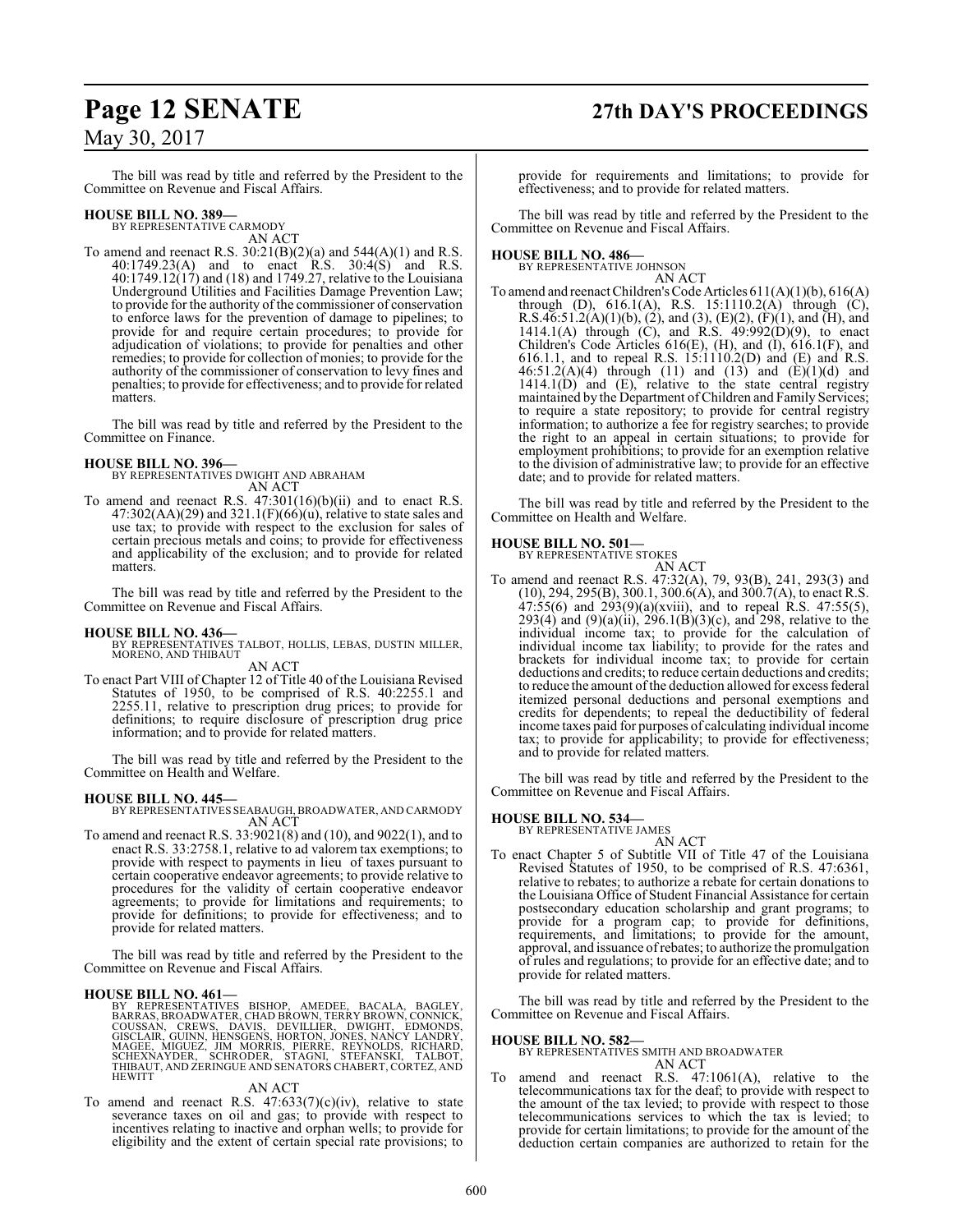## **27th DAY'S PROCEEDINGS Page 13 SENATE** May 30, 2017

collection of such tax; to provide for an effective date; and to provide for related matters.

The bill was read by title and referred by the President to the Committee on Revenue and Fiscal Affairs.

#### **HOUSE BILL NO. 584—** BY REPRESENTATIVE LEGER

AN ACT

To enact R.S. 17:407.30, relative to funding of early childhood education; to create a special fund and dedicate funds for such purpose; to provide for allocation of such funds to local entities operating publicly funded education programs; to provide for administration; to provide for rules; and to provide for related matters.

The bill was read by title and referred by the President to the Committee on Finance.

**HOUSE BILL NO. 592—** BY REPRESENTATIVES TALBOT, BARRAS, DAVIS, AND LANCE HARRIS AN ACT

To amend and reenact R.S. 23:1203.1(B), (D)(introductory paragraph),  $(H)$ ,  $(I)$ ,  $(J)(1)$ ,  $(L)$ , and  $(M)(1)$ , relative to workers' compensation; to provide for the promulgation of a pharmacy formulary; to provide criteria for promulgation of the formulary; to provide for certain automatic updates; to provide a variance for issues not specifically addressed in the formulary; and to provide for related matters.

The bill was read by title and referred by the President to the Committee on Labor and Industrial Relations.

#### **HOUSE BILL NO. 639—**

BY REPRESENTATIVES SCHEXNAYDER, BAGLEY, BERTHELOT,<br>BILLIOT, TERRY BROWN, CARPENTER, CHANEY, COX, CROMER,<br>DWIGHT, EDMONDS, FOIL, JIMMY HARRIS, HAVARD, HORTON,<br>HOWARD, IVEY, JAMES, LYONS, POPE, REYNOLDS, SEABAUGH,<br>STOKES,THI AN ACT

To amend and reenact R.S. 47:242 and 287.67 and to enact R.S. 47:53.5 and 111(A)(11), relative to state income tax; to provide for the determination of wages for purposes of calculating withholding tax; to exclude certain remuneration from the calculation of wages; to provide for the classification of gross income; to exclude certain income from certain gross income calculations; to provide for the determination of Louisiana net income; to exclude certain income from the calculation of Louisiana net income; to exclude certain income derived from activities conducted during certain disaster periods from state income tax; to provide for definitions; to provide for the promulgation ofrules; to provide for applicability; to provide for an effective date; and to provide for related matters.

The bill was read by title and referred by the President to the Committee on Revenue and Fiscal Affairs.

#### **HOUSE BILL NO. 641—**

BY REPRESENTATIVES MCFARLAND, ABRAHAM, DAVIS, HORTON, HUNTER, HUVAL, JOHNSON, SCHEXNAYDER, STOKES, THIBAUT, AND ZERINGUE AN ACT

To enact R.S. 47:6016.2, relative to tax credits; to authorize a premium tax credit for rural growth investments made by rural growth funds; to provide for definitions; to provide for the amount of the credit; to provide for eligibility, application, usage, and recapture of the credit; to require certain reports; to authorize the promulgation of certain rules and regulations; to provide for requirements and limitations; to provide for an effective date; and to provide for related matters.

The bill was read by title and referred by the President to the Committee on Finance.

#### **HOUSE BILL NO. 646—**

BY REPRESENTATIVES LEGER, WHITE, AND GLOVER AN ACT

To amend and reenact R.S. 47:6023(A)(introductory paragraph),  $(1)(b)$ ,  $(B)$ ,  $(C)(1)(introducing) paragraph$  and  $(b)$  and (3)(introductory paragraph), (D)(1)(introductory paragraph),  $(2)(c)$ ,  $(d)$ , and  $(e)$ , and  $(4)$ ,  $(E)$ , and  $(I)$ , to enact R.S.  $47:6023(C)(1)(c)$  and (d), (4), and (5), and to repeal R.S.  $47:6023(A)(2)$ , relative to tax credits; to provide with respect to the sound recording investor tax credit; to provide for an additional tax credit; to provide for the amount of the fee associated with certain reports; to provide for definitions; to provide for administration of the tax credit; to provide with respect to certain tax certification letters; to provide for certain requirements and limitations; to provide with respect to review of the tax credit program; to authorize the promulgation of rules and regulations; to provide for the termination of the tax credit program; and to provide for related matters.

The bill was read by title and referred by the President to the Committee on Revenue and Fiscal Affairs.

#### **HOUSE BILL NO. 683— (Substitute for House Bill No. 36 by Representative Jones)** BY REPRESENTATIVE JONES

AN ACT

To amend and reenact R.S. 11:1762(A) and (B) and to enact R.S. 11:1762.1, relative to the reemployment of retirees of the Municipal Employees' Retirement System of Louisiana; to provide for retirees who return to work; to provide for benefit suspension; to provide for a supplemental benefit; to provide for membership in the system; and to provide for related matters.

The bill was read by title and referred by the President to the Committee on Retirement.

#### **HOUSE BILL NO. 684— (Substitute for House Bill No. 321 by Representative Gisclair)**<br>BY REPRESENTATIVE GISCLAIR AN ACT

To enact R.S. 40:31.38, relative to permit fees for milk and dairy farms and plants; to require a permit fee for dairy farms, dairy plants, and single service milk and milk product container or closure manufacturing plants; to set the amount of the fees; to provide for definitions; to provide for an effective date; and to provide for related matters.

The bill was read by title and referred by the President to the Committee on Health and Welfare.

#### **HOUSE BILL NO. 687— (Substitute for House Bill No. 606 by Representative Havard)** BY REPRESENTATIVE HAVARD

AN ACT To amend and reenact R.S. 47:532.1(E) and 532.2(A)(2) and (8) through (12) and (B) and to enact R.S. 47:532.2(A)(13) and (14) to establish contract renewal requirements for public license tag agents; to require notice and cause if the Department of Public Safety and Corrections, office of motor vehicles, fails to renew a contract; to impose a penalty; to provide relative to the causes for suspension, revocation, cancellation of, or restrictions on public license tag agent contracts; to provide relative to a stay of actions if a public license tag agent requests an administrative hearing to review certain actions of the office of motor vehicles; and to provide for related matters.

The bill was read by title and referred by the President to the Committee on Judiciary A.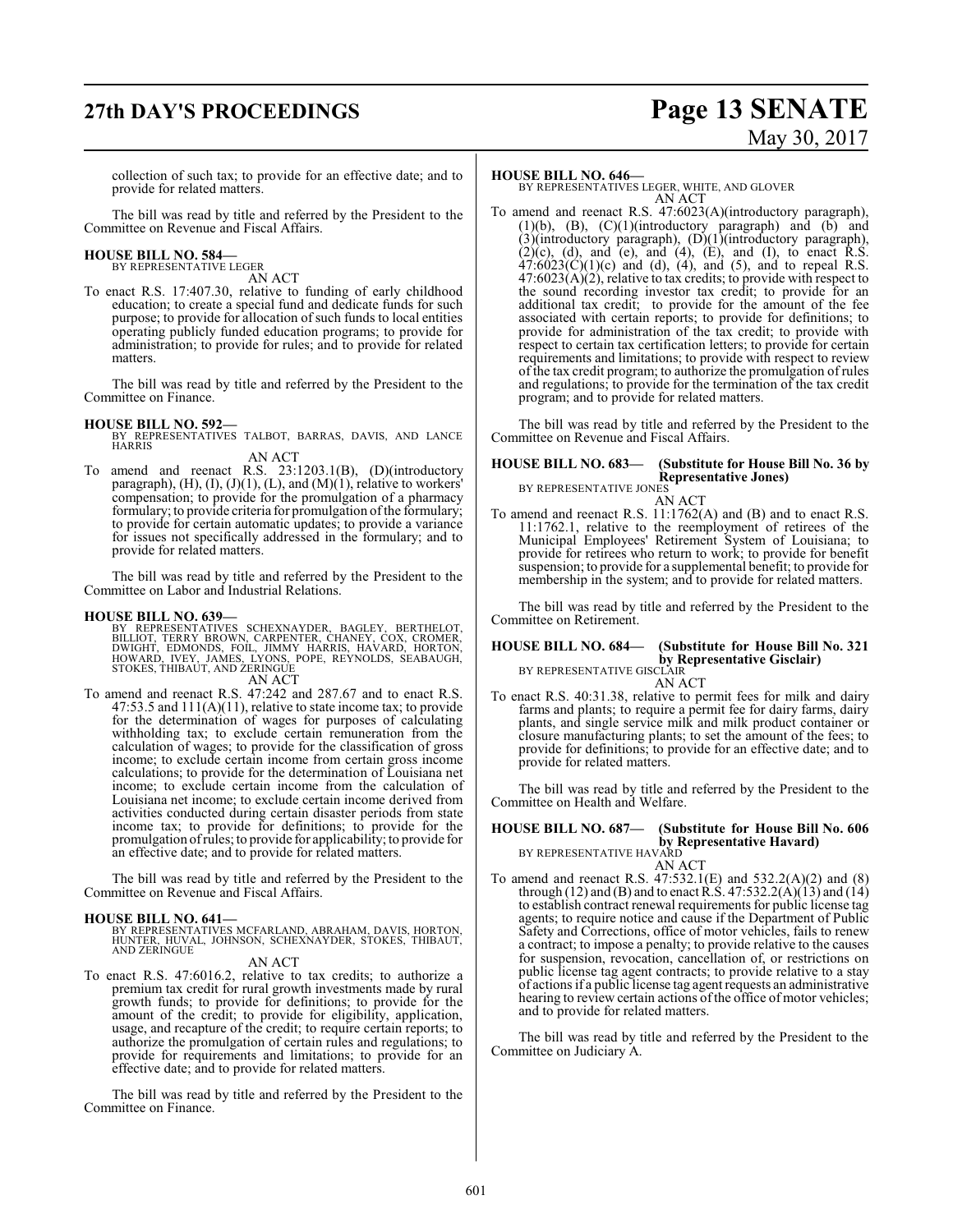### **Page 14 SENATE 27th DAY'S PROCEEDINGS**

May 30, 2017

#### **House Concurrent Resolutions on Second Reading**

#### **HOUSE CONCURRENT RESOLUTION NO. 97—**

BY REPRESENTATIVE HODGES A CONCURRENT RESOLUTION

To memorialize the United States Congress to take such actions as are necessary to complete the Comite River Diversion Canal Project.

The resolution was read by title and referred by the President to the Committee on Transportation, Highways and Public Works.

#### **HOUSE CONCURRENT RESOLUTION NO. 98—**

BY REPRESENTATIVE ANDERS AND SENATOR RISER A CONCURRENT RESOLUTION To recognize June 2017 as Apert Awareness Month in Louisiana.

The resolution was read by title. Senator Riser moved to concur in the House Concurrent Resolution.

#### **ROLL CALL**

The roll was called with the following result:

#### YEAS

| Mr. President | Fannin      | Peacock   |
|---------------|-------------|-----------|
| Allain        | Gatti       | Perry     |
| Appel         | Hewitt      | Peterson  |
| Barrow        | Johns       | Riser     |
| <b>Bishop</b> | Lambert     | Smith, G. |
| Boudreaux     | Long        | Smith, J. |
| Carter        | Luneau      | Tarver    |
| Chabert       | Martiny     | Thompson  |
| Claitor       | Milkovich   | Walsworth |
| Colomb        | Mills       | Ward      |
| Cortez        | Mizell      | White     |
| Donahue       | Morrell     |           |
| Erdey         | Morrish     |           |
| Total - 37    |             |           |
|               | <b>NAYS</b> |           |
| Total - 0     |             |           |

ABSENT

LaFleur

Total - 1

The Chair declared the Senate concurred in the House Concurrent Resolution and ordered it returned to the House.

#### **Reports of Committees**

The following reports of committees were received and read:

#### **REPORT OF COMMITTEE ON**

#### **AGRICULTURE, FORESTRY, AQUACULTURE, AND RURAL DEVELOPMENT**

Senator Francis C. Thompson, Chairman on behalf of the Committee on Agriculture, Forestry, Aquaculture, and Rural Development, submitted the following report:

May 30, 2017

To the President and Members of the Senate:

I am directed by your Committee on Agriculture, Forestry, Aquaculture, and Rural Development to submit the following report:

#### **SENATE RESOLUTION NO. 120—**

BY SENATOR MILKOVICH A RESOLUTION

To memorialize the Congress of the United States to take such actions as are necessary to support the domestic beef industry.

Reported with amendments.

## **HOUSE CONCURRENT RESOLUTION NO. 68—**<br>BY REPRESENTATIVE MCFARLAND<br>A CONCURRENT RESOLUTION

To urge and request the Department of Agriculture and Forestry to study the feasibility of implementing a master logger certification program under the office of forestry in the Department of Agriculture and Forestry to be administered by the Louisiana Forestry Association.

Reported favorably.

## **HOUSE BILL NO. 466—** BY REPRESENTATIVE CHANEY

AN ACT To amend and reenact R.S. 3:2364 and 2366(A), (B), (C), (D)(introductory paragraph), and (E)(introductory paragraph) and (1), and R.S. 47:120.71(section heading) and (A) and to repeal R.S. 3:2365, relative to the Louisiana Animal Control Advisory Task Force; to provide for the creation of the Louisiana Animal Control Advisory Task Force; to provide for task force membership and terms of office; to provide for the powers and duties of the state veterinarian in relation to the task force; to provide for the Louisiana Animal Shelter Registry; to provide for the Louisiana Animal Welfare Commission income tax checkoff; and to provide for related matters.

Reported with amendments.

Respectfully submitted, FRANCIS C. THOMPSON Chairman

#### **REPORT OF COMMITTEE ON**

#### **EDUCATION**

Senator Dan W. "Blade" Morrish, Chairman on behalf of the Committee on Education, submitted the following report:

May 25, 2017

To the President and Members of the Senate:

I am directed by your Committee on Education to submit the following report:

### **SENATE CONCURRENT RESOLUTION NO. 111—**

BY SENATOR MIZELL A CONCURRENT RESOLUTION

To urge and request each school governing authority for grades kindergarten through twelve to distribute information regarding the public health risk associated with pornography and to encourage parents to install Internet filters on their home computers to protect children from the harms of pornography.

Reported with amendments.

**SENATE BILL NO. 158—** BY SENATOR MILKOVICH

AN ACT

To amend and reenact R.S. 17:416.13(D)(2)(a), (c), and (d), (3)(f)(i) and  $(g)(iii)(cc)$ , to enact R.S. 17:416.13(I), and to repeal R.S.  $17:416.13(D)(3)(d)(iii)$ , relative to student behavior and conduct; to provide relative to bullying; to provide relative to required reporting of incidences of bullying; to provide relative to permitted actions by school employees to prevent bullying; to provide relative to protection of school employees from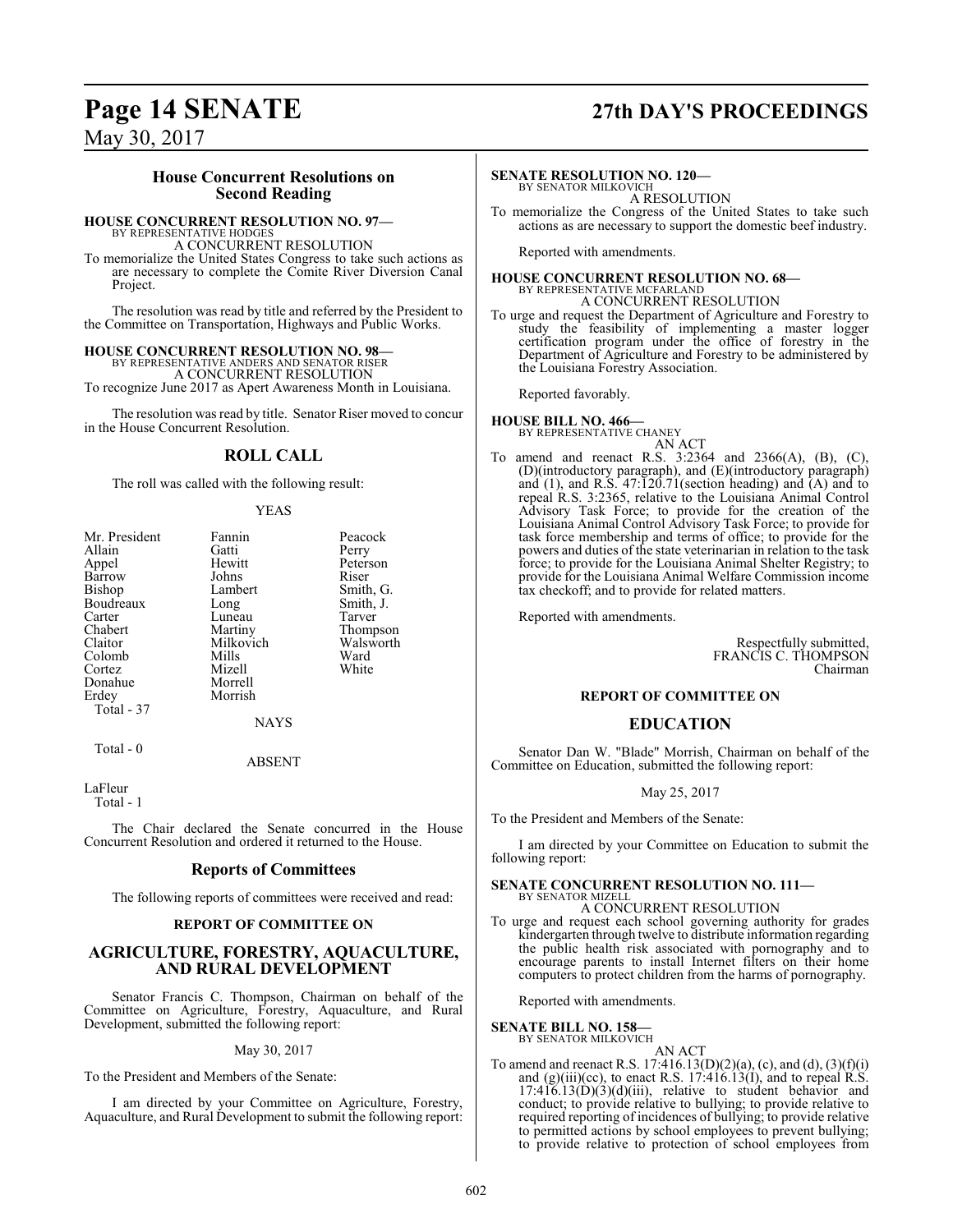## **27th DAY'S PROCEEDINGS Page 15 SENATE**

# May 30, 2017

retaliation; to provide relative to parental notification; to provide relative to parental relief; to provide relative to confidentiality of records; and to provide for related matters.

Reported with amendments.

### **HOUSE BILL NO. 79—** BY REPRESENTATIVE FOIL

AN ACT

To amend and reenact R.S. 17:223(A), 416.1(B), and 3996(B)(2), relative to student discipline; to prohibit the use of corporal punishment in public elementary and secondary schools for students with exceptionalities, except gifted and talented students; and to provide for related matters.

Reported with amendments.

#### **HOUSE BILL NO. 113—**

BY REPRESENTATIVE BROADWATER AN ACT

To amend and reenact R.S. 17:3351.20(A)(1) and (F), relative to fees charged to students at public postsecondary education institutions; to extend the authority of a public postsecondary education management board to establish, adjust, and increase certain fees; to provide limitations; to extend the requirement that such boards report annually to the legislature relative to such fees; and to provide for related matters.

Reported favorably.

#### **HOUSE BILL NO. 130—**

BY REPRESENTATIVE DEVILLIER AN ACT

To amend and reenact R.S. 17:3882(4) through (7), 3902(B)(5),  $3991(B)(1)(a)(i)$  and (b)(i), and  $3997(D)(2)$ , to enact R.S. 17:3882(8) and 3973(4), and to repeal R.S. 17:3973(1), relative to students; to provide that economicallydisadvantaged students shall be included as a factor in determining teacher evaluations and requirements for enrollment of at-risk students in certain charter schools; to remove references to students eligible forfree and reduced price meals as factors used in such teacher evaluations and charter school enrollment requirements; and to provide for related matters.

Reported favorably.

#### **HOUSE BILL NO. 133—**

BY REPRESENTATIVE EDMONDS AN ACT

To enact R.S. 17:3357, relative to the public postsecondary education management boards; to require the Board of Supervisors of Louisiana State University and Agricultural and Mechanical College, the Board of Supervisors of Southern University and Agricultural and Mechanical College, the Board of Supervisors for the University of Louisiana System, and the Board of Supervisors of Community and Technical Colleges to develop plans and submit them to the legislature; to provide for the content of such plans; to provide for an initial submission deadline and subsequent submission frequency; and to provide for related matters.

Reported favorably.

## **HOUSE BILL NO. 178—** BY REPRESENTATIVE SIMON

AN ACT

To amend and reenact R.S. 17:3141.2(introductory paragraph) and  $(5)$ (introductory paragraph) and to enact R.S. 17:3141.2(5)(q), relative to proprietary schools; to exclude certain educator preparation programs from the definition of proprietary school; to provide that such programs are not subject to licensing by the Board of Regents; and to provide for related matters.

Reported favorably.

#### **HOUSE BILL NO. 242—**

BY REPRESENTATIVE EMERSON AN ACT

To amend and reenact R.S. 17:3981(4) and  $3982(A)(1)(a)(i)$ , relative to charter school proposals; to require the State Board of Elementary and Secondary Education and local public school boards to deliver to charter applicants certain information relative to third-party evaluations of charter proposals; to provide requirements with regard to such delivery; and to provide for related matters.

Reported favorably.

#### **HOUSE BILL NO. 412—** BY REPRESENTATIVE LEBAS

AN ACT

To enact R.S. 17:436.1(L) and 3996(B)(13), relative to the administration of medication at public schools; to except sunscreen from requirements and restrictions pertaining to the administration of medication to public school students; to authorize a student to possess and self-apply sunscreen; to authorize a public school employee to volunteer to apply sunscreen to a student under certain circumstances; to provide a limitation of liability; and to provide for related matters.

Reported with amendments.

## **HOUSE BILL NO. 531—** BY REPRESENTATIVE HOFFMANN

AN ACT To amend and reenact R.S. 17:240(A) and (B), relative to use of tobacco products on school property; to provide for definitions; to repeal the authorization for designated smoking areas on school property; to prohibit the use of tobacco products on school property; to provide for exceptions; and to provide for related matters.

Reported with amendments.

**HOUSE BILL NO. 541—** BY REPRESENTATIVE STEVE CARTER AN ACT

To amend and reenact R.S. 17:22(11) and 2925(A)(2) and to enact R.S. 17:22(12), 407.30, and 1609, relative to students; to require students' Individual Graduation Plans to include plans on how to graduate from high school by the end of grade eleven; to provide funding for other educational purposes using the savings to the state resulting from such early graduation; to require the state superintendent of education to report certain information relative to such early graduation and related savings; to provide for scholarships for such students and to provide for administration and funding for such scholarships; to provide for funding for the Child Care Assistance Program; and to provide for related matters.

Reported favorably.

#### **HOUSE BILL NO. 556—**

BY REPRESENTATIVE PEARSON AN ACT

To amend and reenact R.S. 17:500.1, 1201(C)(1)(b), and 1206.1 and to enact R.S. 17:1200(C), relative to sick leave for public school employees; to provide relative to sick leave benefits to public school teachers, school bus operators, and other school employees who are disabled under certain circumstances; to provide relative to requirements for certification of such disability by a physician; to provide for definitions; and to provide for related matters.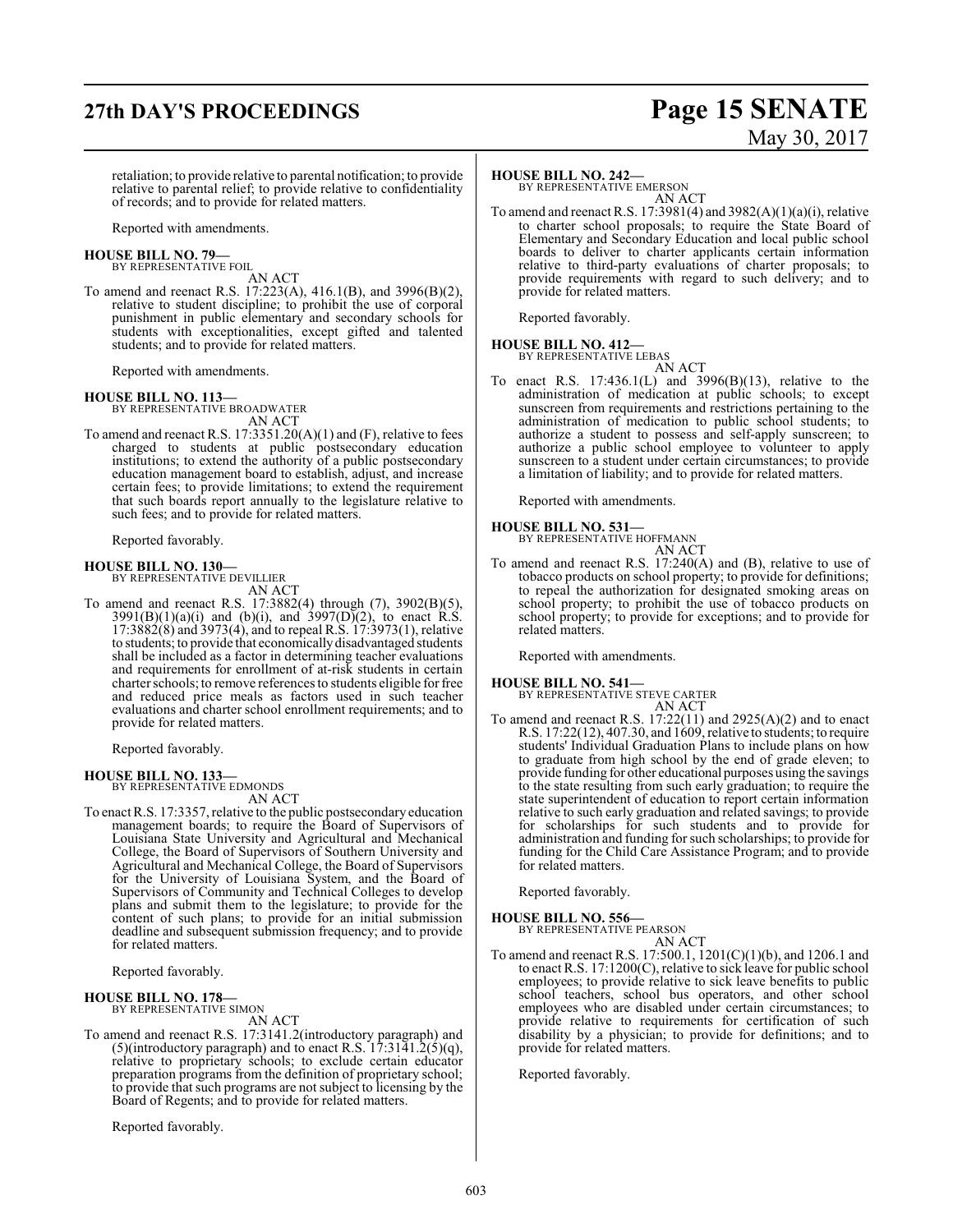## **Page 16 SENATE 27th DAY'S PROCEEDINGS**

May 30, 2017

**HOUSE BILL NO. 557—**

BY REPRESENTATIVES SEABAUGH AND EDMONDS AN ACT

To amend and reenact R.S. 15:587.1(D)(2), R.S. 17:15(A)(1)(b), 407.42 and 407.71, and Section 3 of Act No. 646 of the 2016 Regular Session of the Legislature and to repeal R.S. 17:407.41 and Section 2 of Act No. 646 of the 2016 Regular Session of the Legislature, relative to the Department of Education; to authorize the department to request criminal history information on certain personnel of school boards, nonpublic schools, early learning centers, registered family child care providers, registered in-home child care providers; to provide requirements relative to processing fees; to authorize the department to charge a fee; to provide relative to fingerprinting; to provide relative to effectiveness; to provide relative to implementation; and to provide for related matters.

Reported with amendments.

Respectfully submitted, DAN W. "BLADE" MORRISH Chairman

#### **REPORT OF COMMITTEE ON**

#### **JUDICIARY A**

Senator Rick Ward, III, Chairman on behalf of the Committee on Judiciary A, submitted the following report:

#### May 30, 2017

To the President and Members of the Senate:

I am directed by your Committee on Judiciary A to submit the following report:

## **SENATE CONCURRENT RESOLUTION NO. 116—** BY SENATORS MORRISH AND PERRY

A CONCURRENT RESOLUTION

To urge and request the Judicial Council of the Supreme Court of Louisiana to study the feasibility of dividing the Fifteenth Judicial District into three separate judicial districts, one district to be comprised of Acadia Parish, one district to be comprised of Vermilion Parish, and one district to be comprised of Lafayette Parish.

Reported favorably.

#### **HOUSE CONCURRENT RESOLUTION NO. 10—**

BY REPRESENTATIVE DWIGHT A CONCURRENT RESOLUTION

To urge and request the Louisiana State Law Institute to study and make recommendations regarding Louisiana laws governing paternity and birth certificates.

Reported favorably.

#### **HOUSE BILL NO. 44—**

BY REPRESENTATIVES JENKINS, BACALA, BOUIE, CARMODY, CARPENTER, GARY CARTER, GAROFALO, HALL, JIMMY HARRIS, HORTON, HUNTER, JEFFERSON, LYONS, MAGEE, MARCELLE, NORTON, RICHARD, SMITH, AND STEFANSKI AN ACT

To amend and reenact Children's Code Article 312(A) and (B), relative to juvenile court jurisdiction over adults; to provide relative to juvenile court jurisdiction over adults in certain criminal proceedings; to provide relative to the exceptions to such jurisdiction; to provide for jurisdiction over adults in criminal proceedings involving certain offenses against children; and to provide for related matters.

Reported favorably.

#### **HOUSE BILL NO. 66—**

BY REPRESENTATIVE MAGEE AN ACT

To amend and reenact R.S. 13:976, relative to court reporters; to provide relative to fees for transcripts in the Thirty-Second Judicial District; to provide for fees for cases on appeal; to provide for private civil contracts in matters not on appeal; to provide for a contingent effective date; and to provide for related matters.

Reported favorably.

#### **HOUSE BILL NO. 73—**

BY REPRESENTATIVE MACK

- AN ACT
- To amend and reenact R.S. 13:5807.2(C), relative to the collection and use of fees by the marshal of the city of Hammond; to provide for an increase in the maximum use of fees for operational expenses of the office; and to provide for related matters.

Reported favorably.

#### **HOUSE BILL NO. 84—**

BY REPRESENTATIVE DUSTIN MILLER AN ACT

To amend and reenact Section 2 of Act No. 194 of the 2015 Regular Session of the Legislature, relative to court reporter fees; to provide relative to an increase in court reporter fees for the Twenty-Seventh Judicial District; to provide for a contingent effective date; and to provide for related matters.

Reported favorably.

#### **HOUSE BILL NO. 104—**

BY REPRESENTATIVE LEOPOLD AN ACT

To amend and reenact R.S. 13:996.66(A), relative to the judicial expense fund for the Twenty-Fifth Judicial District Court; to increase certain fees and costs in civil and criminal matters; to provide for a contingent effective date; and to provide for related matters.

Reported favorably.

### **HOUSE BILL NO. 115—**

BY REPRESENTATIVE CROMER AN ACT

To amend and reenact Civil Code Articles 2350, 2369.3, and 2375, relative to community property; to provide relative to a community enterprise; to provide for the effect of a judgment of separation of property upon reconciliation; and to provide for

Reported favorably.

related matters.

**HOUSE BILL NO. 121—**

BY REPRESENTATIVE GREGORY MILLER AN ACT

To amend and reenact Code of Civil Procedure Article 3396.18, relative to the independent administration of estates; to provide for the sealing of the detailed descriptive list; to provide court authorization for the release of relevant information to certain parties; and to provide for related matters.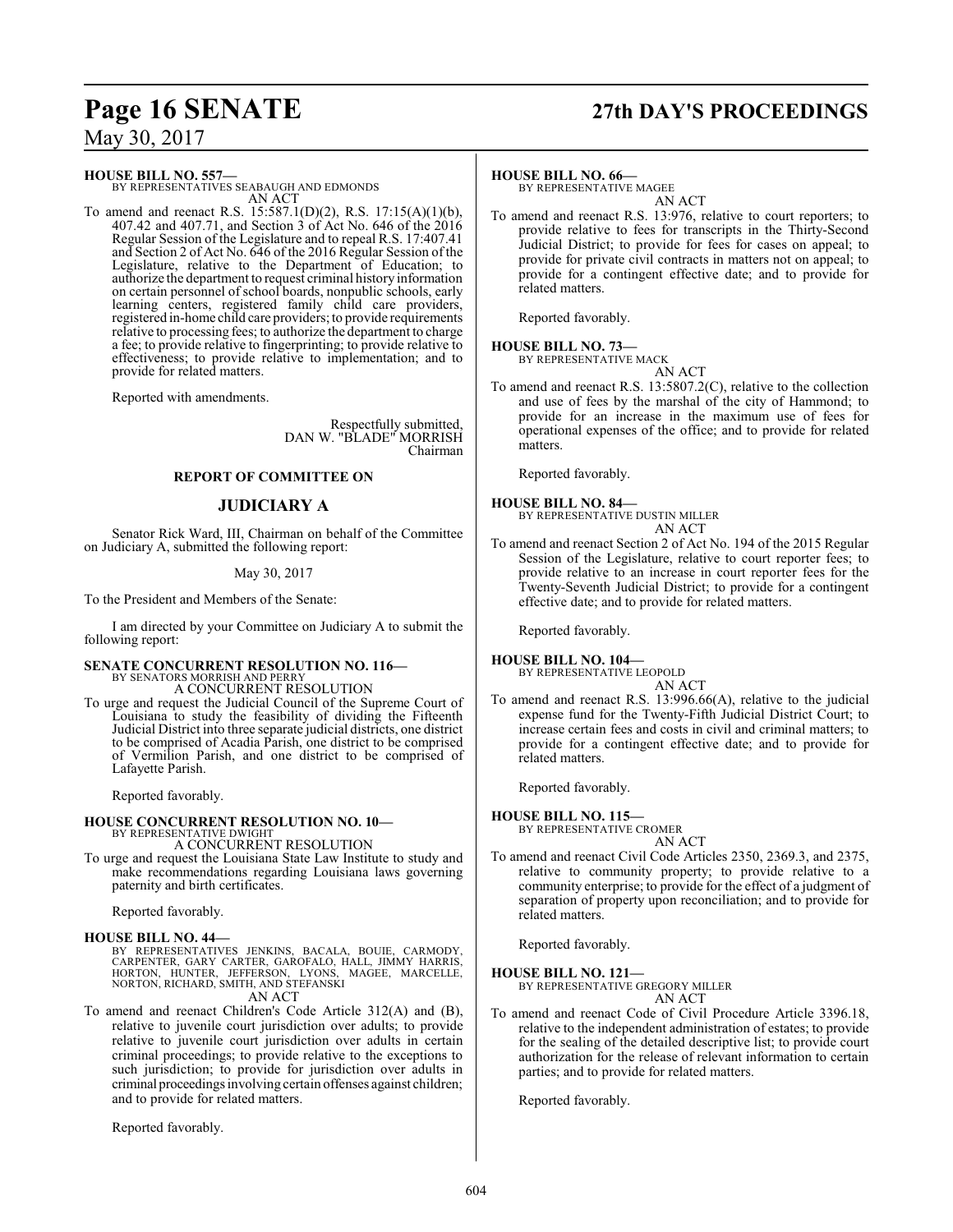## **27th DAY'S PROCEEDINGS Page 17 SENATE**

# May 30, 2017

#### **HOUSE BILL NO. 126—**

BY REPRESENTATIVE BACALA AN ACT

To amend and reenact R.S. 13:2590(A)(introductory paragraph), (B), and (C) and  $3921(A)$  and to enact R.S.  $13:2590(D)$ , relative to collection of costs or fees; to provide relative to processing fees prior to payment to a creditor; to provide relative to fees collected by constables of justice of the peace courts; and to provide for related matters.

Reported favorably.

#### **HOUSE BILL NO. 154—**

BY REPRESENTATIVE CARPENTER AN ACT

To enact R.S. 13:5713(M), relative to autopsy reports; to provide relative to the disclosure of information related to an autopsy; and to provide for related matters.

Reported favorably.

#### **HOUSE BILL NO. 244—**

BY REPRESENTATIVE HILFERTY AN ACT

To enact Code of Evidence Article 902(11), relative to the admissibility of business records; to provide relative to the selfauthentication of business records; and to provide for related matters.

Reported favorably.

#### **HOUSE BILL NO. 280—**

BY REPRESENTATIVES MARINO AND STOKES AN ACT

To amend and reenact R.S. 40:79(A)(2)(a), relative to adoptions; to provide relative to birth certificates in certain cases of adoptions by step-parents; and to provide for related matters.

Reported favorably.

#### **HOUSE BILL NO. 327—**

BY REPRESENTATIVE SCHEXNAYDER AN ACT

To enact R.S. 13:996.69, relative to a courthouse building fund in Ascension Parish; to provide relative to the Twenty-Third Judicial District Court and the Parish Court for the Parish of Ascension; to establish an Ascension Parish Courthouse Building Fund; to provide for additional charges for initial filing and pleadings filed in civil matters; to provide for dedication, purpose, and disbursement of such funds; to provide for a reduction of charges in certain cases; to authorize cooperative endeavor agreements; to provide for a contingent effective date; and to provide for related matters.

Reported with amendments.

#### **HOUSE BILL NO. 343—**

BY REPRESENTATIVE FRANKLIN AN ACT

To amend and reenact Children's Code Articles 1004(B), (D), (F), and (I), 1035(B), 1036(C)(introductory paragraph), (D)(introductory paragraph), and (E), and 1036.2(E), relative to termination of parental rights; to provide relative to grounds for termination; to provide for technical corrections; and to provide for related matters.

Reported favorably.

#### **HOUSE BILL NO. 627—**

BY REPRESENTATIVE DWIGHT AN ACT

To amend and reenact R.S. 13:964(H) and 964.1(B) and to repeal R.S. 13:964.2, relative to court reporters; to provide for an increase in transcript fees in the Fourteenth Judicial District; to provide for a contingent effective date; and to provide for related matters.

Reported favorably.

#### **HOUSE BILL NO. 679— (Substitute for House Bill No. 399 by Representative Garofalo)** BY REPRESENTATIVE GAROFALO

AN ACT To enact Part V of Chapter 1 of Code Title XXIV of Title 9 of the Louisiana Revised Statutes of 1950, to be comprised of R.S. 9:5826 and 5827, relative to prescription; to provide relative to peremptive and prescriptive deadlines; to provide relative to legal deadlines; to provide for applicability; and to provide for related matters.

Reported favorably.

Respectfully submitted, RICK WARD III Chairman

#### **REPORT OF COMMITTEE ON**

#### **JUDICIARY B**

Senator Gary L. Smith, Jr., Chairman on behalf of the Committee on Judiciary B, submitted the following report:

May 30, 2017

To the President and Members of the Senate:

I am directed by your Committee on Judiciary B to submit the following report:

**HOUSE BILL NO. 7—** BY REPRESENTATIVE WHITE

AN ACT

To enact R.S. 15:255(S), relative to witness fees for off-duty law enforcement officers; to authorize the transfer of certain witness fee surplus funds within Washington Parish; to provide for the transfer procedures and use of such funds; to provide for definitions; and to provide for related matters.

Reported favorably.

#### **HOUSE BILL NO. 93—** BY REPRESENTATIVE MIGUEZ

AN ACT

To amend and reenact R.S. 11:1307(B), 2185, and 2235 and to enact R.S. 40:1665.4, relative to law enforcement officers; to authorize an immediate family member of a qualified law enforcement officer to purchase his duty firearm upon death; to provide for certain criteria; and to provide for related matters.

Reported favorably.

#### **HOUSE BILL NO. 120—**

BY REPRESENTATIVE JACKSON AN ACT

To amend and reenact R.S. 13:5530(A)(1), (2), (4), and (12)(a), (b), and (c), relative to sheriffs; to provide for an increase in certain fees in civil matters; to provide for a contingent effective date; and to provide for related matters.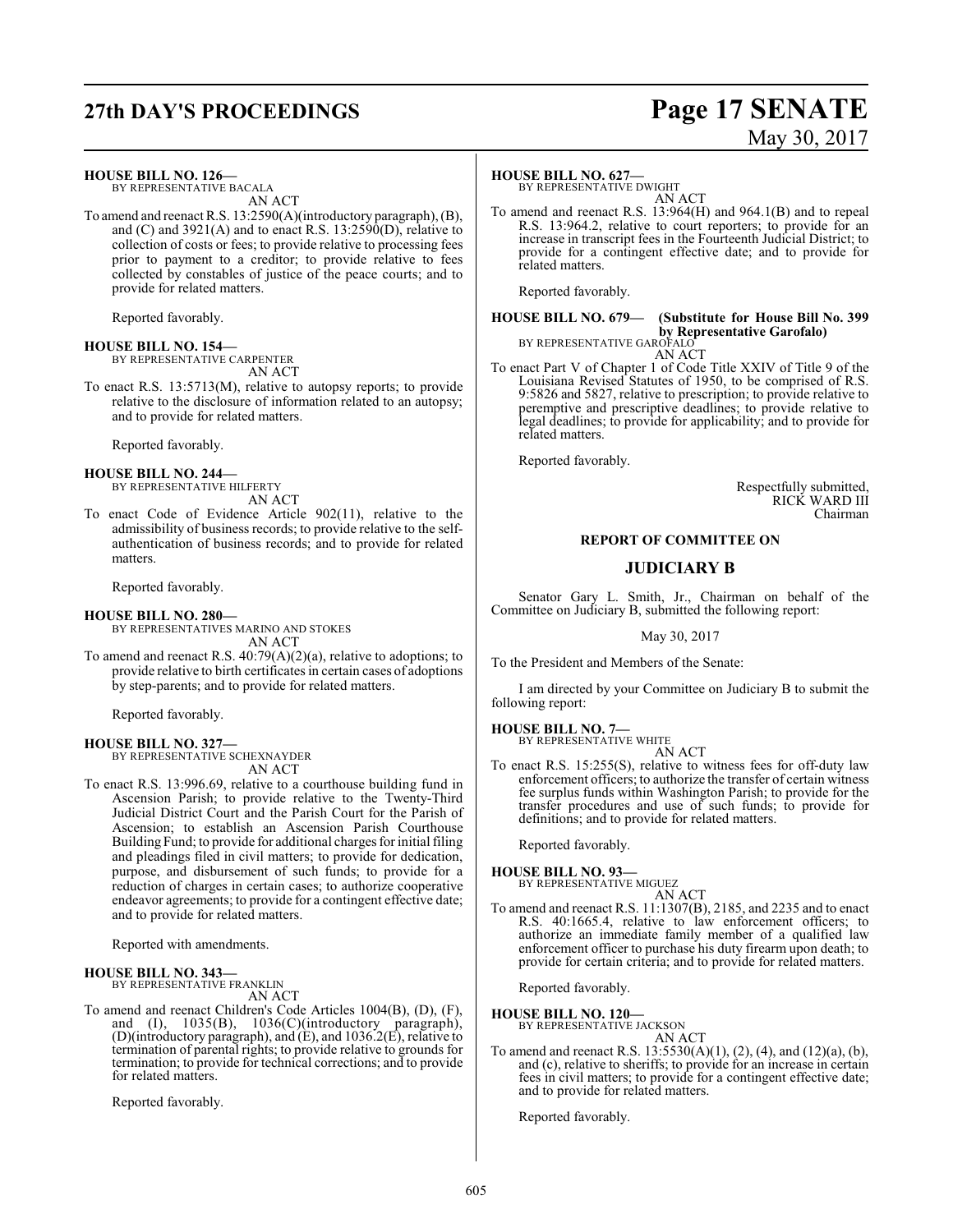**HOUSE BILL NO. 277—**

BY REPRESENTATIVE JAMES AN ACT

To enact R.S. 40:2404.2 and to repeal R.S. 40:2405.5, relative to peace officers; to provide for training of peace officers; to provide for minimum training requirements; to provide for annual training; to provide for certain mandatory basic and annual certification hours for peace officers; to provide for an emergency effective date; and to provide for related matters.

Reported favorably.

#### **HOUSE BILL NO. 293—**

BY REPRESENTATIVE AMEDEE

AN ACT

To amend and reenact R.S. 42:1441(A) and to enact R.S. 42:1441(D), relative to the limitation of liability of the state; to provide relative to liability for damage caused by district attorneys; to provide for indemnification; to provide relative to the attorney general; to provide for payment of a judgment; to provide for applicability; and to provide for related matters.

Reported with amendments.

#### **HOUSE BILL NO. 309—**

BY REPRESENTATIVE MORENO AN ACT

To amend and reenact R.S. 46:1842, 1843, and 1844(A)(2)(b), (L), (M)(1) and (2), and (O) and to enact R.S. 46:1845 and 1845.1, relative to crime victims; to provide relative to eligibility; to provide relative to a return of property; to provide for notification of pardon or parole; to provide additional rights for victims of sexual assault; to provide for notification of rights; to provide for duties and responsibilities; to provide for a sexual assault advocate; to provide relative to the right to privacy; to provide procedures and requirements; to provide definitions; and to provide for related matters.

Reported with amendments.

#### **HOUSE BILL NO. 323—**

BY REPRESENTATIVE FRANKLIN AN ACT

To amend and reenact R.S. 4:732(A) through (E)(introductory paragraph) and (G) and 739(A)(1) and (2)(e) and (F) and to enact R.S. 4:707(J), 732(H) and (I), and 739(A)(2)(f), relative to charitable gaming; to authorize the conducting of progressive mega jackpot bingo; to provide with respect to jackpots for progressive bingo and progressive mega jackpot bingo games; to provide for exceptions to amount of prizes awarded during a bingo session; to provide for applicability; to provide relative to the net profit charitable organizations and distributors receive from progressive bingo and progressive mega jackpot bingo games; to provide with respect to Electronic Bingo Card Dabber Devices; to allow those devices to provide for networking of charitable gaming organizations; to provide relative to the sales of progressive mega jackpot bingo; to provide for player tracking; to provide relative to regulatory authority; and to provide for related matters.

Reported favorably.

#### **HOUSE BILL NO. 481—**

BY REPRESENTATIVES JACKSON, BAGNERIS, GARY CARTER, GAINES, JIMMY HARRIS, JAMES, MARINO, AND ZERINGUE AND SENATOR BARROW

#### AN ACT

To amend and reenact R.S.15:1212(B)(introductory paragraph), (1), and (4) and 1212.1(B), R.S. 40:2402(3)(a), (c), and (d) and  $2405(A)(1)$  and (2), and R.S.  $44:3(A)(introducing paragraph)$ 

## **Page 18 SENATE 27th DAY'S PROCEEDINGS**

and 4.1(B)(8), to enact R.S. 15:1212.1(C), (D), (E), and (F) and R.S. 44:4(54), and to repeal R.S.  $40:2405(E)(2)$ , relative to law enforcement; to provide relative to the Louisiana Uniform Law Enforcement Statewide Reporting Database; to provide relative to the information reported to and contained in the database; to provide relative to the use of information in the database; to provide for certain information that is exempt from disclosure; to provide relative to the definition of a peace officer; to provide relative to the time periods within which peace officers are required to obtain training and certification; to provide relative to the Public Records Law; to provide for an emergency effective date; and to provide for related matters.

Reported favorably.

Respectfully submitted, GARY L. SMITH JR. Chairman

#### **REPORT OF COMMITTEE ON**

### **JUDICIARY C**

Senator Dan Claitor, Chairman on behalf of the Committee on Judiciary C, submitted the following report:

#### May 30, 2017

To the President and Members of the Senate:

I am directed by your Committee on Judiciary C to submit the following report:

**HOUSE BILL NO. 77—**

BY REPRESENTATIVES BERTHELOT AND BISHOP AN ACT

To amend and reenact R.S.  $30:2531(A)(2)(b)$  and  $(B)(2)(b)$  and  $2531.1(D)(1)$ , relative to littering; to provide for criminal and civil penalties; to provide for community service; and to provide for related matters.

Reported favorably.

**HOUSE BILL NO. 78—**

BY REPRESENTATIVE DWIGHT AN ACT

To amend and reenact R.S.  $40:966(C)(2)$  and  $967(C)$  and to repeal R.S.  $40:966(C)(3)$ , relative to the Uniform Controlled Dangerous Substances Law; to provide relative to penalties for possession of phencyclidine as a Schedule II Controlled Dangerous Substance; and to provide for related matters.

Reported favorably.

**HOUSE BILL NO. 83—**

BY REPRESENTATIVE MARINO AN ACT

To amend and reenact Code of Criminal Procedure Articles 551(B), 553(A) and (C), 831, 832, 833(A) and (C), and 900(A)(introductory paragraph), (B), and (C) and to enact Code of Criminal Procedure Articles 556(E), 556.1(F), and 562, relative to presence of the defendant; to provide relative to an incarcerated defendant's appearance at arraignment, the entry of his plea, and probation violation hearing; to authorize the incarcerated defendant to appear by way of simultaneous audiovisual transmission; to provide the procedure and requirements for using simultaneous audio-visual transmission; to provide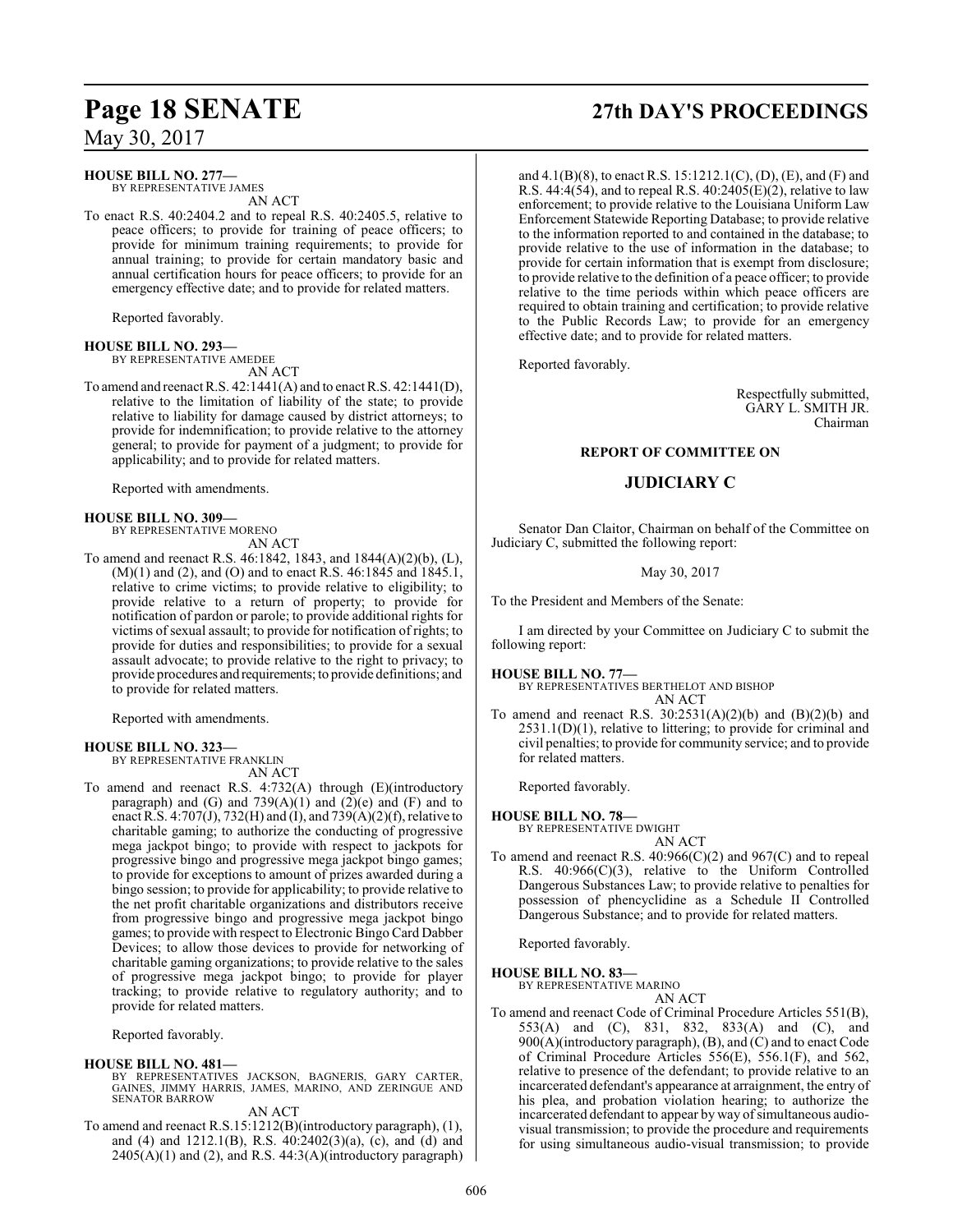## **27th DAY'S PROCEEDINGS Page 19 SENATE** May 30, 2017

relative to a defendant's waiver of certain rights; to provide relative to the use of electronic signatures; and to provide for related matters.

Reported with amendments.

Respectfully submitted, DAN CLAITOR Chairman

#### **REPORT OF COMMITTEE ON**

### **LOCAL AND MUNICIPAL AFFAIRS**

Senator Jack Donahue,Vice Chairman on behalf of the Committee on Local and Municipal Affairs, submitted the following report:

#### May 25, 2017

To the President and Members of the Senate:

I am directed by your Committee on Local and Municipal Affairs to submit the following report:

#### **HOUSE BILL NO. 46—**

BY REPRESENTATIVE ROBBY CARTER AN ACT

To amend and reenact R.S. 33:423.17, relative to the Amite City Police Department; to provide that the police chiefshall appoint, promote, discipline, and discharge police personnel subject to limitations; and to provide for related matters.

Reported favorably.

#### **HOUSE BILL NO. 58—**

BY REPRESENTATIVE PUGH AN ACT

To amend and reenact R.S. 33:4169(C), relative to Sewerage District No. 1 for Tangipahoa Parish; to provide relative to the collection of fees imposed by the district; to require certain water system operators to collect such fees; and to provide for related matters.

Reported favorably.

#### **HOUSE BILL NO. 70—**

BY REPRESENTATIVE HORTON AN ACT

To amend and reenact R.S. 33:2495.3(A) and to enact R.S. 33:2555.2, relative to the cities of Baton Rouge, Bossier City, and Lafayette and Fire Protection District No. 2 of Ward 4 of Calcasieu Parish; to provide relative to the classified fire service; to provide relative to persons selected for appointment to entry-level positions; to provide relative to the formal training of such persons; and to provide for related matters.

Reported favorably.

#### **HOUSE BILL NO. 76—**

BY REPRESENTATIVE HAVARD AN ACT

To amend and reenact R.S. 33:4574.1.1(A)(37), relative to hotel occupancy taxes in West Feliciana Parish; to authorize the West Feliciana Parish Tourist Commission to levy additional hotel occupancy taxes, subject to voter approval; to provide relative to the hotel occupancy tax levied by West Feliciana Parish; and to provide for related matters.

Reported favorably.

#### **HOUSE BILL NO. 85—**

BY REPRESENTATIVES PRICE, BACALA, BAGNERIS, BERTHELOT, BOUIE, DWIGHT, EDMONDS, RICHARD, AND SCHEXNAYDER AN ACT

To enact R.S.  $40:1665.2(B)(17)$  and  $(C)(4)$ , relative to survivors of law enforcement officers killed while performing their duties; to provide for financial benefits for survivors of federal law enforcement agents killed in Louisiana; and to provide for related matters.

Reported with amendments.

#### **HOUSE BILL NO. 88—**

BY REPRESENTATIVES GREGORY MILLER, GAINES, AND SCHEXNAYDER AND SENATOR GARY SMITH AN ACT

To enact R.S. 33:4712.17, relative to the naming of a law enforcement training facility in St. John the Baptist Parish; to provide for an exception to the statutory prohibition of naming of a public building after a living person; to authorize the St. John the Baptist Parish Sheriff to name a certain building after a living person; and to provide for related matters.

Reported favorably.

#### **HOUSE BILL NO. 109—**

BY REPRESENTATIVE DEVILLIER AN ACT

To amend and reenact R.S. 47:337.14(E), relative to the central sales tax collection commission of St. Landry Parish; to provide relative to the membership of the commission; and to provide for related matters.

Reported favorably.

### **HOUSE BILL NO. 146—**

BY REPRESENTATIVE DEVILLIER AN ACT

#### To enact R.S. 46:1053(C)(2)(h), relative to Hospital Service District No. 1 of St. Landry Parish; to provide relative to the per diem paid to members of the governing board of the district; and to provide for related matters.

Reported favorably.

**HOUSE BILL NO. 147—**

BY REPRESENTATIVE GAROFALO AN ACT

To amend and reenact R.S. 33:1236(21)(b) and (30)(b), relative to St. Bernard Parish; to authorize the parish governing authority to enact ordinances requiring property owners to remove deleterious growths, trash, debris, and other noxious matter; to provide relative to liens granted in favor of the parish governing authority with respect to such properties; and to provide for related matters.

Reported favorably.

#### **HOUSE BILL NO. 260—**

BY REPRESENTATIVE TERRY BROWN AN ACT

To repeal Subpart B-6-A of Part IV of Chapter 1 of Title 33 of the Louisiana Revised Statutes of 1950, comprised of R.S. 33:130.161 through 130.169, relative to the Grant Parish Economic and Industrial Development District; to repeal provisions relative to the creation, powers, and governance of the district; to provide for an effective date; and to provide for related matters.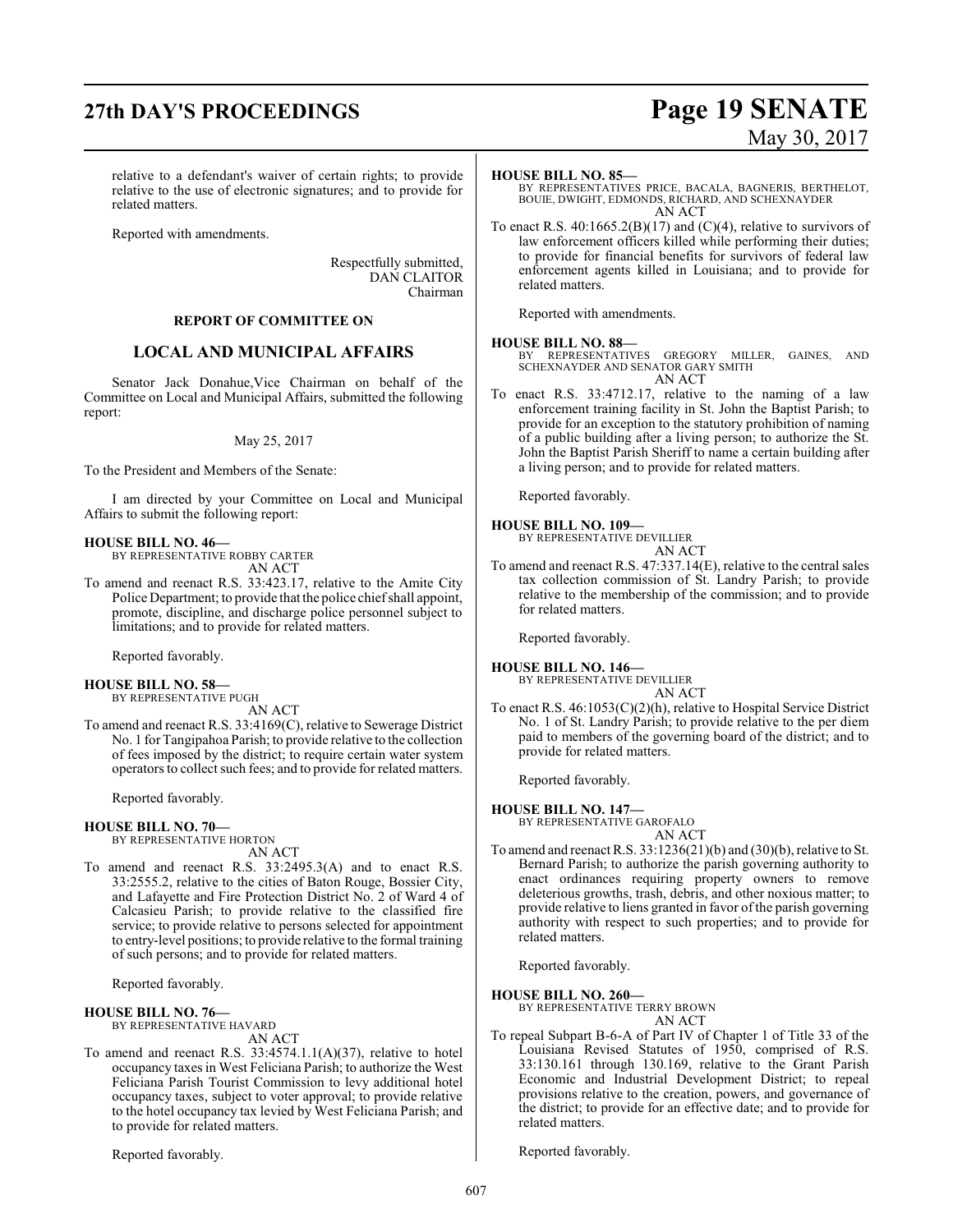## **Page 20 SENATE 27th DAY'S PROCEEDINGS**

### **HOUSE BILL NO. 291—**

BY REPRESENTATIVE DANAHAY AN ACT

To amend and reenact R.S.  $46:1053(C)(2)(d)$ , relative to the CalcasieuCameron Hospital Service District; to provide relative to the per diem paid to members of the board of commissioners of the district; and to provide for related matters.

Reported favorably.

#### **HOUSE BILL NO. 382—**

BY REPRESENTATIVE BERTHELOT AN ACT

To amend and reenact R.S. 39:1305(F), relative to budget adoption procedures in certain municipalities; to limit the authority of the governing authorities of certain municipalities to amend a proposed budget; and to provide for related matters.

Reported favorably.

**HOUSE BILL NO. 450—** BY REPRESENTATIVE ABRAMSON

AN ACT

To amend and reenact R.S. 33:9091.12(D)(1)(a) and (F)(2) and (4), relative to the Upper Audubon Security District in Orleans Parish; to provide relative to the governing board of the district; to provide relative to the parcel fee levied within the district; to provide relative to the amount, expiration, and renewal of such fee; and to provide for related matters.

Reported with amendments.

#### **HOUSE BILL NO. 451—**

BY REPRESENTATIVE ABRAMSON AN ACT

To amend and reenact R.S. 33:9091.3(D)(1)(a) and (F)(1) and (3)(a) and (c), relative to the Audubon Area Security District in Orleans Parish; to provide relative to membership on the governing board of the district; to provide relative to the parcel fee levied within the district; to provide relative to the amount, expiration, and renewal of the fee; and to provide for related matters.

Reported favorably.

#### **HOUSE BILL NO. 576—**

BY REPRESENTATIVE THIBAUT AN ACT

To amend and reenact R.S. 46:1053(V)(2), relative to Hospital Service District No. 1 ofthe parish of Pointe Coupee; to provide relative to the governing board ofthe district; to provide relative to the membership of the board; to reduce the number of members of the governing authority of Pointe Coupee Parish who may serve on the board; and to provide for related matters.

Reported favorably.

#### **HOUSE BILL NO. 589—**

BY REPRESENTATIVE BAGNERIS AN ACT

To enact R.S. 33:4885, relative to local governing authorities; to authorize municipal governing authorities to regulate the accumulation of waste tires on private property; and to provide for related matters.

Reported with amendments.

#### **HOUSE BILL NO. 617—**

BY REPRESENTATIVE LEBAS AN ACT

To amend and reenact R.S. 48:600.1(B)(1) and (4) and 600.2(B)(1) and (4), relative to district five and six road commissions of St. Landry Parish; to provide relative to the appointment of the commissioners of the boards of district five and six road commissions of St. Landry Parish; and to provide for related matters.

Reported favorably.

Respectfully submitted, JACK DONAHUE Vice Chairman

#### **REPORT OF COMMITTEE ON**

### **TRANSPORTATION, HIGHWAYS AND PUBLIC WORKS**

Senator Patrick Page Cortez, Chairman on behalf of the Committee on Transportation, Highways and Public Works, submitted the following report:

#### May 25, 2017

To the President and Members of the Senate:

I am directed by your Committee on Transportation, Highways and Public Works to submit the following report:

#### **SENATE RESOLUTION NO. 125—** BY SENATOR LAMBERT

A RESOLUTION

To urge and request the Department of Transportation and Development to investigate the feasibility of planting bamboo cane or other sound-reducing vegetation along the outer rightof-way of Interstate 10 in Ascension Parish to provide a sound barrier and to reduce mowing expenses incurred by the department.

Reported favorably.

#### **HOUSE BILL NO. 241—**

BY REPRESENTATIVE CHAD BROWN AN ACT

To enact R.S. 32:402.1(B) and (C) and to repeal R.S. 32:402.1(A)(3)(c), relative to driver education and prelicensing training courses; to increase requirements within driver education and prelicensing courses; to provide for the establishment of a curriculum relative to the economic effects oflittering; to require the course curriculuminclude a section on how to respond to a traffic stop; to provide for the establishment of rules, regulations, and requirements for the course; and to provide for related matters.

Reported with amendments.

**HOUSE BILL NO. 437—**

BY REPRESENTATIVE WHITE AN ACT

To enact R.S. 32:402.1(B), relative to the classroom instruction portion of an approved driver education prelicensing training course; to authorize the classroom portion of a prelicensing training course to be provided by alternative methods of instruction;to establish approval requirements for the alternative method of instruction; to prohibit any portion of the classroom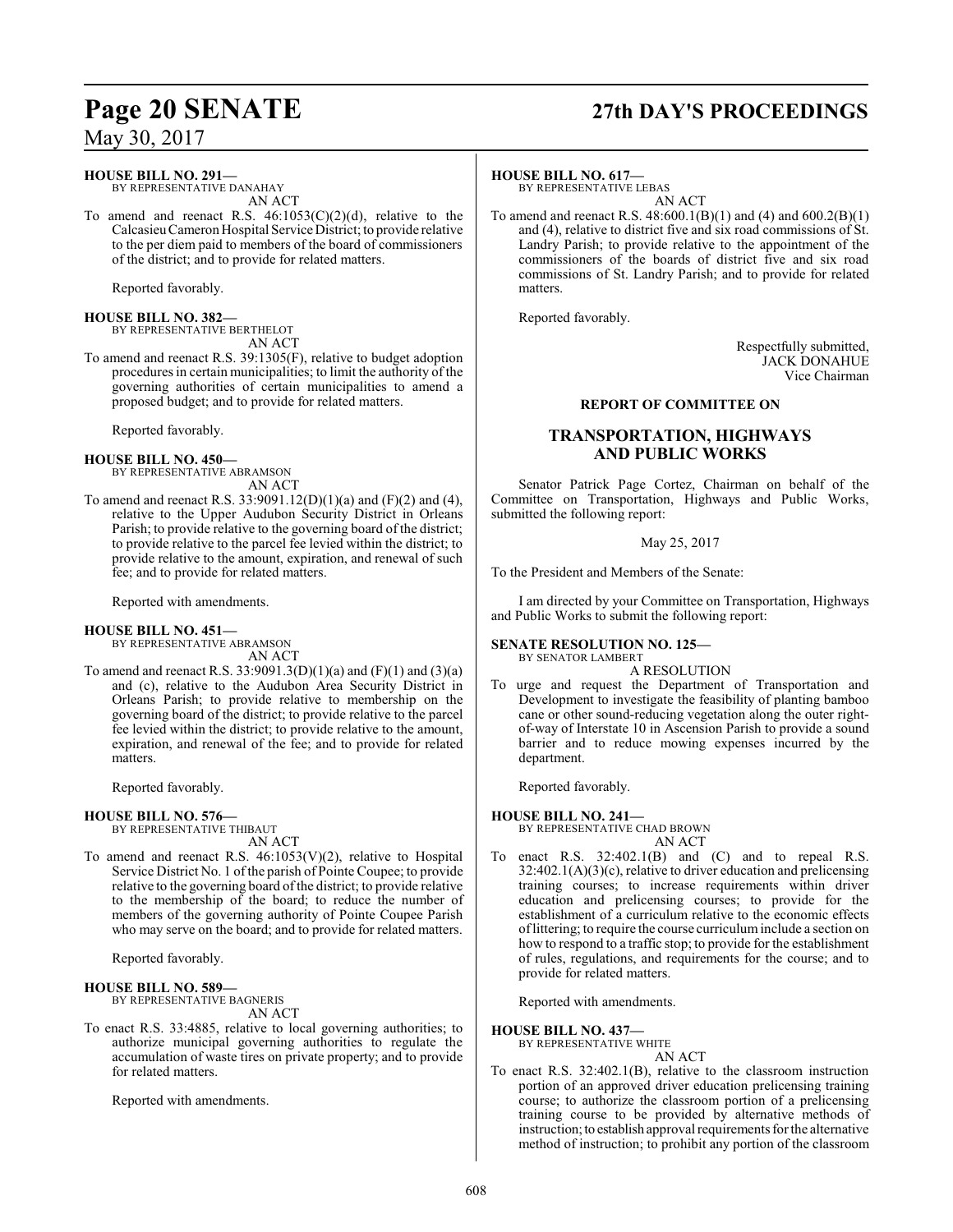## **27th DAY'S PROCEEDINGS Page 21 SENATE**

instruction of the driver education course for persons under the age of eighteen to be provided by alternative methods; to authorize the Department of Public Safety and Corrections, public safety services, to establish rules and regulations as determined necessary to define requirements; and to provide for related matters.

Reported with amendments.

#### **HOUSE BILL NO. 547—** BY REPRESENTATIVE HAZEL

AN ACT

To amend and reenact R.S. 32:412(A)(1), (2), (5), and (6) and (B)(1), (2), and  $(7)(e)(i)(aa)$ ,  $(cc)$ ,  $(dd)(I)$ ,  $(ee)$ ,  $(ii)(aa)$ ,  $(cc)$ ,  $(dd)(I)$ , and (ee) and R.S.  $46:122(A)(1)$ , relative to driver's license fees; to provide for a one dollar increase in driver's license fees to benefit the Louisiana Military Family Assistance Fund; and to provide for related matters.

Reported without action.

Respectfully submitted, PATRICK PAGE CORTEZ Chairman

### **REPORT OF COMMITTEE ON**

### **NATURAL RESOURCES**

Senator Norbèrt N. "Norby" Chabert, Chairman on behalf of the Committee on Natural Resources, submitted the following report:

May 25, 2017

To the President and Members of the Senate:

I am directed by your Committee on Natural Resources to submit the following report:

#### **HOUSE CONCURRENT RESOLUTION NO. 9—**

BY REPRESENTATIVE BISHOP AND SENATOR CORTEZ A CONCURRENT RESOLUTION

To urge and request the Department of Wildlife and Fisheries to examine the possibility of issuance of a "safe boater" decal to designate vessels that are certified as compliant with the state and federal laws concerning safe boating.

Reported favorably.

#### **HOUSE CONCURRENT RESOLUTION NO. 65—** BY REPRESENTATIVE ZERINGUE

A CONCURRENT RESOLUTION

To express support for the annual Gulf Hypoxia Mapping Cruise conducted by the Louisiana Universities Marine Consortium (LUMCON), as well as support for continued funding for this important effort, and to recognize the important role the cruise plays in understanding and conserving our coastal resources by memorializing the United States Congress and the Louisiana Congressional delegation to authorize continued funding for this most important endeavor.

Reported favorably.

#### **HOUSE BILL NO. 26—**

BY REPRESENTATIVE BARRAS AN ACT

To authorize and provide for the transfer of certain state property; to authorize the transfer of certain state property in Iberia Parish; to provide for the property description; to provide for

# May 30, 2017

reservation of mineral rights; to provide terms and conditions; to provide an effective date; and to provide for related matters.

Reported with amendments.

#### **HOUSE BILL NO. 98—**

BY REPRESENTATIVE BISHOP AN ACT

To amend and reenact R.S. 30:87(A), (B), and (F) and to repeal R.S. 30:87(D), relative to oilfield site restoration fees; to provide relative to the applicability of the fees; to remove certain references; to repeal the provision that oilfield site restoration fees are proportional to severance tax collected on the production of the well; and to provide for related matters.

Reported favorably.

### **HOUSE BILL NO. 144—**

BY REPRESENTATIVE ZERINGUE AN ACT

To amend and reenact R.S. 49:214.5.5, relative to integrated coastal restoration projects; to provide relative to immovable property interests that can be acquired by public entities for integrated coastal protection purposes; to provide for a term of acquisition of certain immovable property interests for integrated coastal protection; and to provide for related matters.

Reported favorably.

### **HOUSE BILL NO. 158—**

BY REPRESENTATIVE DUSTIN MILLER

AN ACT

To authorize and provide for the transfer of certain state property; to authorize the transfer of certain state property in St. Landry Parish; to provide for the property description; to provide for reservation of mineral rights; to provide terms and conditions; to provide an effective date; and to provide for related matters.

Reported favorably.

**HOUSE BILL NO. 470—**

#### BY REPRESENTATIVE FALCONER

AN ACT

To authorize and provide for the transfer of certain state property; to authorize the transfer of certain state property in St. Tammany Parish; to provide for the property description; to provide for reservation of mineral rights; to provide terms and conditions; to provide an effective date; and to provide for related matters.

Reported with amendments.

#### **HOUSE BILL NO. 474—**

BY REPRESENTATIVE GAROFALO AN ACT

To amend and reenact R.S.  $56:431.2(A)(1)$  and  $(B)(2)$  and to repeal R.S. 56:431.2(B)(3)(d) and (C), relative to alternative oyster culture permits; to authorize the issuance of such permit to a person holding an oyster lease on a privately owned water bottomor dual-claimed water bottom; and to provide for related matters.

Reported favorably.

#### **HOUSE BILL NO. 475—**

BY REPRESENTATIVES GISCLAIR AND GAROFALO AN ACT

To amend and reenact R.S. 56:332(N)(2)(c) and to enact R.S.  $56:332(N)(2)(d)$ , relative to crab fishing; to authorize the Wildlife and Fisheries Commission to prohibit crab traps in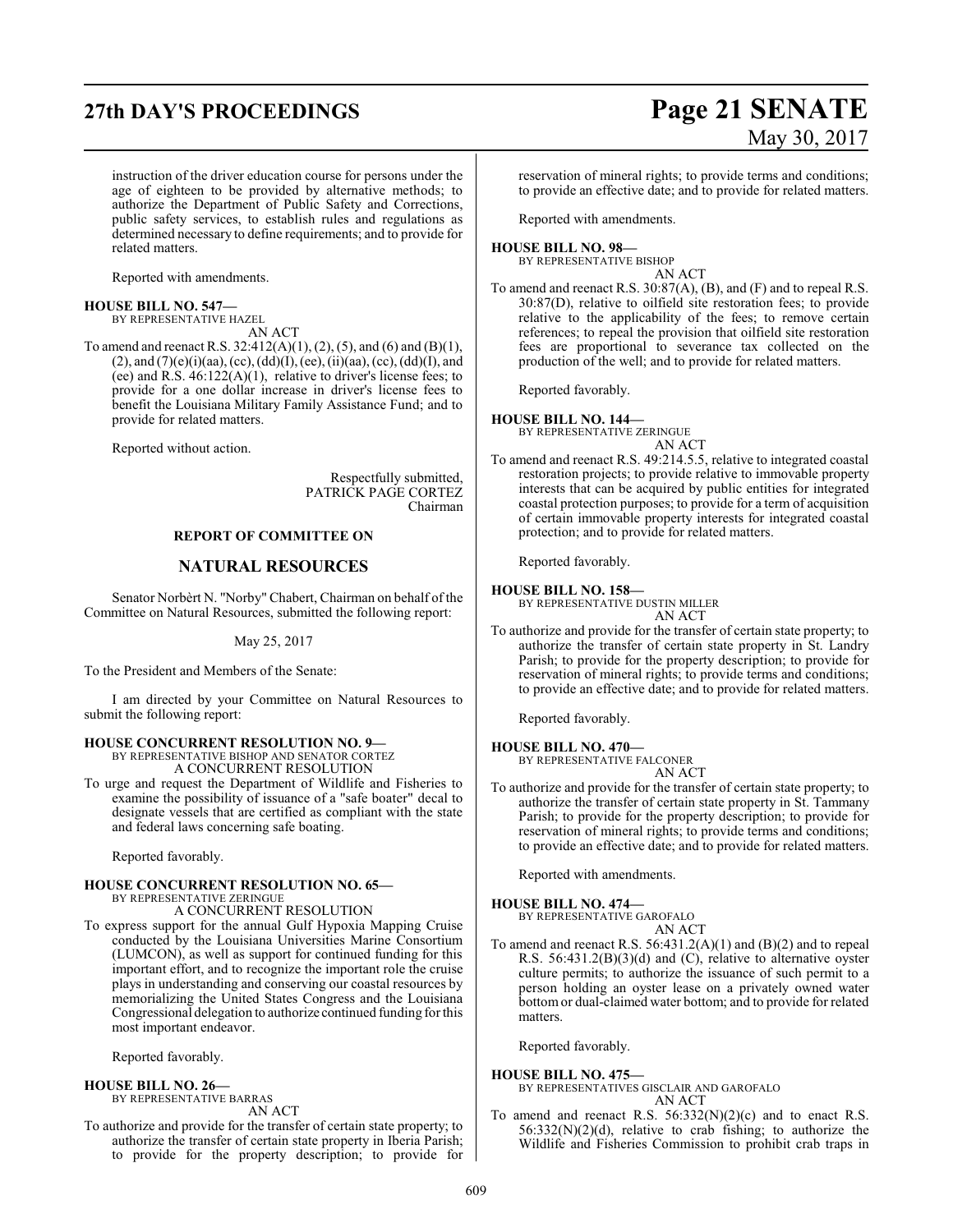## **Page 22 SENATE 27th DAY'S PROCEEDINGS**

state-owned water bottoms during closed season; and to provide for related matters.

Reported favorably.

#### **HOUSE BILL NO. 491—**

BY REPRESENTATIVE LEOPOLD AN ACT

To amend and reenact R.S. 41:1214(B) and to enact R.S. 41:1214(E), relative to the advertisement and bids for the lease of public land; to provide relative to the delivery and acceptance of bids; to provide for a uniform and secure electronic interactive system for submittal of lease bids; and to provide for related matters.

Reported favorably.

**HOUSE BILL NO. 596—** BY REPRESENTATIVES LEGER AND BISHOP

AN ACT

To amend and reenact R.S. 49:214.6.2(A) and to enact R.S. 49:214.7, relative to the Coastal Protection and Restoration Authority; to authorize the use of outcome-based performance contracts by the Coastal Protection and Restoration Authority for integrated coastal protection; and to provide for related matters.

Reported with amendments.

#### **HOUSE BILL NO. 608—**

BY REPRESENTATIVE WHITE AN ACT

To amend and reenact R.S. 56:1901, 1902(1) 1903, 1904(A), (B)(introductory paragraph), (C)(2), (D), (E), and (H), and 1907 and to enact R.S. 56:1902(3) and 1904(C)(3), (I), (J), and (K), relative to threatened and endangered species conservation; to include native plants in the species to be conserved by the Wildlife and Fisheries Commission and the Department of Wildlife and Fisheries; and to provide for related matters.

Reported favorably.

#### **HOUSE BILL NO. 674— (Substitute for House Bill No. 614 by Representative Gisclair)**

BY REPRESENTATIVE GISCLAIR

AN ACT

To authorize the use of certain state property near Grand Isle for seafood research; to provide relative to protecting the state's natural resources; to provide relative to the use of certain waters for oyster farming research; to provide relative to the specification of the boundaries and size of the areas in which the research will be conducted; and to provide for related matters.

Reported favorably.

Respectfully submitted, NORBÈRT N. "NORBY" CHABERT Chairman

### **Senate Bills and Joint Resolutions Returned from the House of Representatives with Amendments**

**SENATE BILL NO. 16—** BY SENATOR CLAITOR

#### AN ACT

To amend and reenact the introductory paragraph of R.S. 15:574.4(D)(1) and 574.4(D)(1)(a) and (2) and to repeal Code of Criminal Procedure Article 878.1 and R.S. 15:574.4(E), relative to juvenile parole eligibility; to provide parole eligibility

for juveniles sentenced to life imprisonment without the possibility of parole for certain offenses; to provide for conditions; and to provide for related matters.

On motion of Senator Claitor, the bill was read by title and returned to the Calendar, subject to call.

#### **SENATE BILL NO. 41—**

BY SENATOR JOHNS

AN ACT To amend and reenact R.S. 14:46.2(B)(4), 46.3(D)(3), 81.1(E)(5)(c) and (d), 82.1(A), (D)(4), and (E), 83(B)(4), 83.1(B)(4), 83.2(B)(4), 84(B)(4), 85(B)(4), 86(B)(2) and (3), 104(B)(4), 105(B)(4), and 282(B)(4), and R.S. 15:539.1(A), (B)(1), (C), and (E) and 539.2(B)(1), relative to sex offenses; to provide for forfeiture of currency by persons convicted of certain sex offenses; to provide for the disposition and distribution of forfeited currency; and to provide for related matters.

On motion of Senator Johns, the bill was read by title and returned to the Calendar, subject to call.

## **SENATE BILL NO. 42—**<br>BY SENATORS JOHNS,

ALARIO, ALLAIN, BARROW, BISHOP, BOUDREAUX, CARTER, CORTEZ, DONAHUE, ERDEY, GATTI, HEWITT,<br>LONG, LUNEAU, MILKOVICH, MILLS, MIZELL, MORRISH, PERRY,<br>RISER, GARY SMITH, JOHN SMITH, TARVER, THOMPSON AND WALSWORTH

AN ACT

To enact Part II of Chapter 28-B of Title 46 of the Louisiana Revised Statutes of 1950, to be comprised ofR.S. 46:2165 through 2168, relative to human trafficking; to provide for the Louisiana Human Trafficking Prevention Commission; to provide for the Louisiana Human Trafficking Prevention Commission Advisory Board; to provide for duties; to provide for reporting; to provide for the composition of the commission and board; to provide for meetings; and to provide for related matters.

On motion of Senator Johns, the bill was read by title and returned to the Calendar, subject to call.

#### **SENATE BILL NO. 86—** BY SENATOR PERRY

AN ACT

To amend and reenact R.S. 16:2(B) and R.S. 42:261(F), relative to legal representation of parishes; to authorize certain parishes to employ their own attorneys; and to provide for related matters.

The bill was read by title. Returned from the House of Representatives with amendments:

#### **HOUSE COMMITTEE AMENDMENTS**

Amendments proposed by House Committee on Municipal, Parochial and Cultural Affairs to Reengrossed Senate Bill No. 86 by Senator Perry

#### AMENDMENT NO. 1

On page 2, delete lines 25 through 29 in their entirety and insert the following:

"Section 3. This Act shall become effective on October 1, 2017."

Senator Perry moved to reject the amendments proposed by the House.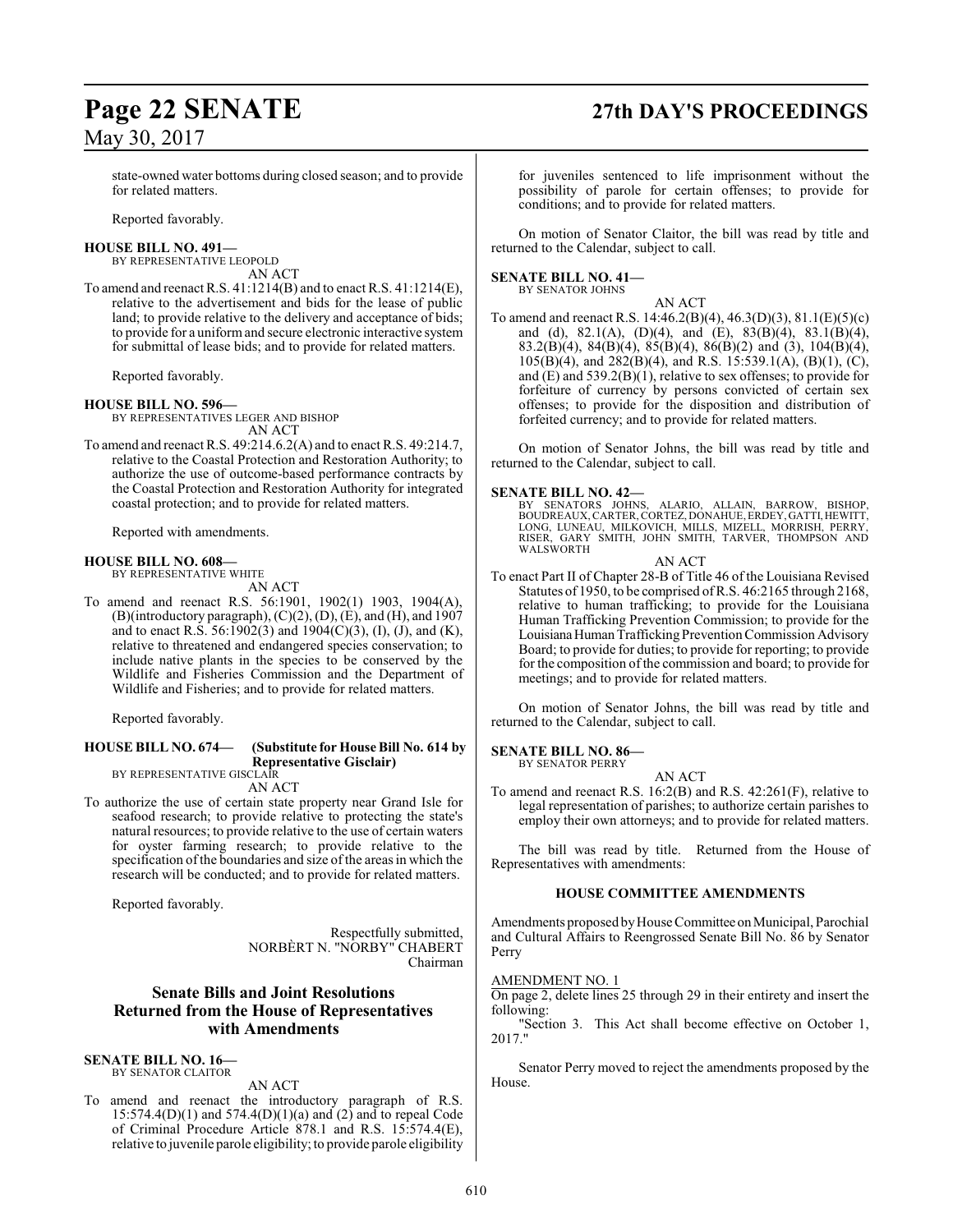### **27th DAY'S PROCEEDINGS Page 23 SENATE**

### **ROLL CALL**

The roll was called with the following result:

#### YEAS

| Mr. President<br>Allain<br>Appel<br>Barrow<br>Bishop<br>Boudreaux<br>Carter | Fannin<br>Gatti<br>Hewitt<br>Johns<br>LaFleur<br>Lambert<br>Long | Morrish<br>Peacock<br>Perry<br>Peterson<br>Riser<br>Smith, G.<br>Smith, J. |
|-----------------------------------------------------------------------------|------------------------------------------------------------------|----------------------------------------------------------------------------|
| Chabert                                                                     | Luneau                                                           | Tarver                                                                     |
| Claitor                                                                     | Martiny                                                          | Thompson                                                                   |
| Colomb                                                                      | Milkovich                                                        | Walsworth                                                                  |
| Cortez                                                                      | Mills                                                            | Ward                                                                       |
| Donahue                                                                     | Mizell                                                           | White                                                                      |
| Erdey                                                                       | Morrell                                                          |                                                                            |
| Total - 38                                                                  |                                                                  |                                                                            |
|                                                                             | <b>NAYS</b>                                                      |                                                                            |

### $Total - 0$

Total - 0

The Chair declared the Senate rejected the amendments proposed by the House.

ABSENT

**SENATE BILL NO. 94—** BY SENATORS GARY SMITH, ALARIO, APPEL, BISHOP, BOUDREAUX, CARTER, CHABERT, CLAITOR, COLOMB, CORTEZ, ERDEY, GATTH, HEWITT, JOHNS, LAFLEUR, LAMBERT, LUNEAU, MARTINY,<br>HEWITT, JOHNS, LAFLEUR, LAMBERT, LUNEAU, MARTINY,<br>MILKOVIC AN ACT

To provide relative to state highways; to designate the parallel bridges crossing the Reserve Relief Canal on Interstate 10 in St. John the Baptist Parish as the "Spencer Chauvin Memorial Bridge"; to designate a portion of United States Highway 190 in West Baton Rouge Parish as the "Trooper Francis C. Zinna Memorial Highway"; to designate that portion of United States Highway 190 within the corporate limits of the town of Livonia as the "Lawrence Russo Memorial Highway"; and to provide for related matters.

The bill was read by title. Returned from the House of Representatives with amendments:

#### **HOUSE COMMITTEE AMENDMENTS**

Amendments proposed by House Committee on Transportation, Highways and Public Works to Engrossed Senate Bill No. 94 by Senator Gary Smith

#### AMENDMENT NO. 1

On page 2, line 4, after "designations" and before the period "." insert the following: "provided local or private monies are received by the department equal to the department's actual costs for the material, fabrication cost, mounting posts, and installation required for installation of each sign, not to exceed the sum of five hundred fifty dollars per sign"

Senator Gary Smith moved to concur in the amendments proposed by the House.

# May 30, 2017

### **ROLL CALL**

The roll was called with the following result:

#### YEAS

| Mr. President | Fannin      | Morrish   |
|---------------|-------------|-----------|
| Allain        | Gatti       | Peacock   |
| Appel         | Hewitt      | Perry     |
| Barrow        | Johns       | Peterson  |
| <b>Bishop</b> | LaFleur     | Riser     |
| Boudreaux     | Lambert     | Smith, G. |
| Carter        | Long        | Smith, J. |
| Chabert       | Luneau      | Tarver    |
| Claitor       | Martiny     | Thompson  |
| Colomb        | Milkovich   | Walsworth |
| Cortez        | Mills       | Ward      |
| Donahue       | Mizell      | White     |
| Erdey         | Morrell     |           |
| Total - 38    |             |           |
|               | <b>NAYS</b> |           |

Total - 0

Total - 0

The Chair declared the Senate concurred in the amendments proposed by the House.

ABSENT

#### **Senate Bills and Joint Resolutions on Third Reading and Final Passage**

**SENATE BILL NO. 187—** BY SENATOR HEWITT

AN ACT To enact R.S. 39:2(13.1), (33.1), (36.1), (36.2), (37.1), (37.2), (37.3), (40.1), and 87.7 and to repeal R.S. 39:2(38) and (39), relative to the budget process; to provide for the development of evidencebased budgeting practices that will enable data-driven budget decisions in selected policy areas; to require legislative staff of the Senate and the House of Representatives to develop guidelines for the establishment of a pilot evidence-based budget proposal process for adult mental health programs; to provide for the submission to and approval of the guidelines by the Joint Legislative Committee on the Budget; to provide for certain terms and definitions; to provide for an effective date; and to provide for related matters.

The bill was read by title. Senator Hewitt moved the final passage of the bill.

#### **ROLL CALL**

The roll was called with the following result:

Mizell<br>Morrell

Morrish

#### YEAS

Mr. President Fannin Peacock<br>Allain Catti Perry Allain Gatti Perry Barrow Johns<br>Bishop LaFleur Boudreaux Long Smith,<br>Carter Luneau Tarver Carter Luneau<br>
Chabert Martiny Chabert Martiny Thompson<br>Claitor Milkovich Walsworth Colomb Mills Ward<br>Cortez Mizell White Donahue<br>Erdev Total - 37

Hewitt Peterson<br>Johns Riser LaFleur Smith, G.<br>Long Smith, J. Milkovich Walsworth<br>
Mills Ward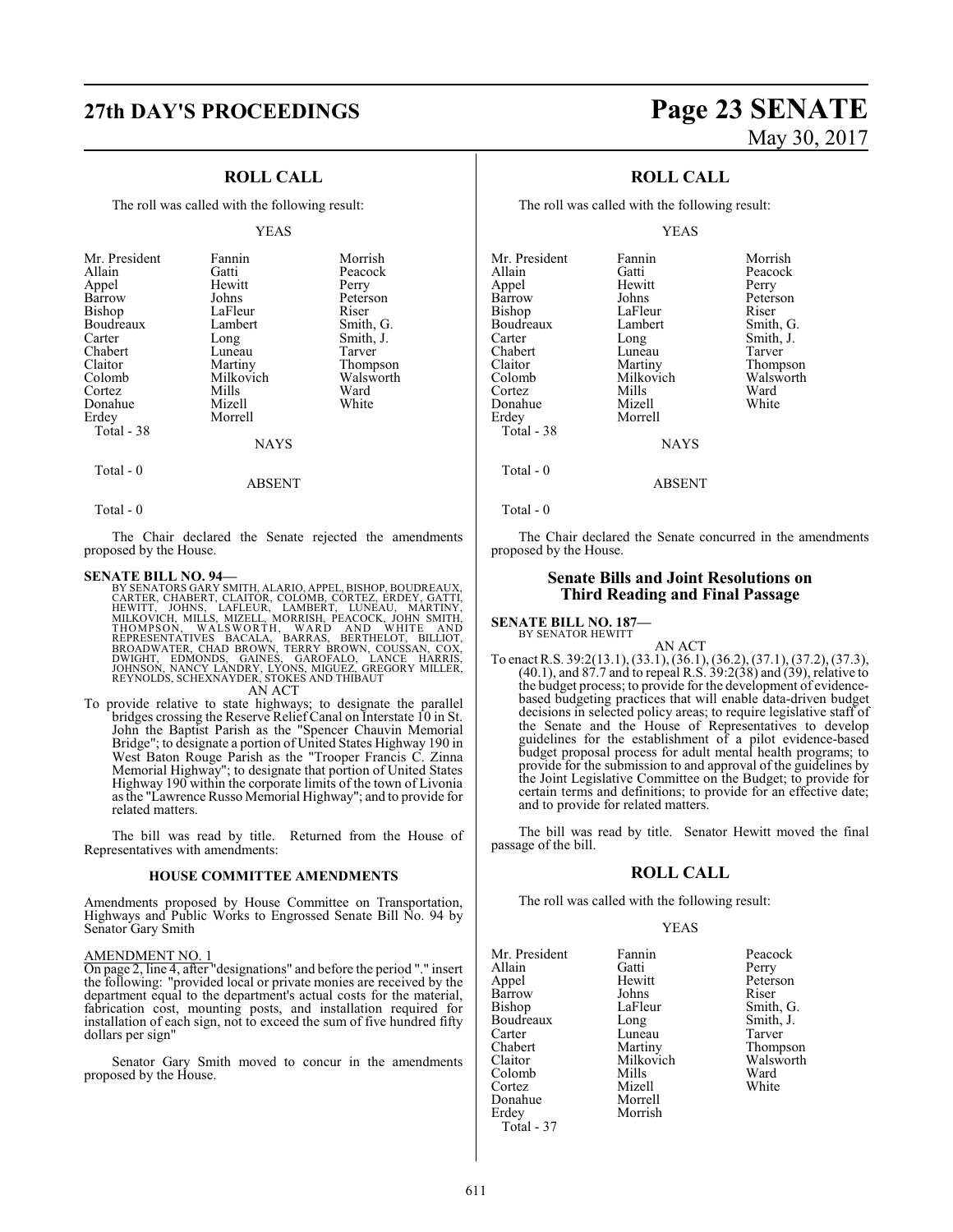#### **NAYS**

#### Total - 0

ABSENT

Lambert

Total - 1

The Chair declared the bill was passed and ordered it sent to the House. Senator Hewitt moved to reconsider the vote by which the bill was passed and laid the motion on the table.

**SENATE BILL NO. 209—** BY SENATOR WALSWORTH AND REPRESENTATIVE BROADWATER AN ACT

To enact R.S. 17:3165.3 and 3168(7), and to repeal Subpart A-3 of Part III of Chapter 1 of Title 17 of the Louisiana Revised Statutes of 1950, comprised of R.S. 17:187.1 through 187.5, R.S. 17:2929 and 3137, relative to articulation and transfer of credits; to provide relative to the provision, eligibility, and costs of dual-enrollment courses; to provide relative to the responsibilities ofthe State Board of Elementary and Secondary Education, the Board of Regents, public postsecondary education management boards, and local education agencies; to provide for reporting; and to provide for related matters.

On motion of Senator Walsworth, the bill was read by title and returned to the Calendar, subject to call.

#### **House Concurrent Resolutions on Second Reading Reported by Committees**

**HOUSE CONCURRENT RESOLUTION NO. 1—**

BY REPRESENTATIVE NORTON A CONCURRENT RESOLUTION

To memorialize the United States Congress to take such actions as are necessary to develop, implement, and enforce policies and procedures that will enhance airport safety.

Reported with amendments bytheCommittee on Transportation, Highways and Public Works.

#### **SENATE COMMITTEE AMENDMENTS**

Amendments proposed by Senate Committee on Transportation, Highways and Public Works to Original House Concurrent Resolution No. 1 by Representative Norton

AMENDMENT NO. 1

On page 1, line 13, after "seven" and before "airports" insert "commercial service"

On motion of Senator Cortez, the committee amendment was adopted.

The resolution was read by title. Senator Peacock moved to concur in the amended House Concurrent Resolution.

### **ROLL CALL**

The roll was called with the following result:

#### YEAS

| Mr. President | Fannin  | Morrell   |
|---------------|---------|-----------|
| Allain        | Gatti   | Morrish   |
| Appel         | Hewitt  | Peacock   |
| Barrow        | Johns   | Peterson  |
| <b>Bishop</b> | LaFleur | Smith, G. |
| Boudreaux     | Lambert | Smith, J. |
| Carter        | Long    | Tarver    |
| Chabert       | Luneau  | Thompson  |
| Colomb        | Martiny | Walsworth |

### **Page 24 SENATE 27th DAY'S PROCEEDINGS**

| Cortez<br>Donahue<br>Erdey<br>Total - 34 | Milkovich<br>Mills<br>Mizell<br><b>NAYS</b> | Ward |
|------------------------------------------|---------------------------------------------|------|
| Claitor<br>Total - 2                     | Perry<br><b>ABSENT</b>                      |      |
| Riser                                    | White                                       |      |

Total - 2

The Chair declared the Senate had concurred in the amended House Concurrent Resolution and ordered it returned to the House.

#### **HOUSE CONCURRENT RESOLUTION NO. 14—** BY REPRESENTATIVE MORENO

A CONCURRENT RESOLUTION

To urge and request the State Board of Elementary and Secondary Education to allow computer science courses to count as science credit for purposes of satisfying high school graduation requirements and to establish and implement a state plan for making computer science a fundamental part of the state's public education system.

Reported favorably by the Committee on Education.

The resolution was read by title. Senator Mizell moved to concur in the House Concurrent Resolution.

#### **ROLL CALL**

The roll was called with the following result:

#### YEAS

| Mr. President | Fannin      | Morrish   |
|---------------|-------------|-----------|
|               |             |           |
| Allain        | Gatti       | Peacock   |
| Appel         | Hewitt      | Perry     |
| Barrow        | Johns       | Peterson  |
| Bishop        | LaFleur     | Riser     |
| Boudreaux     | Lambert     | Smith, G. |
| Carter        | Long        | Smith, J. |
| Chabert       | Luneau      | Tarver    |
| Claitor       | Martiny     | Thompson  |
| Colomb        | Milkovich   | Walsworth |
| Cortez        | Mills       | Ward      |
| Donahue       | Mizell      | White     |
| Erdey         | Morrell     |           |
| Total - 38    |             |           |
|               | <b>NAYS</b> |           |
| $Total - 0$   |             |           |

ABSENT

The Chair declared the Senate concurred in the House Concurrent Resolution and ordered it returned to the House.

#### **HOUSE CONCURRENT RESOLUTION NO. 66—**

BY REPRESENTATIVE ZERINGUE A CONCURRENT RESOLUTION

To memorialize the United States Congress to take such actions as are necessary to continue to provide appropriate and sufficient funding for the National Sea Grant College Program.

Reported favorably by the Committee on Education.

The resolution was read by title. Senator Chabert moved to concur in the House Concurrent Resolution.

Total - 0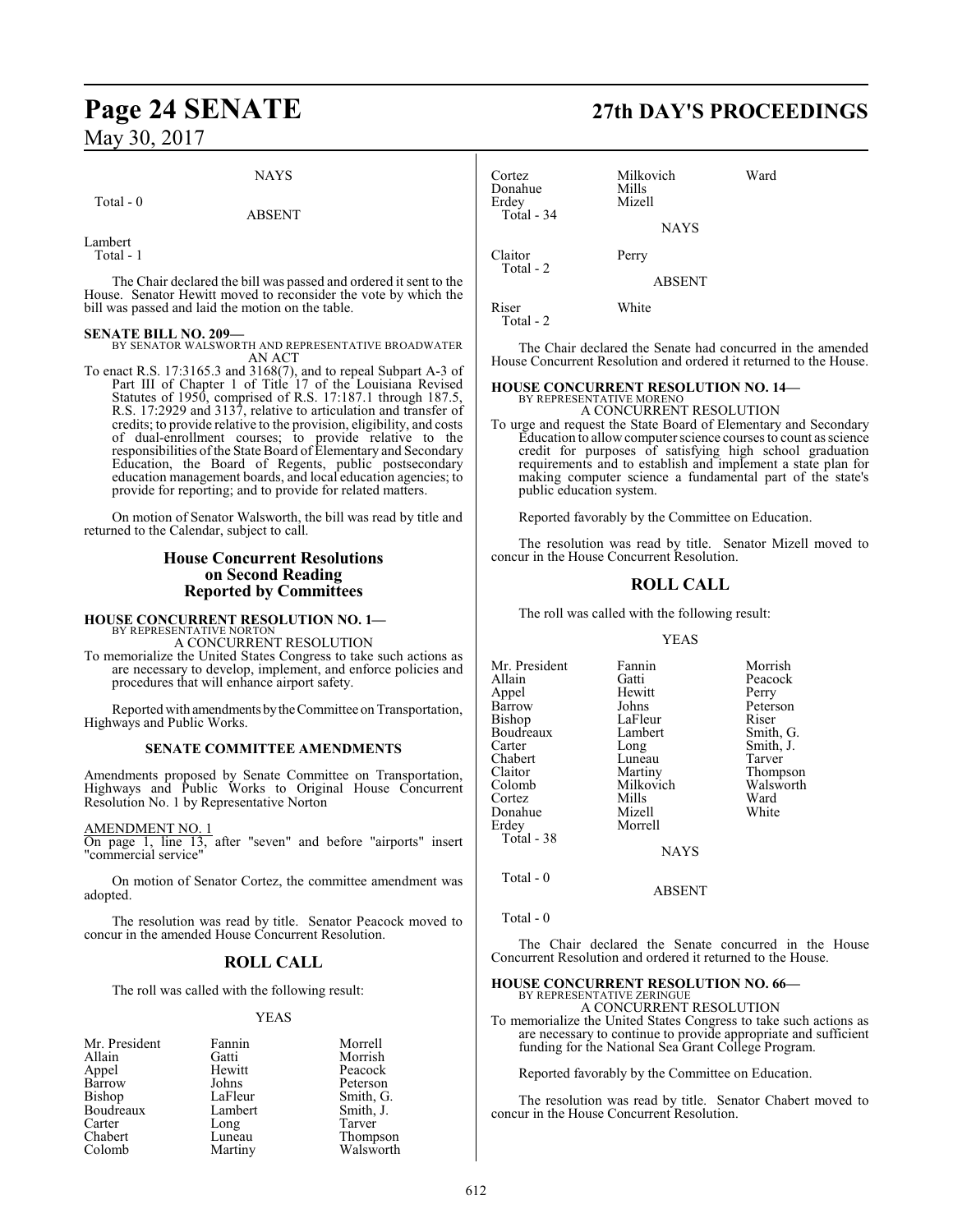### **ROLL CALL**

The roll was called with the following result:

#### YEAS

| Mr. President | Fannin    | Morrish   |
|---------------|-----------|-----------|
| Allain        | Gatti     | Peacock   |
|               |           |           |
| Appel         | Hewitt    | Perry     |
| Barrow        | Johns     | Peterson  |
| Bishop        | LaFleur   | Riser     |
| Boudreaux     | Lambert   | Smith, G. |
| Carter        | Long      | Smith, J. |
| Chabert       | Luneau    | Tarver    |
| Claitor       | Martiny   | Thompson  |
| Colomb        | Milkovich | Walsworth |
| Cortez        | Mills     | Ward      |
| Donahue       | Mizell    | White     |
| Erdey         | Morrell   |           |
| Total - 38    |           |           |
|               | NAYS      |           |

 $Total - 0$ 

ABSENT

#### Total - 0

The Chair declared the Senate concurred in the House Concurrent Resolution and ordered it returned to the House.

### **HOUSE CONCURRENT RESOLUTION NO. 36—** BY REPRESENTATIVE SMITH

A CONCURRENT RESOLUTION

To urge and request the Louisiana State Law Institute to study the prospective use of the term "d/Deaf" in law, and to report findings of the study in the form of recommendations to the legislature concerning the term.

Reported favorably by the Committee on Judiciary A.

The resolution was read by title. Senator Martiny moved to concur in the House Concurrent Resolution.

#### **ROLL CALL**

The roll was called with the following result:

#### YEAS

| Mr. President<br>Allain<br>Appel<br>Barrow<br>Bishop<br>Boudreaux<br>Carter<br>Chabert<br>Claitor<br>Colomb<br>Cortez | Fannin<br>Gatti<br>Hewitt<br>Johns<br>LaFleur<br>Lambert<br>Long<br>Luneau<br>Martiny<br>Milkovich<br>Mills | Morrish<br>Peacock<br>Perry<br>Peterson<br>Riser<br>Smith, G.<br>Smith, J.<br>Tarver<br>Thompson<br>Walsworth<br>Ward |
|-----------------------------------------------------------------------------------------------------------------------|-------------------------------------------------------------------------------------------------------------|-----------------------------------------------------------------------------------------------------------------------|
|                                                                                                                       |                                                                                                             |                                                                                                                       |
| Donahue<br>Erdey<br>Total - 38                                                                                        | Mizell<br>Morrell                                                                                           | White                                                                                                                 |
|                                                                                                                       | <b>NAYS</b>                                                                                                 |                                                                                                                       |

Total - 0

Total - 0

The Chair declared the Senate concurred in the House Concurrent Resolution and ordered it returned to the House.

ABSENT

### **27th DAY'S PROCEEDINGS Page 25 SENATE** May 30, 2017

#### **HOUSE CONCURRENT RESOLUTION NO. 17—**

BY REPRESENTATIVES HOFFMANN, ARMES, BACALA, CARPENTER,<br>STEVE CARTER, CHANEY, COX, DAVIS, DEVILLIER, EDMONDS,<br>EMERSON, FALCONER, FOIL, GISCLAIR, GUINN, HOWARD, LEBAS,<br>MARCELLE, MCFARLAND, POPE, RICHARD, SCHRODER, STE

#### A CONCURRENT RESOLUTION

To urge and request the Department of Children and Family Services to study the issue of reporting of child abuse and neglect in military families, and to recommend to the legislature policies for improving coordination between the department and the United States Department of Defense in matters relating to child welfare.

Reported favorably by the Committee on Health and Welfare.

The resolution was read by title. Senator Mills moved to concur in the House Concurrent Resolution.

#### **ROLL CALL**

The roll was called with the following result:

#### YEAS

| Mr. President | Fannin      | Morrish   |
|---------------|-------------|-----------|
| Allain        | Gatti       | Peacock   |
| Appel         | Hewitt      | Perry     |
| Barrow        | Johns       | Peterson  |
| Bishop        | LaFleur     | Riser     |
| Boudreaux     | Lambert     | Smith, G. |
| Carter        | Long        | Smith, J. |
| Chabert       | Luneau      | Tarver    |
| Claitor       | Martiny     | Thompson  |
| Colomb        | Milkovich   | Walsworth |
| Cortez        | Mills       | Ward      |
| Donahue       | Mizell      | White     |
| Erdey         | Morrell     |           |
| Total - 38    |             |           |
|               | <b>NAYS</b> |           |
| Total - 0     |             |           |

Total - 0

The Chair declared the Senate concurred in the House Concurrent Resolution and ordered it returned to the House.

ABSENT

**HOUSE CONCURRENT RESOLUTION NO. 81—**<br>BY REPRESENTATIVE HOFFMANN AND SENATOR WALSWORTH **A CONCURRENT RESOLUTION** 

To urge and request the Louisiana Department of Health to post information concerning bone marrow donations on the department's website for dissemination by healthcare practitioners to patients.

Reported favorably by the Committee on Health and Welfare.

The resolution was read by title. Senator Mills moved to concur in the House Concurrent Resolution.

#### **ROLL CALL**

The roll was called with the following result:

#### YEAS

| Mr. President | Fannin  | Morrish   |
|---------------|---------|-----------|
| Allain        | Gatti   | Peacock   |
| Appel         | Hewitt  | Perry     |
| Barrow        | Johns   | Peterson  |
| Bishop        | LaFleur | Riser     |
| Boudreaux     | Lambert | Smith, G. |
| Carter        | Long    | Smith, J. |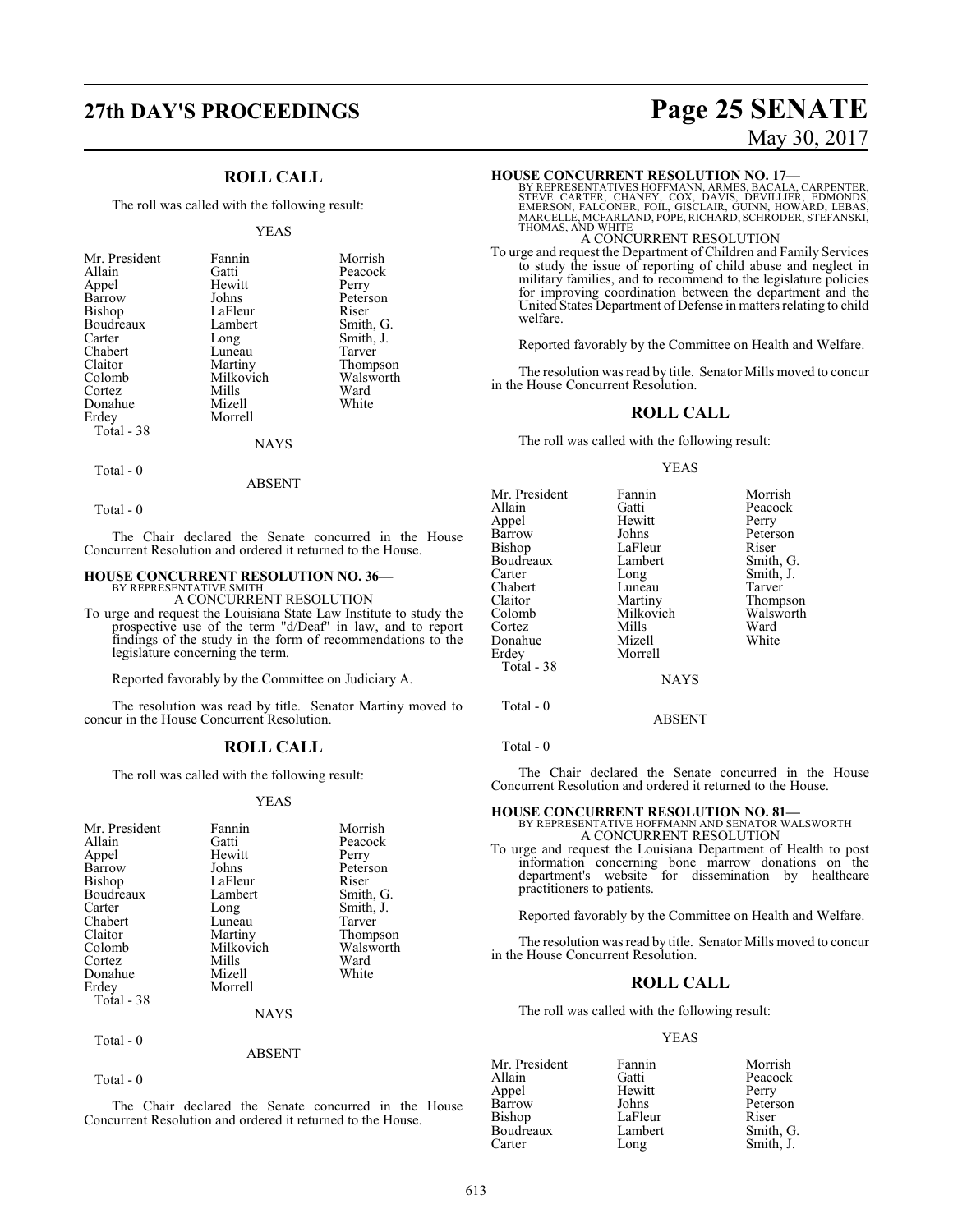## Chabert Luneau Tarver<br>
Claitor Martiny Thomp Claitor Martiny Thompson<br>Colomb Milkovich Walsworth

Colomb Milkovich Walsworth Walsworth Walsworth Walsworth Walsworth Walsworth Walsworth Walsworth Milkovich Milkovich Milkovich Milkovich Milkovich Milkovich Milkovich Milkovich Milkovich Milkovich Milkovich Milkovich Milko Cortez Mills Ward Donahue Mizell White<br>Erdey Morrell Total - 38

Morrell

**NAYS** 

Total - 0

#### ABSENT

Total - 0

The Chair declared the Senate concurred in the House Concurrent Resolution and ordered it returned to the House.

#### **House Bills and Joint Resolutions on Third Reading and Final Passage**

#### **HOUSE BILL NO. 20—**

BY REPRESENTATIVES PRICE, BERTHELOT, BACALA, BOUIE, BROADWATER, HALL, LEGER, AND SMITH AN ACT

To enact R.S. 17:154.1(A)(6), relative to minimum requirements for instructional time for students in public schools; to provide for applicability of such requirements under certain circumstances; to provide for exceptions; and to provide for related matters.

#### **Floor Amendments**

Senator Gary Smith proposed the following amendments.

#### **SENATE FLOOR AMENDMENTS**

Amendments proposed by Senator Gary Smith to Reengrossed House Bill No. 20 by Representative Price

AMENDMENT NO. 1

On page 1, line 3, after "To" and before "enact" insert "amend and reenact R.S. 17:407.33(A)(1) and to"

#### AMENDMENT NO. 2

On page 1, line 4, after "exceptions;" insert "to provide for the definition of "camp";"

AMENDMENT NO. 3 On page 1, line 6, after "Section 1." insert "R.S. 17:407.33(A)(1) is hereby amended and reenacted and"

#### AMENDMENT NO. 4

On page 2, between lines 12 and 13, insert the following: "§407.33. Definitions

A. As used in this Part, the following definitions shall apply unless the context clearly states otherwise:

(1) "Camp" means any place or facility operated by any institution, society, agency, corporation, person or persons, or any other group which serves only children five three years of age or older and operates only when school is not in session during the summer months or school holidays. \* \* \*"

On motion of Senator Gary Smith, the amendments were adopted.

The bill was read by title. Senator Lambert moved the final passage of the amended bill.

### **Page 26 SENATE 27th DAY'S PROCEEDINGS**

#### **ROLL CALL**

The roll was called with the following result:

YEAS

Mr. President Fannin Morrish<br>Allain Gatti Peacock Appel Hewitt Perry Barrow Johns Peterson<br>Bishop LaFleur Riser Boudreaux Lamb<br>Carter Long Carter Long Smith, J.<br>Chabert Luneau Tarver Chabert Luneau<br>Claitor Martiny Claitor Martiny Thompson<br>Colomb Milkovich Walsworth Colomb Milkovich Walsw<br>Cortez Mills Ward Cortez Mills Ward Donahue Mizell White<br>Erdey Morrell White Morrell Total - 38 **NAYS** 

Gatti Peacock<br>
Hewitt Perry LaFleur Riser<br>Lambert Smith, G.

Total - 0

Total - 0

The Chair declared the amended bill was passed and ordered it returned to the House. Senator Lambert moved to reconsider the vote by which the bill was passed and laid the motion on the table.

ABSENT

#### **HOUSE BILL NO. 87—**

BY REPRESENTATIVE DEVILLIER AN ACT

To amend and reenact R.S.  $33:2551(4)(b)$  and  $(8)(b)$ ,  $2554(C)(2)$ (introductory paragraph), and  $2558(B)$ , relative to the city of Eunice; to provide relative to the classified police service; to provide relative to departmental and promotional seniority; to provide relative to the establishment and maintenance of employment lists; to provide relative to the certification and appointment of eligible persons; to provide relative to the abolition of classes of positions; and to provide for related matters.

The bill was read by title. Senator LaFleur moved the final passage of the bill.

#### **ROLL CALL**

The roll was called with the following result:

#### YEAS

| Mr. President | Fannin        | Morrish   |
|---------------|---------------|-----------|
| Allain        | Gatti         | Peacock   |
|               |               |           |
| Appel         | Hewitt        | Perry     |
| Barrow        | Johns         | Peterson  |
| Bishop        | LaFleur       | Riser     |
| Boudreaux     | Lambert       | Smith, G. |
| Carter        | Long          | Smith, J. |
| Chabert       | Luneau        | Tarver    |
| Claitor       | Martiny       | Thompson  |
| Colomb        | Milkovich     | Walsworth |
| Cortez        | Mills         | Ward      |
| Donahue       | Mizell        | White     |
| Erdey         | Morrell       |           |
| Total - 38    |               |           |
|               | <b>NAYS</b>   |           |
| Total $-0$    |               |           |
|               | <b>ABSENT</b> |           |
| Total - 0     |               |           |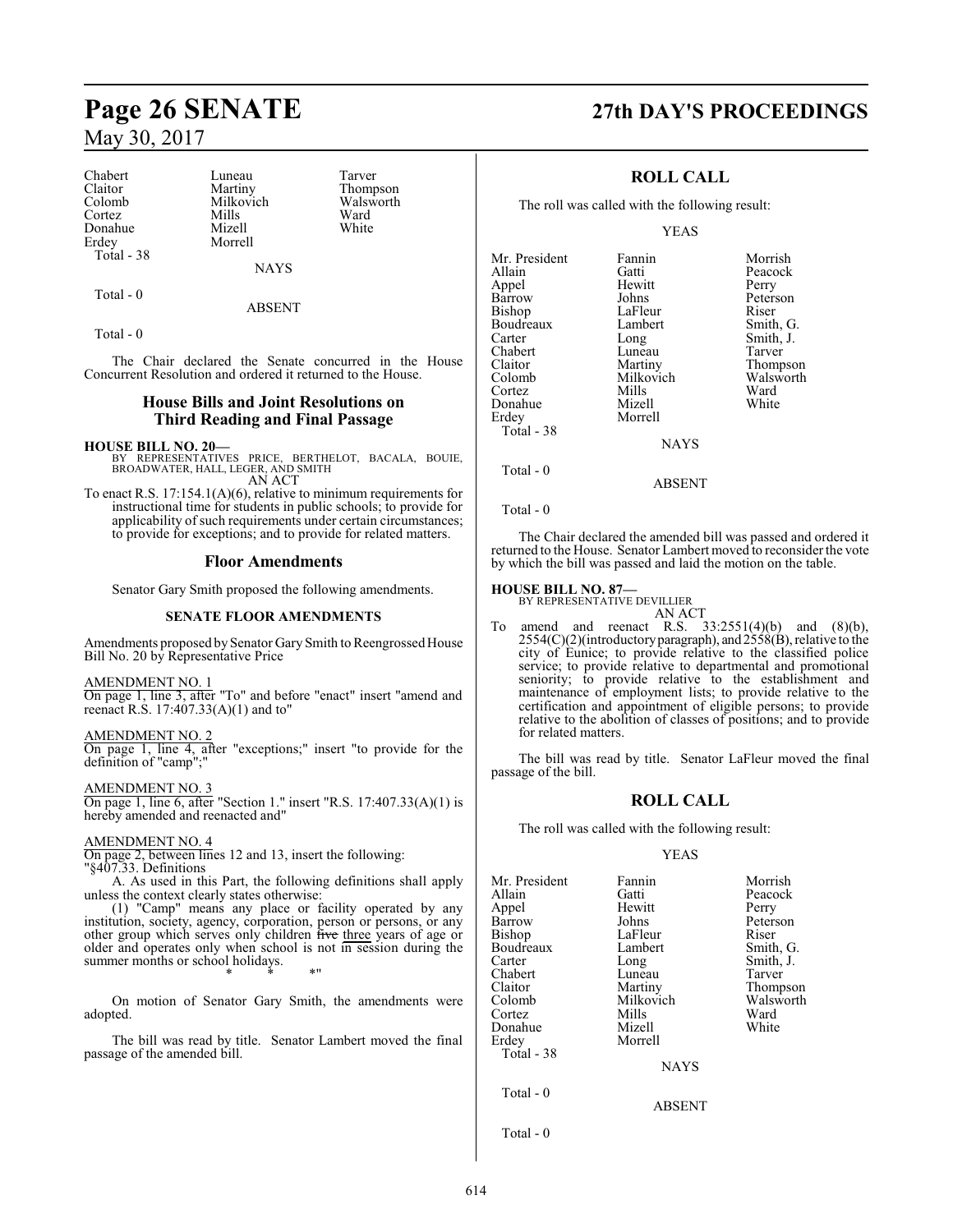## **27th DAY'S PROCEEDINGS Page 27 SENATE**

# May 30, 2017

The Chair declared the bill was passed and ordered it returned to the House. Senator LaFleur moved to reconsider the vote by which the bill was passed and laid the motion on the table.

## **HOUSE BILL NO. 171—** BY REPRESENTATIVE STEVE CARTER

AN ACT

To amend and reenact R.S. 17:7(2)(f)(iii), (6)(d), (28)(b), and (33)(b),  $10.3(A)$ ,  $10.7.1(D)(2)$ (introductory paragraph) and (c)(i) and (E)(6), 24.4(F)(2)(h) and (3)(a) and (b)(ii) and (iii) and  $(J)(1)$ (introductory paragraph) and (a),  $100.1(A)(1)$ ,  $(C)(6)$ , and  $(D)$ , 183.2(B)(2)(a), 194(D), 223(B), 407.22(A)(2), (3), (4), (5),  $(6)$ , (7), and (9), 407.23(B)(2) and (3)(a), 407.51(A)(5), (7), and (12) and (L)(1) and (2),  $416.21(K)$ ,  $436.3(C)(1)$  and (6)(introductory paragraph),  $440(C)(2)$ ,  $444(B)(4)(c)(i)$ ,  $1519.2(C)(1)$ ,  $1681(B)$ ,  $1982(4)$ ,  $2925(A)(2)$ , (3), and (4),  $3023(A)(2)(a)$ , (6), and (9),  $3095(A)(1)(b)$  and (c) and (D), 3165.2(C)(1)(introductory paragraph), 3168(introductory paragraph), 3351(H)(4), 3351.20(C), 3803(B)(1)(e),  $3995(A)(3)(b)$ ,  $5002(D)(1)$  and (2) and (G),  $5021(A)(2)(b)$ , 5023(D)(1) and (2)(a), 5024(A)(3)(a), 5025(7), 5029(B)(1)(b)(i), 5061, 5064, 5067(A)(2), 5068(B) and (C), 5081(F) and (G), 5101(B)(1)(introductory paragraph) and (2) and (C), and  $5102(B)(1)$ (introductory paragraph) and (2) and (C); to provide for technical corrections in various education laws in Title 17 of the Louisiana Revised Statutes of 1950; and to provide for related matters.

The bill was read by title. Senator Morrish moved the final passage of the bill.

### **ROLL CALL**

The roll was called with the following result:

#### YEAS

| Mr. President | Fannin    | Morrish   |
|---------------|-----------|-----------|
| Allain        | Gatti     | Peacock   |
| Appel         | Hewitt    | Perry     |
| Barrow        | Johns     | Peterson  |
| Bishop        | LaFleur   | Riser     |
| Boudreaux     | Lambert   | Smith, G. |
| Carter        | Long      | Smith, J. |
| Chabert       | Luneau    | Tarver    |
| Claitor       | Martiny   | Thompson  |
| Colomb        | Milkovich | Walsworth |
| Cortez        | Mills     | Ward      |
| Donahue       | Mizell    | White     |
| Erdey         | Morrell   |           |
| Total - 38    |           |           |
|               | NAYS      |           |

ABSENT

Total - 0

Total - 0

The Chair declared the bill was passed and ordered it returned to the House. Senator Morrish moved to reconsider the vote by which the bill was passed and laid the motion on the table.

### **HOUSE BILL NO. 266—** BY REPRESENTATIVE CONNICK

AN ACT

To amend and reenact R.S.  $38:330.1(C)(2)(a)$  and (b) and to enact R.S. 38:330.1(C)(2)(d) and (e), relative to flood protection authority nominating committee members; to provide for the composition of the nominating committee board; to provide for staggered terms for nominating committee members; to provide relative to term limits for levee district nominating committee members; to include the nominating committee as a "public body" for purposes of open meetings and public records laws; and to provide for related matters.

#### **Floor Amendments**

Senator Morrell proposed the following amendments.

#### **SENATE FLOOR AMENDMENTS**

Amendments proposed by Senator Morrell to Reengrossed House Bill No. 266 by Representative Connick

#### AMENDMENT NO. 1

On page 3, after line 27, insert the following:

"Section 2. This Act shall become effective upon signature by the governor or, if not signed by the governor, upon expiration of the time for bills to become law without signature by the governor, as provided by Article III, Section 18 of the Constitution of Louisiana. If vetoed by the governor and subsequently approved by the legislature, this Act shall become effective on the day following such approval."

On motion of Senator Morrell, the amendments were adopted.

#### **Floor Amendments**

Senator Cortez proposed the following amendments.

#### **SENATE FLOOR AMENDMENTS**

Amendments proposed by Senator Cortez to Reengrossed House Bill No. 266 by Representative Connick

#### AMENDMENT NO. 1

Delete Senate Committee Amendment No. 3 proposed by the Senate Committee on Transportation, Highways, and Public Works and adopted by the Senate on May 23, 2017.

#### AMENDMENT NO. 2

On page 3, delete lines 1 through 22 and insert the following:

(d) After August 1, 2017, all nominating committee members shall be appointed for a term of eight years. A former nominating committee member may be reappointed to a nominating committee four years from the completion of a previous term. Service of four or more years of an unexpired term shall constitute a term.

On motion of Senator Cortez, the amendments were adopted.

#### **Floor Amendments**

Senator Cortez proposed the following amendments.

#### **SENATE FLOOR AMENDMENTS**

Amendments proposed by Senator Cortez to Reengrossed House Bill No. 266 by Representative Connick

#### AMENDMENT NO. 1

On page 1, line 2, after "and (b)" and before "and" insert "and 330.12.1(C)(2)"

#### AMENDMENT NO. 2

On page 1, line 3, after "relative to" insert "flood protection authorities and related entities; to provide for"

#### AMENDMENT NO. 3

On page 1, line 7, after "laws;" insert "to provide for the composition of the Non-Flood Protection Asset Management Authority;"

#### AMENDMENT NO. 4

On page 1, line 10, after "and (b)" and before "are" insert "and  $330.12.1(C)(2)$ "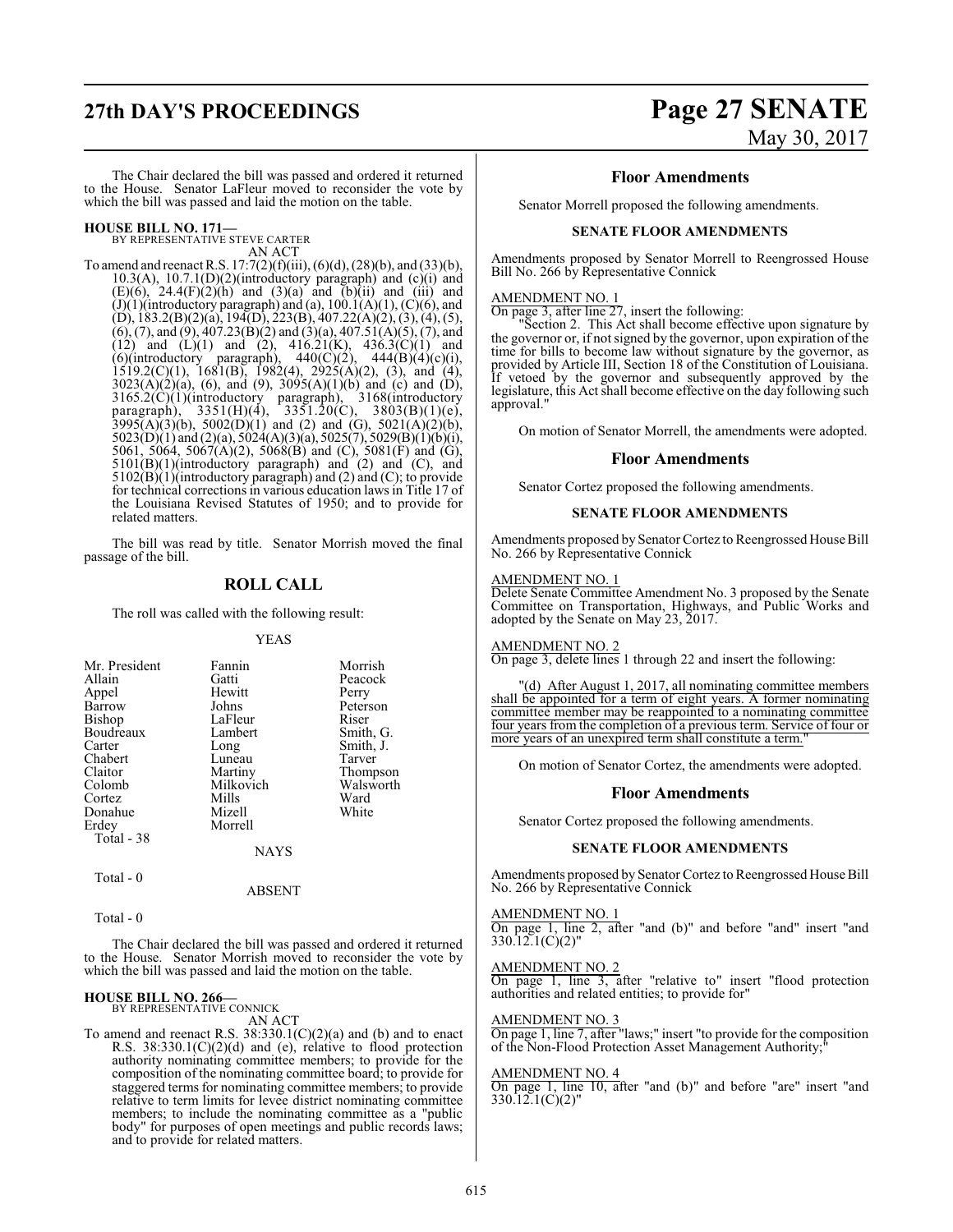AMENDMENT NO. 5

On page 3, after line 27, insert the following: "§330.12.1. Non-Flood Protection Asset Management Authority; creation; composition; powers, duties, functions \* \* \*

C. The authority shall be composed of the following members who shall be subject to Senate confirmation, provided that no elected official shall be appointed to serve as a member of the authority:<br> $*$ 

\* \* \* (2) One member appointed by the state senator representing Senate District No. 3 and Senate District No. 4, and by the state representative representingHouse District No. 97, House District No. 94, House District No. 99, and two members appointed by the Congressional Representative representing Congressional District No. 1 and Congressional District No. 2. At least one member appointed shall be a lawyer, at least one member shall be a certified public accountant, and at least one member shall be a realtor. \* \* \*"

On motion of Senator Cortez, the amendments were adopted.

The bill was read by title. Senator Morrell moved the final passage of the amended bill.

### **ROLL CALL**

The roll was called with the following result:

#### YEAS

| Mr. President | Fannin      | Morrish   |
|---------------|-------------|-----------|
| Allain        | Gatti       | Peacock   |
| Appel         | Hewitt      | Peterson  |
| Barrow        | Johns       | Riser     |
| <b>Bishop</b> | LaFleur     | Smith, G. |
| Boudreaux     | Lambert     | Smith, J. |
| Carter        | Long        | Tarver    |
| Chabert       | Luneau      | Thompson  |
| Claitor       | Martiny     | Walsworth |
| Colomb        | Milkovich   | Ward      |
| Cortez        | Mills       | White     |
| Donahue       | Mizell      |           |
| Erdey         | Morrell     |           |
| Total - 37    |             |           |
|               | <b>NAYS</b> |           |
|               |             |           |

Total - 0

ABSENT

Perry

Total - 1

The Chair declared the amended bill was passed and ordered it returned to the House. Senator Morrell moved to reconsider the vote by which the bill was passed and laid the motion on the table.

#### **HOUSE BILL NO. 324—** BY REPRESENTATIVE PIERRE

AN ACT

To amend and reenact R.S. 32:171(Section heading), (A)(1), (2), (3), and (4), (C), (D), (E), (F)(3), and (H) and 172(D), relative to railroad crossings; to provide for on-track equipment; to provide for the designation of on-track equipment as a railway vehicle drivers must approach cautiously; to provide for the responsibility of railroad companies; and to provide for related matters.

## **Page 28 SENATE 27th DAY'S PROCEEDINGS**

### **Floor Amendments**

Senator Claitor proposed the following amendments.

#### **SENATE FLOOR AMENDMENTS**

Amendments proposed by Senator Claitor to Reengrossed House Bill No. 324 by Representative Pierre

AMENDMENT NO. 1 On page 2, line 28, after "interference" change "is" to "may be, if unrebutted,"

On motion of Senator Claitor, the amendments were adopted.

The bill was read by title. Senator Cortez moved the final passage of the amended bill.

### **ROLL CALL**

The roll was called with the following result:

#### YEAS

| Mr. President          | Erdey       | Morrish   |
|------------------------|-------------|-----------|
| Allain                 | Fannin      | Peacock   |
|                        |             |           |
| Appel                  | Gatti       | Perry     |
| Barrow                 | Hewitt      | Peterson  |
| Bishop                 | Johns       | Riser     |
| Boudreaux              | LaFleur     | Smith, G. |
| Carter                 | Lambert     | Smith, J. |
| Chabert                | Long        | Tarver    |
| Claitor                | Luneau      | Thompson  |
| Colomb                 | Martiny     | Walsworth |
| Cortez                 | Mills       | Ward      |
| Donahue                | Morrell     | White     |
| Total - 36             |             |           |
|                        | <b>NAYS</b> |           |
| Total - 0              |             |           |
|                        | ABSENT      |           |
| Milkovich<br>Total - 2 | Mizell      |           |

The Chair declared the amended bill was passed and ordered it returned to the House. Senator Cortez moved to reconsider the vote by which the bill was passed and laid the motion on the table.

### **HOUSE BILL NO. 425—**

BY REPRESENTATIVE MAGEE

AN ACT To amend and reenact R.S. 47:6006.1(A), (D)(2), and (F), relative to tax credits; to provide with respect to the tax credit for ad valorem taxes paid with respect to vessels in Outer Continental Shelf Lands Waters; to provide for eligibility for claiming the credit; to authorize the recapture of tax credits under certain circumstances; to provide for effectiveness; and to provide for related matters.

The bill was read by title. Senator Allain moved the final passage of the bill.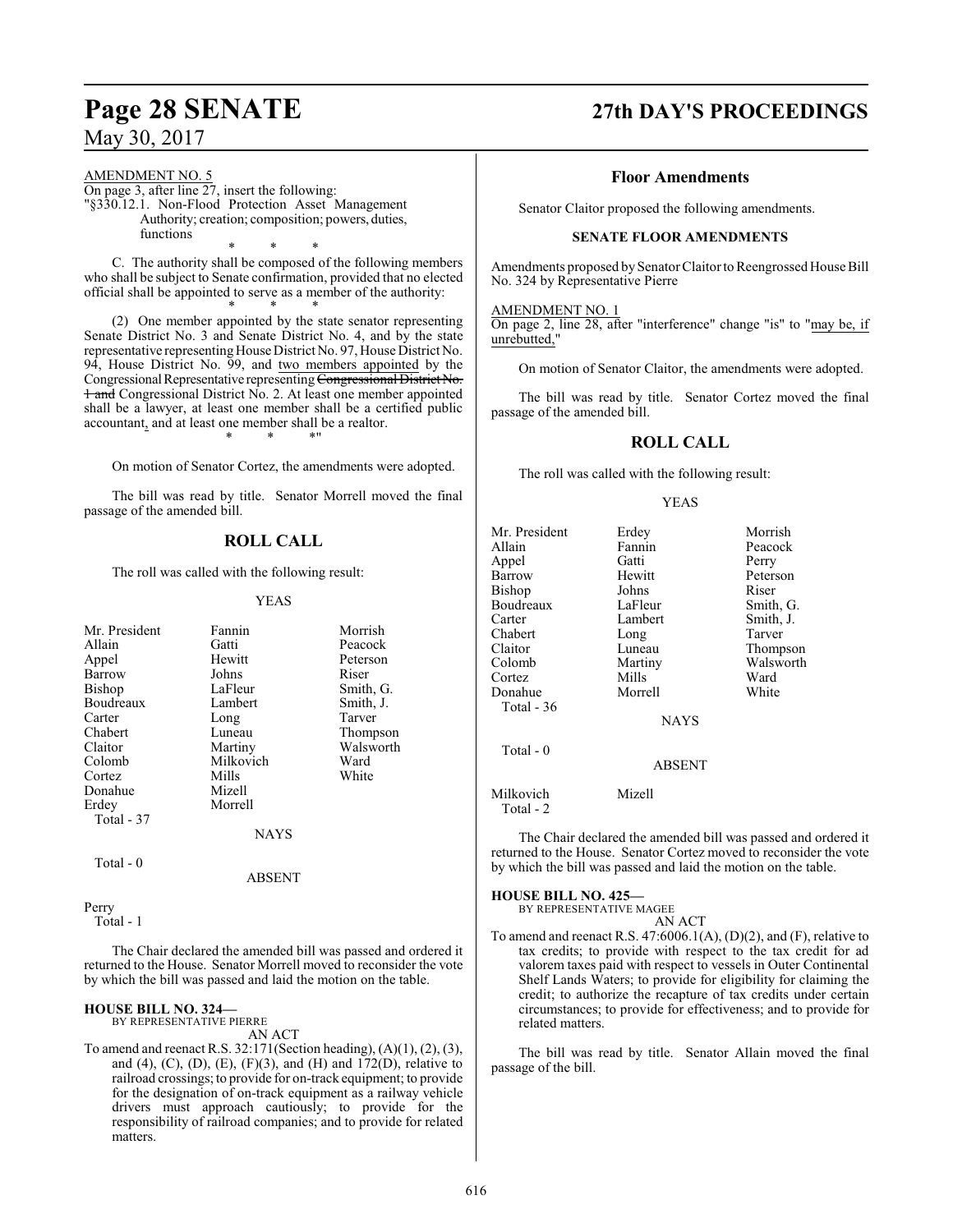### **ROLL CALL**

The roll was called with the following result:

#### YEAS

| Mr. President | Fannin      | Morrish   |
|---------------|-------------|-----------|
| Allain        | Gatti       | Peacock   |
| Appel         | Hewitt      | Perry     |
| Barrow        | Johns       | Peterson  |
| Bishop        | LaFleur     | Riser     |
| Boudreaux     | Lambert     | Smith, G. |
| Carter        | Long        | Smith, J. |
| Chabert       | Luneau      | Tarver    |
| Claitor       | Martiny     | Thompson  |
| Colomb        | Milkovich   | Walsworth |
| Cortez        | Mills       | Ward      |
| Donahue       | Mizell      | White     |
| Erdey         | Morrell     |           |
| Total - 38    |             |           |
|               | <b>NAYS</b> |           |

Total - 0

ABSENT

Total - 0

The Chair declared the bill was passed and ordered it returned to the House. Senator Allain moved to reconsider the vote by which the bill was passed and laid the motion on the table.

#### **HOUSE BILL NO. 432—**

BY REPRESENTATIVE SHADOIN AN ACT

To amend and reenact R.S. 34:852.6(A) and to enact R.S. 32:702(17) and 705(B)(4), relative to transactions executing the transfer of certificates of title of certain movable property; to provide for definitions; to regulate certain transactions transferring certificates of title of movable property; to impose certain procedural requirements; and to provide for related matters.

The bill was read by title. Senator Erdey moved the final passage of the bill.

#### **ROLL CALL**

The roll was called with the following result:

#### YEAS

| Mr. President | Gatti       | Morrish   |
|---------------|-------------|-----------|
|               |             |           |
| Appel         | Hewitt      | Peacock   |
| Barrow        | Johns       | Perry     |
| Bishop        | LaFleur     | Peterson  |
| Boudreaux     | Lambert     | Riser     |
| Carter        | Long        | Smith, G. |
| Claitor       | Luneau      | Smith, J. |
| Colomb        | Martiny     | Tarver    |
| Cortez        | Milkovich   | Thompson  |
| Donahue       | Mills       | Walsworth |
| Erdey         | Mizell      | White     |
| Fannin        | Morrell     |           |
| Total - 35    |             |           |
|               | <b>NAYS</b> |           |

Total - 0

### **27th DAY'S PROCEEDINGS Page 29 SENATE** May 30, 2017

#### ABSENT

| Allain     | Chabert | Ward |
|------------|---------|------|
| Total $-3$ |         |      |

The Chair declared the bill was passed and ordered it returned to the House. Senator Erdey moved to reconsider the vote by which the bill was passed and laid the motion on the table.

#### **HOUSE BILL NO. 97—**

BY REPRESENTATIVE BACALA

AN ACT

To amend and reenact R.S. 40:2405.8(B), relative to homicide investigator training; to provide an exception to homicide investigator training requirements for peace officers investigating vehicular homicide; and to provide for related matters.

The bill was read by title. Senator Gary Smith moved the final passage of the bill.

#### **ROLL CALL**

The roll was called with the following result:

YEAS

| Mr. President | Fannin      | Morrish   |
|---------------|-------------|-----------|
| Appel         | Gatti       | Peacock   |
| Barrow        | Hewitt      | Perry     |
| <b>Bishop</b> | Johns       | Peterson  |
| Boudreaux     | Lambert     | Riser     |
| Carter        | Long        | Smith, G. |
| Chabert       | Luneau      | Smith, J. |
| Claitor       | Martiny     | Tarver    |
| Colomb        | Milkovich   | Thompson  |
| Cortez        | Mills       | Walsworth |
| Donahue       | Mizell      | Ward      |
| Erdey         | Morrell     | White     |
| Total $-36$   |             |           |
|               | <b>NAYS</b> |           |

Total - 0

Allain LaFleur

Total - 2

The Chair declared the bill was passed and ordered it returned to the House. Senator Gary Smith moved to reconsider the vote by which the bill was passed and laid the motion on the table.

ABSENT

#### **HOUSE BILL NO. 114—**

| BY REPRESENTATIVE CHAD BROWN |        |
|------------------------------|--------|
|                              | AN ACT |

To amend and reenact R.S.  $26:351(2)(a)$  and  $(4)(a)$ , relative to alcoholic beverages; to provide relative to the sale and shipment of certain alcoholic beverages; to provide for container size limitations of certain alcoholic beverages; and to provide for related matters.

The bill was read by title. Senator Carter moved the final passage of the bill.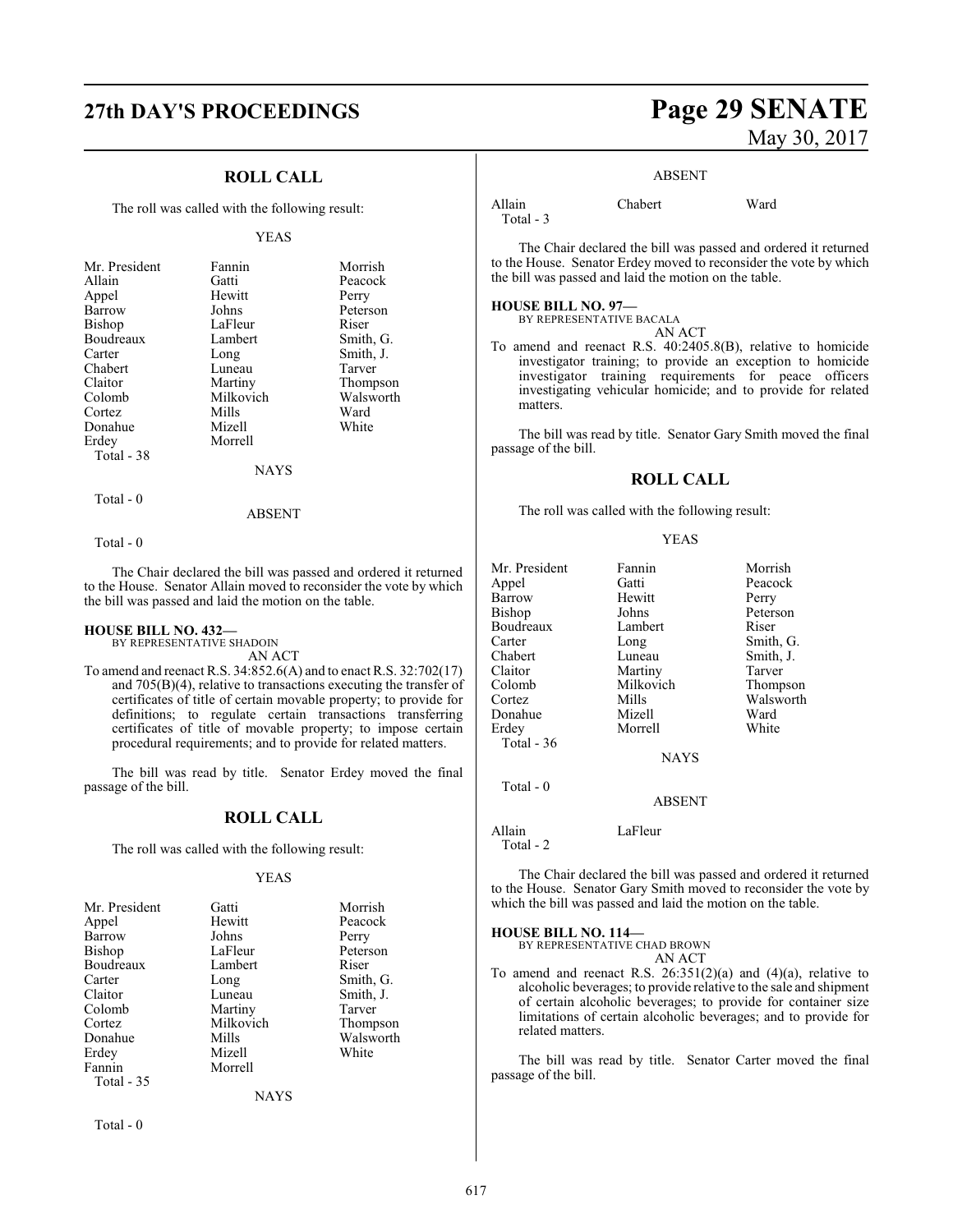### **ROLL CALL**

The roll was called with the following result:

#### YEAS

| Mr. President | Fannin  | Morrish   |
|---------------|---------|-----------|
| Appel         | Gatti   | Peacock   |
| Barrow        | Hewitt  | Perry     |
| Bishop        | Johns   | Peterson  |
| Boudreaux     | LaFleur | Riser     |
| Carter        | Lambert | Smith, G. |
| Chabert       | Long    | Smith, J. |
| Claitor       | Luneau  | Tarver    |
| Colomb        | Martiny | Thompson  |
| Cortez        | Mills   | Walsworth |
| Donahue       | Mizell  | White     |
| Erdey         | Morrell |           |
| Total $-35$   |         |           |
|               | NAYS    |           |

Milkovich Total - 1

#### ABSENT

Allain Ward Total - 2

The Chair declared the bill was passed and ordered it returned to the House. Senator Carter moved to reconsider the vote by which the bill was passed and laid the motion on the table.

#### **HOUSE BILL NO. 129—** BY REPRESENTATIVE DAVIS

AN ACT

To amend and reenact Code of Civil Procedure Articles 3421and 3422, relative to successions; to provide for the definition of a small succession; to provide relative to court costs; and to provide for related matters.

The bill was read by title. Senator Gatti moved the final passage of the bill.

#### **ROLL CALL**

The roll was called with the following result:

#### YEAS

| Mr. President<br>Appel<br>Barrow<br><b>Bishop</b><br>Boudreaux<br>Carter<br>Chabert<br>Claitor<br>Colomb<br>Cortez<br>Erdey<br>Fannin<br>Total $-35$<br>Total $-0$ | Gatti<br>Hewitt<br>Johns<br>Lambert<br>Long<br>Luneau<br>Martiny<br>Milkovich<br>Mills<br>Mizell<br>Morrell<br>Morrish<br><b>NAYS</b> | Peacock<br>Perry<br>Peterson<br>Riser<br>Smith, G.<br>Smith, J.<br>Tarver<br>Thompson<br>Walsworth<br>Ward<br>White |
|--------------------------------------------------------------------------------------------------------------------------------------------------------------------|---------------------------------------------------------------------------------------------------------------------------------------|---------------------------------------------------------------------------------------------------------------------|
|                                                                                                                                                                    | <b>ABSENT</b>                                                                                                                         |                                                                                                                     |
| Allain<br>Total - 3                                                                                                                                                | Donahue                                                                                                                               | LaFleur                                                                                                             |

The Chair declared the bill was passed and ordered it returned to the House. Senator Gatti moved to reconsider the vote by which the bill was passed and laid the motion on the table.

## **Page 30 SENATE 27th DAY'S PROCEEDINGS**

#### **HOUSE BILL NO. 137—**

BY REPRESENTATIVE JENKINS AN ACT

To amend and reenact R.S. 40:1231.8(A)(2)(b) and 1237.2(A)(2)(b), relative to medical malpractice claims; to provide for the date of filing of a request for a medical review panel; and to provide for related matters.

#### **Floor Amendments**

Senator Martiny proposed the following amendments.

#### **SENATE FLOOR AMENDMENTS**

Amendments proposed by Senator Martiny to Reengrossed House Bill No. 137 by Representative Jenkins

#### AMENDMENT NO. 1

On page 1, line 17, after "electronically sent" insert "by facsimile transmission or other authorized means"

AMENDMENT NO. 2

On page 2, line 18, after "electronically sent" insert "by facsimile transmission or other authorized means"

On motion of Senator Martiny, the amendments were adopted.

The bill was read by title. Senator Luneau moved the final passage of the amended bill.

### **ROLL CALL**

The roll was called with the following result:

#### YEAS

| Mr. President       | Fannin        | Morrish   |
|---------------------|---------------|-----------|
| Appel               | Gatti         | Peacock   |
| Barrow              | Hewitt        | Perry     |
| Bishop              | Johns         | Peterson  |
| Boudreaux           | LaFleur       | Riser     |
| Carter              | Lambert       | Smith, G. |
| Chabert             | Long          | Smith, J. |
| Claitor             | Luneau        | Tarver    |
| Colomb              | Martiny       | Thompson  |
| Cortez              | Milkovich     | Walsworth |
| Donahue             | Mizell        | Ward      |
| Erdey               | Morrell       | White     |
| Total - 36          |               |           |
|                     | <b>NAYS</b>   |           |
| Total $-0$          |               |           |
|                     | <b>ABSENT</b> |           |
| Allain<br>Total - 2 | Mills         |           |

The Chair declared the amended bill was passed and ordered it returned to the House. Senator Luneau moved to reconsider the vote by which the bill was passed and laid the motion on the table.

### **HOUSE BILL NO. 204—** BY REPRESENTATIVE BILLIOT

AN ACT

To amend and reenact Code of Criminal Procedure Articles 883.1 and 892(A) and (B)(1), relative to criminal sentences; to provide for documentation regarding criminal cases; to remove the requirement that the court provide a copy of the court minutes to the Department of Public Safety and Corrections in certain cases; to require the court to provide the department with a certified copy of the Uniform Sentencing Commitment Order; to authorize the department to request additional information from the court when necessary; to provide for an effective date; and to provide for related matters.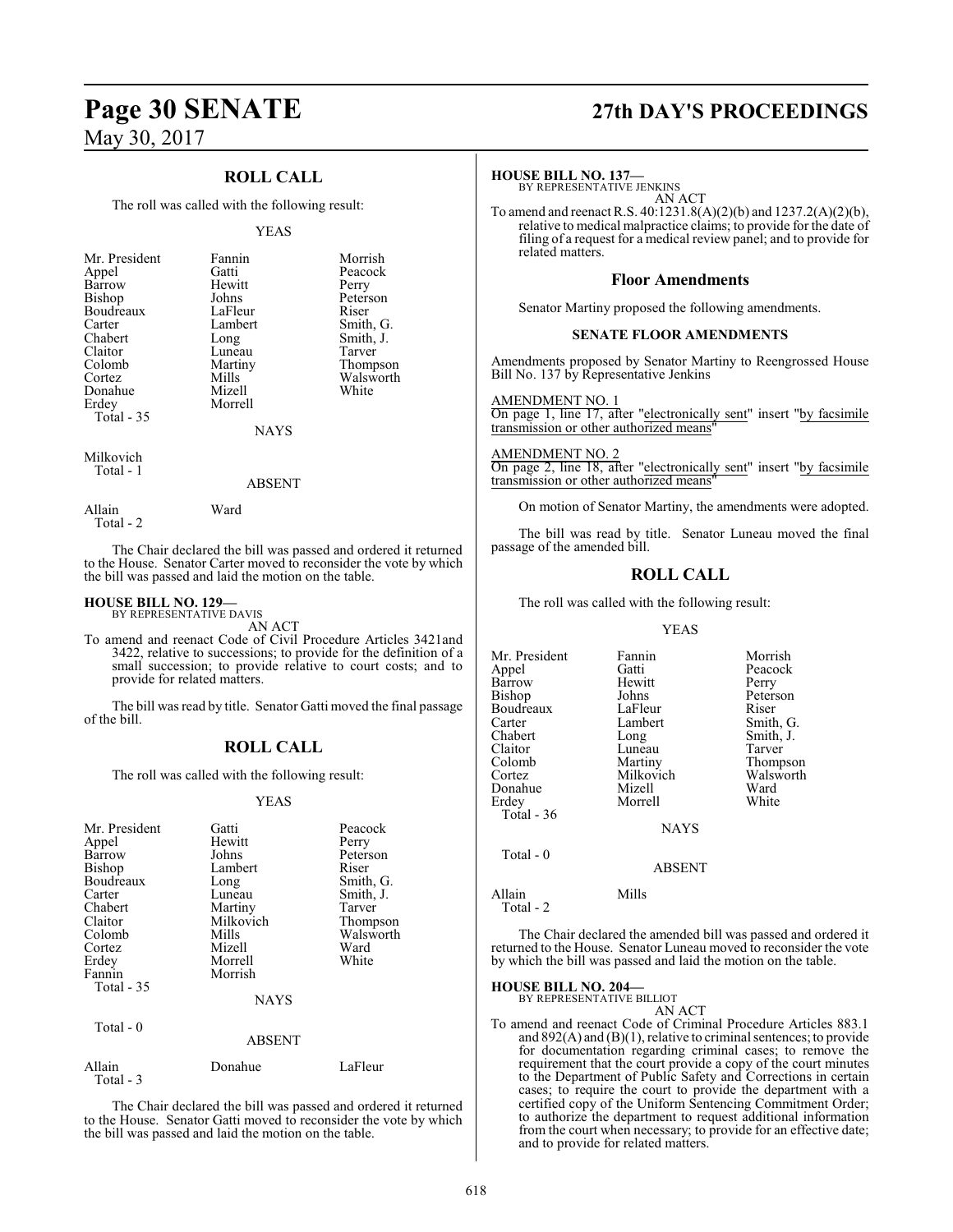### **27th DAY'S PROCEEDINGS Page 31 SENATE**

The bill was read by title. Senator Fannin moved the final passage of the bill.

#### **ROLL CALL**

The roll was called with the following result:

#### YEAS

| Mr. President | Fannin      | Morrish   |
|---------------|-------------|-----------|
| Allain        | Gatti       | Peacock   |
| Appel         | Hewitt      | Perry     |
| Barrow        | Johns       | Peterson  |
| <b>Bishop</b> | LaFleur     | Riser     |
| Boudreaux     | Lambert     | Smith, G. |
| Carter        | Long        | Smith, J. |
| Chabert       | Luneau      | Tarver    |
| Claitor       | Martiny     | Thompson  |
| Colomb        | Milkovich   | Walsworth |
| Cortez        | Mills       | Ward      |
| Donahue       | Mizell      | White     |
| Erdey         | Morrell     |           |
| Total - 38    |             |           |
|               | <b>NAYS</b> |           |

Total - 0

#### ABSENT

Total - 0

The Chair declared the bill was passed and ordered it returned to the House. Senator Fannin moved to reconsider the vote by which the bill was passed and laid the motion on the table.

#### **HOUSE BILL NO. 216—** BY REPRESENTATIVE JONES

AN ACT

To amend and reenact R.S. 13:2005(D), 2005.1(B), 2013(A), and 2488.77(B), relative to city courts; to provide for the city courts of Morgan City, New Iberia, Jeanerette, and Breaux Bridge; to provide relative to fees collected for purposes of indigent defense; to authorize a portion of those fees to be deposited into a special fund; to remove mandatory language; and to provide for related matters.

The bill was read by title. Senator Allain moved the final passage of the bill.

#### **ROLL CALL**

The roll was called with the following result:

#### YEAS

| Mr. President | Gatti     | Peacock   |
|---------------|-----------|-----------|
| Allain        | Hewitt    | Perry     |
| Appel         | Johns     | Peterson  |
| Barrow        | LaFleur   | Riser     |
| Bishop        | Lambert   | Smith, G. |
| Boudreaux     | Long      | Smith, J. |
| Carter        | Luneau    | Tarver    |
| Chabert       | Martiny   | Thompson  |
| Claitor       | Milkovich | Walsworth |
| Colomb        | Mills     | Ward      |
| Cortez        | Mizell    | White     |
| Donahue       | Morrell   |           |
| Erdey         | Morrish   |           |
| Total - 37    |           |           |

# May 30, 2017

**NAYS** 

ABSENT

Fannin

```
 Total - 1
```
Total - 0

The Chair declared the bill was passed and ordered it returned to the House. Senator Allain moved to reconsider the vote by which the bill was passed and laid the motion on the table.

#### **HOUSE BILL NO. 223—**

BY REPRESENTATIVE MORENO AND SENATOR CLAITOR AN ACT

To amend and reenact R.S. 14:95.10(A), (C), and (E), R.S. 15:590(8), R.S. 46:2136.3(A)(introductory paragraph) and (1) and 2151(B), Code of Evidence Article 412(A) and (D), and Code of Criminal Procedure Article 387(A)(introductory paragraph) and to enact R.S.  $14:2(B)(47)$ ,  $34.9$ , and  $34.9.1$ , relative to domestic abuse; to provide relative to acts of abuse involving dating partners; to provide relative to the definition of "dating partner"; to create the crimes of battery of a dating partner and aggravated assault upon a dating partner; to prohibit the possession of a firearm by persons convicted of certain offenses of battery of a dating partner; to add offenses of abuse involving dating partners to the types of offenses for which certain information is obtained upon arrest and conviction; to provide relative to the possession of firearms by persons subject to a permanent injunction or protective order for acts of abuse involving dating partners; to provide relative to admissibility of evidence of similar crimes, wrongs, or acts in cases of abuse involving dating partners; to provide relative to the information required when instituting the prosecution for an offense involving abuse against a dating partner; to provide definitions; and to provide for related matters.

The bill was read by title. Senator Claitor moved the final passage of the bill.

### **ROLL CALL**

The roll was called with the following result:

#### YEAS

| Mr. President<br>Allain<br>Appel<br><b>Barrow</b><br>Bishop<br>Boudreaux | Claitor<br>Colomb<br>Cortez<br>Donahue<br>Johns<br>LaFleur          | Mills<br>Morrell<br>Morrish<br>Peacock<br>Peterson<br>Smith, G. |
|--------------------------------------------------------------------------|---------------------------------------------------------------------|-----------------------------------------------------------------|
| Carter<br>Chabert<br>Total $-23$                                         | Long<br>Luneau<br><b>NAYS</b>                                       | Tarver                                                          |
| Erdev<br>Fannin<br>Gatti<br>Hewitt<br>Lambert<br>Total - 14              | Milkovich<br>Mizell<br>Perry<br>Riser<br>Smith, J.<br><b>ABSENT</b> | Thompson<br>Walsworth<br>Ward<br>White                          |

Martiny Total - 1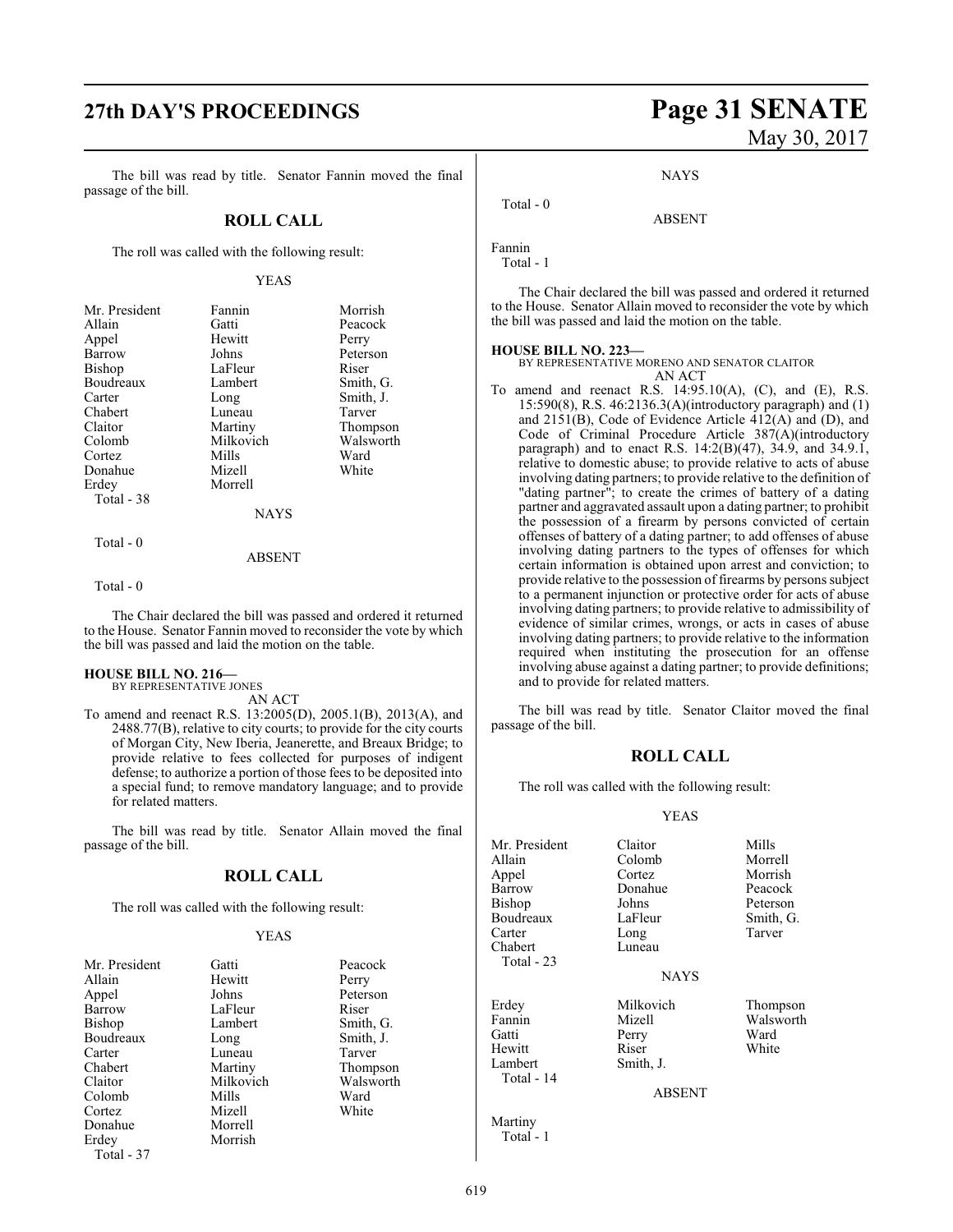The Chair declared the was passed and ordered it returned to the House. Senator Claitor moved to reconsider the vote by which the bill was passed and laid the motion on the table.

#### **HOUSE BILL NO. 225—** BY REPRESENTATIVE PEARSON

AN ACT

To amend and reenact R.S. 40:961(25) and to enact R.S. 40:964(Schedule I)(A)(57) through (60), (D)(5), (Schedule II)(B)(29), (F)(2), and (Schedule V)(D)(4) and (F)(1), relative to the Uniform Controlled Dangerous Substances Law; to amend the definition of marijuana; to add certain substances to Schedules I, II, and V; and to provide for related matters.

The bill was read by title. Senator Mills moved the final passage of the bill.

### **ROLL CALL**

The roll was called with the following result:

#### YEAS

| Mr. President | Fannin  | Peacock   |
|---------------|---------|-----------|
| Allain        | Gatti   | Perry     |
| Appel         | Hewitt  | Peterson  |
| Barrow        | Johns   | Riser     |
| Bishop        | LaFleur | Smith, G. |
| Boudreaux     | Lambert | Smith, J. |
| Carter        | Long    | Tarver    |
| Chabert       | Luneau  | Thompson  |
| Claitor       | Martiny | Walsworth |
| Colomb        | Mills   | Ward      |
| Cortez        | Mizell  | White     |
| Donahue       | Morrell |           |
| Erdey         | Morrish |           |
| Total - 37    |         |           |
|               | NAYS    |           |

Milkovich Total - 1

#### ABSENT

Total - 0

The Chair declared the bill was passed and ordered it returned to the House. Senator Mills moved to reconsider the vote by which the bill was passed and laid the motion on the table.

#### **HOUSE BILL NO. 276—** BY REPRESENTATIVE JAMES

AN ACT

To amend and reenact R.S. 40:2531(B)(4)(b), relative to law enforcement officers; to provide for officer-involved incidents; to provide relative to securing representation for officerinvolved incident investigations; and to provide for related matters.

The bill was read by title. Senator Morrell moved the final passage of the bill.

#### **ROLL CALL**

The roll was called with the following result:

#### YEAS

| Mr. President | Erdey   | Morrell   |
|---------------|---------|-----------|
| Appel         | Fannin  | Morrish   |
| Barrow        | Hewitt  | Peacock   |
| Bishop        | Johns   | Perry     |
| Boudreaux     | LaFleur | Peterson  |
| Carter        | Long    | Smith, G. |
| Chabert       | Luneau  | Smith, J. |

## **Page 32 SENATE 27th DAY'S PROCEEDINGS**

| Claitor<br>Colomb<br>Cortez<br>Donahue<br>Total - 32 | Martiny<br>Milkovich<br>Mills<br>Mizell | Tarver<br>Thompson<br>Ward |
|------------------------------------------------------|-----------------------------------------|----------------------------|
|                                                      | <b>NAYS</b>                             |                            |
| Allain<br>Gatti<br>Total - 6                         | Lambert<br>Riser                        | Walsworth<br>White         |
|                                                      | <b>ABSENT</b>                           |                            |

Total - 0

The Chair declared the bill was passed and ordered it returned to the House. Senator Morrell moved to reconsider the vote by which the bill was passed and laid the motion on the table.

#### **HOUSE BILL NO. 328—**

BY REPRESENTATIVE COUSSAN

AN ACT To amend and reenact R.S. 9:5176(D), relative to the extinction of rights; to provide for acknowledgment of the extinction of rights; to provide with regard to attorney fees and costs in actions related to extinction of rights; and to provide for related matters.

The bill was read by title. Senator Martiny moved the final passage of the bill.

### **ROLL CALL**

The roll was called with the following result:

#### YEAS

Mr. President Fannin Morrish<br>Allain Gatti Peacock Peacock Appel Hewitt Perry Barrow Johns Peterson<br>Bishop LaFleur Riser LaFleur Riser<br>
Lambert Smith, G. Boudreaux Lamb<br>Carter Long Carter Long Smith, J.<br>
Chabert Luneau Tarver Chabert Luneau<br>Claitor Martiny Claitor Martiny Thompson Colomb Milkovich Walsworth Walsworth Walsworth Walsworth Walsworth Walsworth Walsworth Milkovich Milkovich Mil<br>Cortez Mills Cortez Mills White Donahue Mizell<br>Erdey Morre Morrell Total - 37 **NAYS** 

Total - 0

ABSENT

```
Ward
```
Total - 1

The Chair declared the bill was passed and ordered it returned to the House. Senator Martiny moved to reconsider the vote by which the bill was passed and laid the motion on the table.

#### **HOUSE BILL NO. 401—**

BY REPRESENTATIVE GISCLAIR AN ACT

To amend and reenact R.S.  $29:253(A)(1)(b)$ ,  $(2)(a)$ , and  $(3)$ , relative to the Veterans' Affairs Commission; to provide for the appointment and removal of commission members; and to provide for related matters.

On motion of Senator Long, the bill was read by title and returned to the Calendar, subject to call.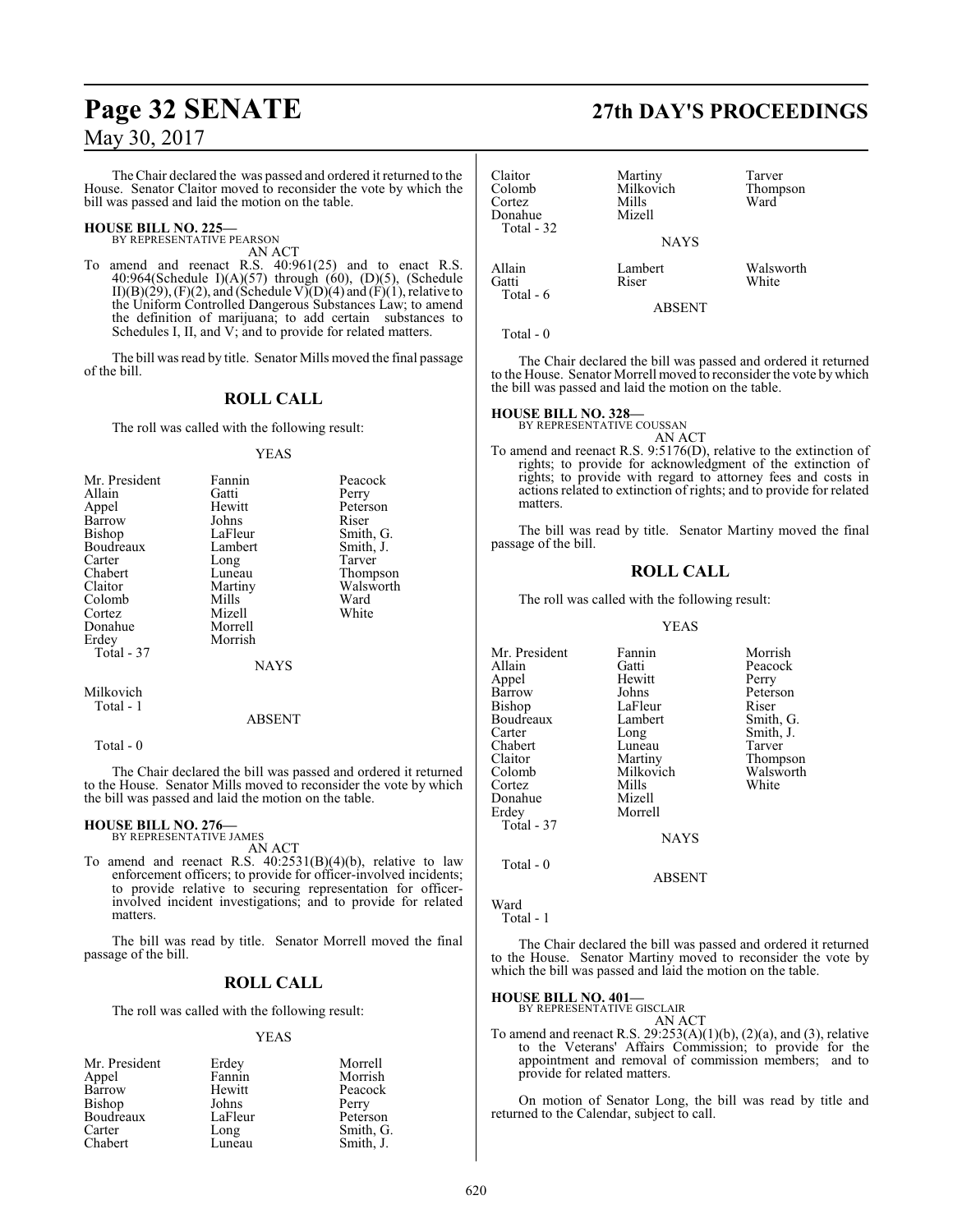## **27th DAY'S PROCEEDINGS Page 33 SENATE**

#### **HOUSE BILL NO. 410—**

BY REPRESENTATIVE JACKSON AN ACT

To amend and reenact R.S. 15:151(A), relative to the Louisiana Public Defender Board; to provide relative to the quorum of the board; to change the quorum of voting members necessary for transacting business; and to provide for related matters.

The bill was read by title. Senator Barrow moved the final passage of the bill.

#### **ROLL CALL**

The roll was called with the following result:

#### YEAS

| Mr. President     | Fannin        | Morrish   |
|-------------------|---------------|-----------|
| Allain            | Gatti         | Peacock   |
| Appel             | Hewitt        | Perry     |
| Barrow            | Johns         | Peterson  |
| Bishop            | LaFleur       | Riser     |
| Boudreaux         | Lambert       | Smith, G. |
| Carter            | Long          | Smith, J. |
| Chabert           | Luneau        | Tarver    |
| Claitor           | Martiny       | Thompson  |
| Colomb            | Milkovich     | Ward      |
| Cortez            | Mills         | White     |
| Donahue           | Mizell        |           |
| Erdey             | Morrell       |           |
| <b>Total - 37</b> |               |           |
|                   | <b>NAYS</b>   |           |
| Total - 0         |               |           |
|                   | <b>ABSENT</b> |           |
| $117.1$ $11$      |               |           |

Walsworth

Total - 1

The Chair declared the bill was passed and ordered it returned to the House. Senator Barrow moved to reconsider the vote by which the bill was passed and laid the motion on the table.

### **HOUSE BILL NO. 415—** BY REPRESENTATIVE LEGER

AN ACT

To enact Subpart K of Part VIII of Chapter 1 of Title 51 of the Louisiana Revised Statutes of 1950, to be comprised of R.S. 51:470.1 through 470.10, relative to a property right of identity; to provide for definitions; to provide for a property right of identity; to provide for prohibitions; to provide for termination of the right of identity; to provide for a cause of action; to provide for a prescriptive period; to provide for remedies; to provide for penalties; to provide for exceptions; to provide for applicability; and to provide for related matters.

On motion of Senator Long, the bill was read by title and returned to the Calendar, subject to call.

#### **HOUSE BILL NO. 423—**

BY REPRESENTATIVE LEOPOLD

AN ACT

To amend and reenact R.S. 30:2074(B)(9)(a) and (b) and to repeal R.S. 30:2074(B)(9)(c) through (e), relative to water quality; to provide for the powers and duties of the secretary of the Department of Environmental Quality; to provide for the establishment and administration of a water quality trading program; to provide for certain criteria for credits; to provide for limitations on use of credits; to provide for records; to provide for a pilot or demonstration program; and to provide for related matters.

On motion of Senator Long, the bill was read by title and returned to the Calendar, subject to call.

#### **HOUSE BILL NO. 439—**

BY REPRESENTATIVES ZERINGUE AND MAGEE AN ACT

To amend and reenact Code of Civil Procedure Articles 253.3(A)(4), 284, 532(heading), 925(A)(3), 928(A), 1002, 1701 through 1704, 1843, 1913(B) and (C), 2002(A)(2), 3861, 3864, 3901, 3902, 3955(B), 4904, 4921, 4921.1(C), and 5095, R.S. 13:3205, and R.S. 23:1316 and 1316.1(A) and to enact Code of Civil Procedure Article 253(E), relative to civil procedure; to provide for the clarification of terminology; to provide with respect to lis pendens and motions to stay in pending suits; to provide for the timing of the filing of an answer or other pleading; to provide for the submission of a certified copy of a protective order or injunction in support of a preliminary default; to provide for the applicability of mandamus and quo warranto proceedings to limited liability companies; to provide for the acceptance of documents signed by electronic signature; to provide for the redesignation of Code of Civil Procedure Article 1067; to provide for an effective date; and to provide for related matters.

On motion of Senator Long, the bill was read by title and returned to the Calendar, subject to call.

#### **HOUSE BILL NO. 455—**

BY REPRESENTATIVE ABRAMSON AN ACT

To amend and reenact R.S. 15:541(7), 544(A), (B)(1) and (2)(introductory paragraph), and  $(E)(1)$ ,  $(2)$ ,  $(3)(e)$ , and  $(4)$ ,  $544.1$ ,  $544.2(A)(1)(introducing paragnph)$ , (a), and (c),  $(B)($  introductory paragraph),  $(2)$ , and  $(3)$ ,  $(\overline{C})$ ,  $(D)$ ,  $(\overline{E})$ ,  $(F)$ ,  $(\overline{G})$ , and (H) and to enact R.S.  $15:544.2(B)(4)$ , (I), (J), and (K), relative to sex offender registration and notification; to provide relative to the definition of "conviction" for purposes of sex offender registration and notification; to provide relative to the duration of the registration and notification requirements; to provide relative to the procedure by which an offender may be relieved of the registration and notification requirements for maintaining a "clean record"; to provide relative to the duties of the office of state police, district attorney, and the Sexual Predator Apprehension Team of the Department of Justice relative to these procedures; to provide relative to petitions for injunctive relief or declaratory judgments regarding the application or interpretation of the sex offender registration and notification requirements; to provide relative to the determination of an offender's registration and notification end date; to provide relative to the procedure for appealing these determinations and the effect of those determinations that are not timely appealed; and to provide for related matters.

The bill was read by title. Senator Martiny moved the final passage of the bill.

#### **ROLL CALL**

The roll was called with the following result:

#### YEAS

| Mr. President | Fannin    | Morr  |
|---------------|-----------|-------|
| Allain        | Gatti     | Peaco |
| Appel         | Hewitt    | Perry |
| Barrow        | Johns     | Peter |
| Bishop        | LaFleur   | Riser |
| Boudreaux     | Lambert   | Smith |
| Carter        | Long      | Smith |
| Chabert       | Luneau    | Tarve |
| Claitor       | Martiny   | Thom  |
| Colomb        | Milkovich | Walsy |
| Cortez        | Mills     | Ward  |
| Donahue       | Mizell    | White |
| Erdey         | Morrell   |       |
| Total - 38    |           |       |
|               |           |       |

Fannin Morrish<br>Gatti Peacock Peacock<br>Perry Peterson<br>Riser Lambert Smith, G.<br>
Long Smith, J. Smith, J.<br>Tarver Thompson<br>Walsworth Milkovich Walsworth<br>Mills Ward Mizell White

# May 30, 2017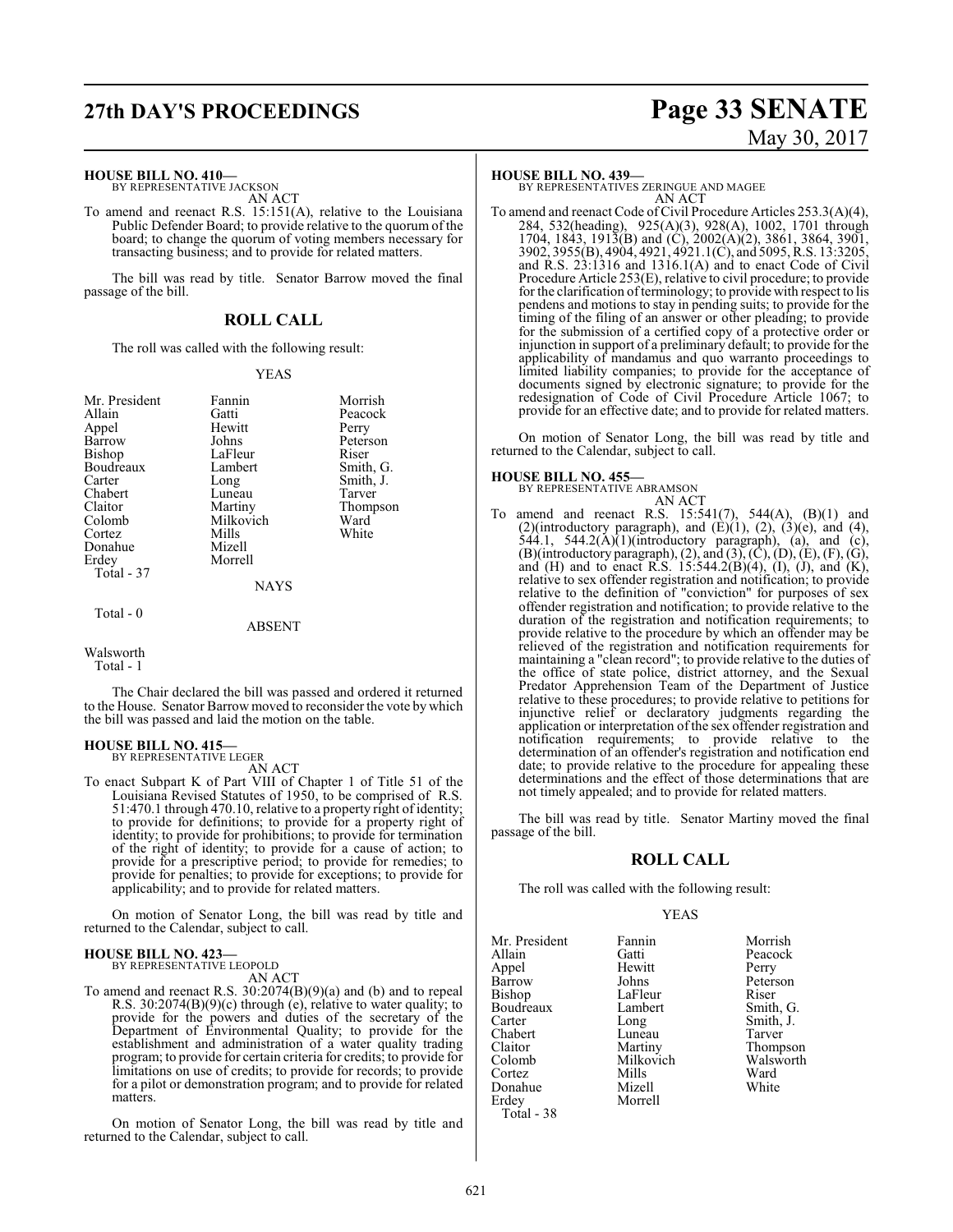#### NAYS

#### Total - 0

#### ABSENT

Total - 0

The Chair declared the bill was passed and ordered it returned to the House. Senator Martiny moved to reconsider the vote by which the bill was passed and laid the motion on the table.

#### **HOUSE BILL NO. 473—**

BY REPRESENTATIVES GAINES, BAGNERIS, GARY CARTER, JIMMY HARRIS, JACKSON, AND JAMES AN ACT

To amend and reenact R.S.  $40:2405(H)(2)(a)$ ,  $(I)(2)$ , and  $(J)$ , relative to peace officers; to provide relative to peace officer certification; to provide for annual training requirements for peace officers to maintain P.O.S.T. certification; to provide relative to impediments to P.O.S.T. certification; to provide for revocation of P.O.S.T. certification; to provide for grounds for revocation; to provide for revocation hearings; and to provide for related matters.

#### **Floor Amendments**

Senator Peacock proposed the following amendments.

#### **SENATE FLOOR AMENDMENTS**

Amendments proposed by Senator Peacock to Reengrossed House Bill No. 473 by Representative Gaines

AMENDMENT NO. 1  $\overline{2}$ , after "(J)" insert "and to enact R.S. On page 1, line  $40:2405(H)(2)(c)''$ 

AMENDMENT NO. 2 On page 1, line 9, after "reenacted" insert "andR.S. 40:2405(H)(2)(c) is hereby enacted"

AMENDMENT NO. 3

On page 2, between lines 3 and 4, insert the following: "The additional annual training required of officers pursuant to Subparagraph (a) of this Paragraph shall be available online and at no cost to the peace officer. \* \* \*"

AMENDMENT NO. 4

On page 3, line 8, after "council." insert "The council shall not conduct a hearing pursuant to this Subsection unless an officer has exhausted all legal remedies.

On motion of Senator Peacock, the amendments were adopted.

#### **Floor Amendments**

Senator Claitor proposed the following amendments.

#### **SENATE FLOOR AMENDMENTS**

Amendments proposed by SenatorClaitor to Reengrossed House Bill No. 473 by Representative Gaines

AMENDMENT NO. 1

On page 3, between lines 5 and 6, insert the following: "(f) The officer has been involuntarily committed by the coroner pursuant to R.S. 28:53.2."

On motion of Senator Claitor, the amendments were adopted.

The bill was read by title. Senator Gary Smith moved the final passage of the amended bill.

## **Page 34 SENATE 27th DAY'S PROCEEDINGS**

### **ROLL CALL**

The roll was called with the following result:

YEAS

| Mr. President<br>Allain<br>Appel<br>Barrow<br>Bishop<br>Boudreaux<br>Carter<br>Claitor<br>Colomb<br>Cortez<br>Donahue<br>Total - 31 | Erdey<br>Gatti<br>Hewitt<br>Johns<br>LaFleur<br>Lambert<br>Long<br>Luneau<br>Martiny<br>Milkovich<br>Mills<br><b>NAYS</b> | Mizell<br>Peacock<br>Perry<br>Smith, G.<br>Smith, J.<br>Tarver<br>Thompson<br>Walsworth<br>Ward |
|-------------------------------------------------------------------------------------------------------------------------------------|---------------------------------------------------------------------------------------------------------------------------|-------------------------------------------------------------------------------------------------|
| Total - 0                                                                                                                           | <b>ABSENT</b>                                                                                                             |                                                                                                 |
| Chabert<br>Fannin<br>Morrell<br>Total - 7                                                                                           | Morrish<br>Peterson<br>Riser                                                                                              | White                                                                                           |

The Chair declared the amended bill was passed and ordered it returned to the House. Senator Gary Smith moved to reconsider the vote by which the bill was passed and laid the motion on the table.

#### **HOUSE BILL NO. 499—**

BY REPRESENTATIVE SCHRODER

AN ACT To amend and reenact R.S.  $14:40.2(F)(1)$  and (G), relative to the crime of stalking; to provide relative to the issuance of protective orders against persons convicted of stalking; to provide relative to the exception to the crime of stalking for private investigators; and to provide for related matters.

The bill was read by title. Senator Perry moved the final passage of the bill.

### **ROLL CALL**

The roll was called with the following result:

#### YEAS

| Mr. President<br>Allain<br>Appel<br><b>Barrow</b><br>Bishop<br>Boudreaux<br>Carter<br>Chabert<br>Claitor<br>Colomb<br>Cortez<br>Donahue<br>Erdey | Gatti<br>Hewitt<br>Johns<br>LaFleur<br>Lambert<br>Long<br>Luneau<br>Martiny<br>Milkovich<br>Mills<br>Mizell<br>Morrell<br>Morrish | Peacock<br>Perry<br>Peterson<br>Riser<br>Smith, G.<br>Smith, J.<br>Tarver<br>Thompson<br>Walsworth<br>Ward<br>White |
|--------------------------------------------------------------------------------------------------------------------------------------------------|-----------------------------------------------------------------------------------------------------------------------------------|---------------------------------------------------------------------------------------------------------------------|
|                                                                                                                                                  |                                                                                                                                   |                                                                                                                     |
| Total - 37                                                                                                                                       | <b>NAYS</b>                                                                                                                       |                                                                                                                     |
| Total - 0                                                                                                                                        | <b>ABSENT</b>                                                                                                                     |                                                                                                                     |
|                                                                                                                                                  |                                                                                                                                   |                                                                                                                     |

622

Fannin Total - 1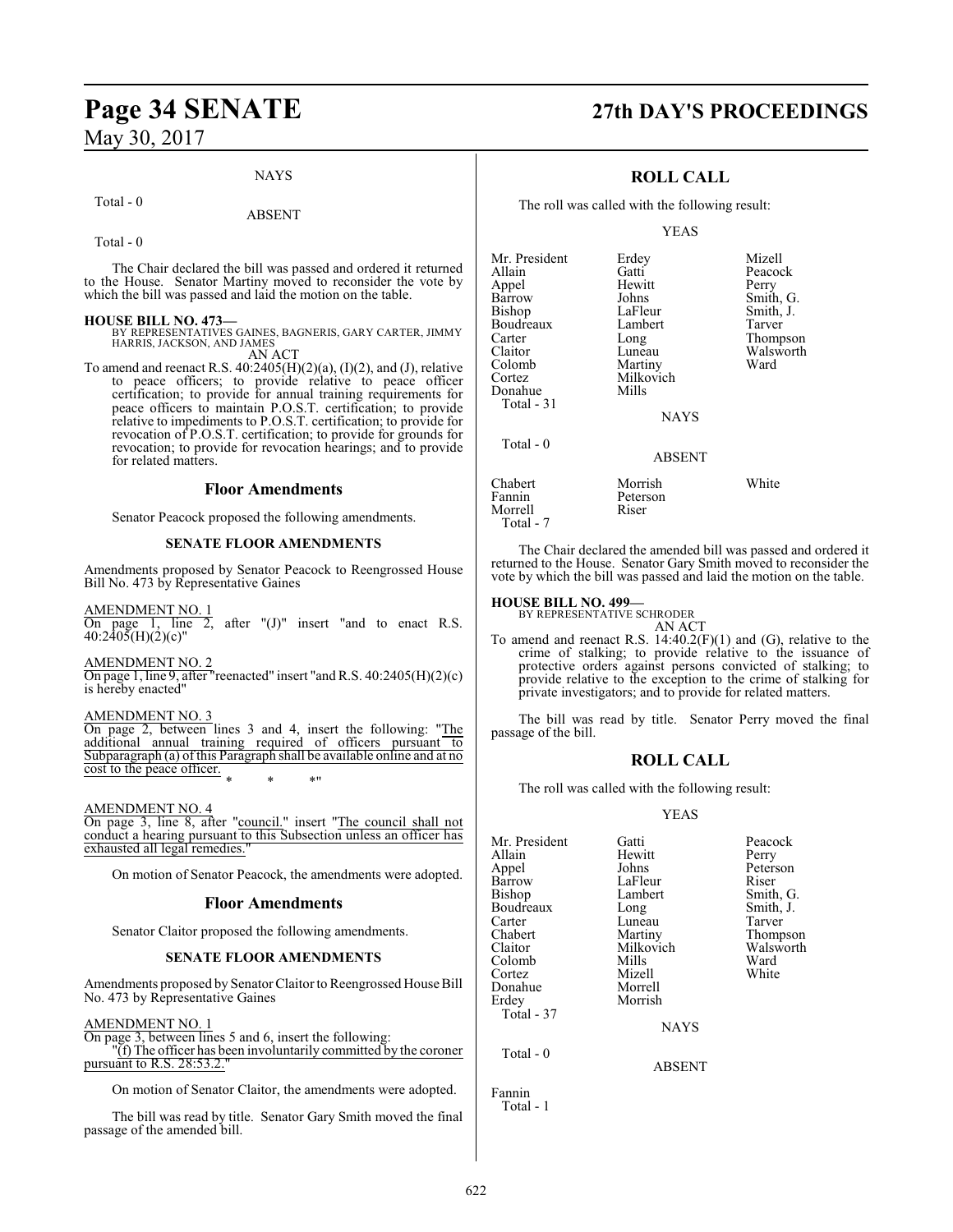## **27th DAY'S PROCEEDINGS Page 35 SENATE**

The Chair declared the bill was passed and ordered it returned to the House. Senator Perry moved to reconsider the vote by which the bill was passed and laid the motion on the table.

#### **HOUSE BILL NO. 509—** BY REPRESENTATIVE SCHRODER

AN ACT

To amend and reenact R.S. 14:79(A)(1)(a), (B), and (C) and Code of Criminal Procedure Article 320(G), relative to the issuance and violation of protective orders; to provide for penalties for violations of temporary restraining orders; to provide relative to the issuance of protective orders and the prohibition on communication and contact as conditions of release on bail for certain offenses; and to provide for related matters.

The bill was read by title. Senator Perry moved the final passage of the bill.

#### **ROLL CALL**

The roll was called with the following result:

#### YEAS

| Mr. President | Gatti       | Peacock   |
|---------------|-------------|-----------|
| Allain        | Hewitt      | Perry     |
| Appel         | Johns       | Peterson  |
| Barrow        | LaFleur     | Riser     |
| Bishop        | Lambert     | Smith, G. |
| Boudreaux     | Long        | Smith, J. |
| Carter        | Luneau      | Tarver    |
| Chabert       | Martiny     | Thompson  |
| Claitor       | Milkovich   | Walsworth |
| Colomb        | Mills       | Ward      |
| Cortez        | Mizell      | White     |
| Donahue       | Morrell     |           |
| Erdey         | Morrish     |           |
| Total - 37    |             |           |
|               | <b>NAYS</b> |           |
| $Total - 0$   |             |           |

ABSENT

Fannin Total - 1

The Chair declared the bill was passed and ordered it returned to the House. Senator Perry moved to reconsider the vote by which the bill was passed and laid the motion on the table.

#### **HOUSE BILL NO. 524—**

BY REPRESENTATIVE SCHRODER AN ACT

To repeal Code of Civil Procedure Article 1426.1(E), relative to discovery in civil matters; to provide relative to the authority of a district attorney to move to stay discovery in certain circumstances; and to provide for related matters.

The bill was read by title. Senator Martiny moved the final passage of the bill.

### **ROLL CALL**

The roll was called with the following result:

#### YEAS

| Mr. President | Fannin  | Morrish   |
|---------------|---------|-----------|
| Allain        | Gatti   | Peacock   |
| Appel         | Hewitt  | Perry     |
| Barrow        | Johns   | Peterson  |
| Bishop        | LaFleur | Riser     |
| Boudreaux     | Lambert | Smith, G. |
| Carter        | Long    | Smith, J. |

# May 30, 2017

| Chabert<br>Claitor<br>Colomb<br>Cortez<br>Donahue<br>Erdey<br>Total - 38 | Luneau<br>Martiny<br>Milkovich<br>Mills<br>Mizell<br>Morrell<br><b>NAYS</b> | Tarver<br>Thompson<br>Walsworth<br>Ward<br>White |
|--------------------------------------------------------------------------|-----------------------------------------------------------------------------|--------------------------------------------------|
| Total $-0$                                                               | <b>ABSENT</b>                                                               |                                                  |

Total - 0

The Chair declared the bill was passed and ordered it returned to the House. Senator Martiny moved to reconsider the vote by which the bill was passed and laid the motion on the table.

#### **HOUSE BILL NO. 560—**

BY REPRESENTATIVE HUNTER

AN ACT To amend and reenact R.S.  $13:4163(B)$ ,  $(E)(1)(b)$  and  $(I)$  and to enact R.S.  $13:4163(E)(1)(c)$ , relative to legislative continuances; to provide for the filing of a motion for legislative continuance by electronic means; to provide relative to the required documents to be filed; to provide relative to the delays for filing the motion; and to provide for related matters.

On motion of Senator Luneau, the bill was read by title and returned to the Calendar, subject to call.

#### **House Bills and Joint Resolutions on Third Reading and Final Passage, Subject to Call**

#### **Called from the Calendar**

Senator Perry asked that House Bill No. 401 be called from the Calendar.

#### **HOUSE BILL NO. 401—**

BY REPRESENTATIVE GISCLAIR AN ACT

To amend and reenact R.S. 29:253(A)(1)(b), (2)(a), and (3), relative to the Veterans' Affairs Commission; to provide for the appointment and removal of commission members; and to provide for related matters.

The bill was read by title. Senator Perry moved the final passage of the bill.

#### **ROLL CALL**

The roll was called with the following result:

Morrell

#### YEAS

Mr. President Fannin Morrish<br>Allain Gatti Peacock Appel Hewit<br>Barrow Johns Barrow Johns Peterson<br>Bishop LaFleur Riser Bishop LaFleur<br>Boudreaux Lambert Boudreaux Lambert Smith, G.<br>
Carter Long Smith, J. Chabert Luneau<br>Claitor Martiny Claitor Martiny Thompson Cortez Mills Ward Donahue<br>Erdey Total - 38

Gatti Peacock<br>
Hewitt Perry Long Smith, J.<br>Luneau Tarver Milkovich Walsworth<br>
Ward<br>
Ward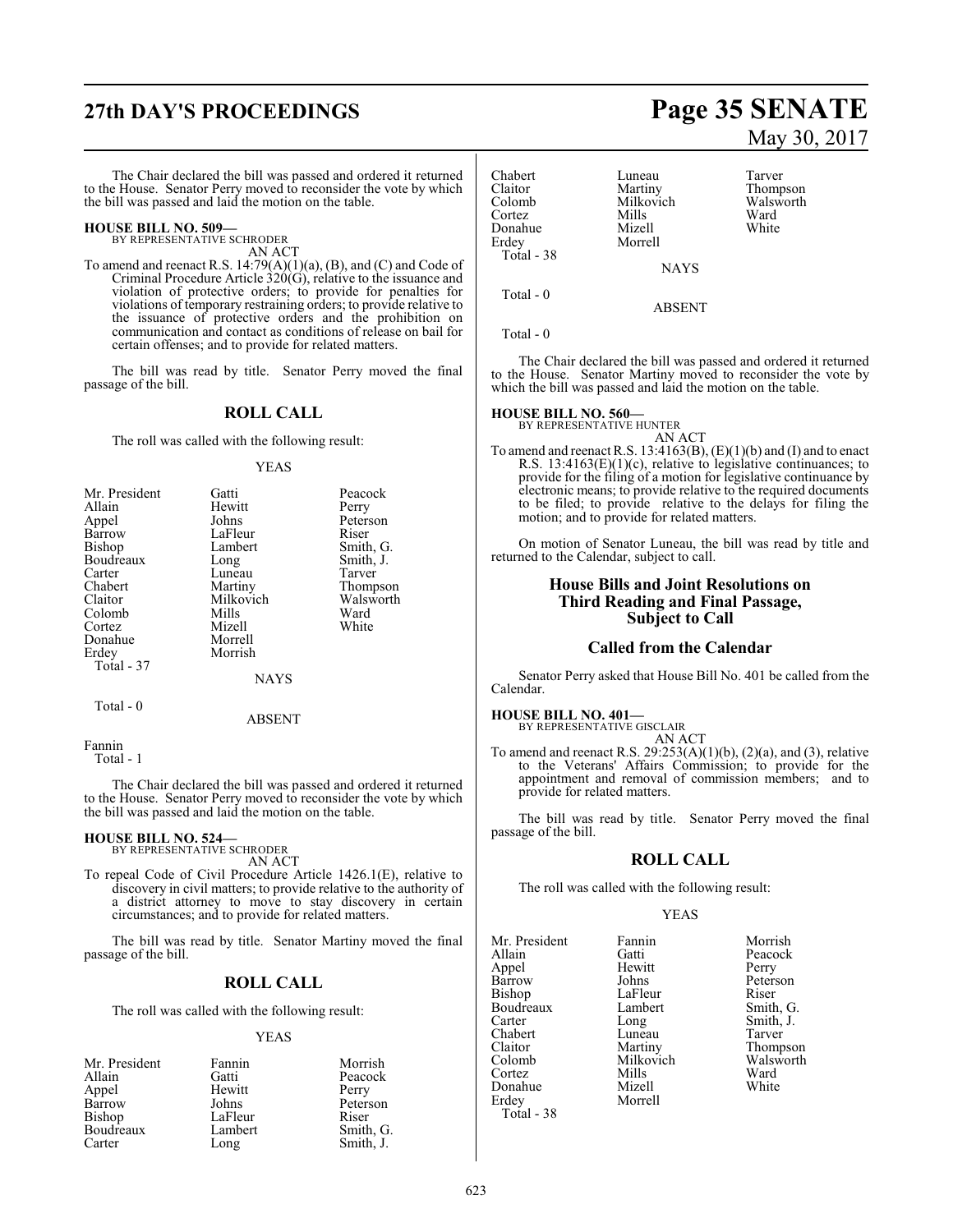#### NAYS

Total - 0

ABSENT

Total - 0

The Chair declared the bill was passed and ordered it returned to the House. Senator Perry moved to reconsider the vote by which the bill was passed and laid the motion on the table.

#### **Called from the Calendar**

Senator Mizell asked that House Bill No. 161 be called from the Calendar.

#### **HOUSE BILL NO. 161—** BY REPRESENTATIVE SEABAUGH

AN ACT

To amend and reenact R.S. 14:313(D) and to enact R.S.  $14:313(C)(4)$ ,  $(5)$ ,  $(6)$ , and  $(7)$ , relative to offenses affecting the public generally; to provide relative to the prohibition on wearing hoods, masks, and other facial disguises in public places; to provide an exception for persons driving or riding a motorcycle; to provide for exceptions; and to provide for related matters.

#### **Floor Amendments**

Senator Mizell proposed the following amendments.

#### **SENATE FLOOR AMENDMENTS**

Amendments proposed by Senator Mizell to Reengrossed House Bill No. 161 by Representative Seabaugh

#### AMENDMENT NO. 1

Delete Senate Committee Amendments No. 1 through 3 which were proposed by the Senate Committee on JudiciaryC and adopted by the Senate on May 17, 2017.

#### AMENDMENT NO. 2

On page 1, line 2, after "R.S.  $14:313(C)(4)$ " delete the comma "," and insert "and (5)," and delete the rest of the line

AMENDMENT NO. 3 On page 1, at the end of line 8, delete the comma "," and at the beginning of line 9, change  $\degree$ (5), (6), and (7) $\degree$  to  $\degree$  and (5) $\degree$ 

AMENDMENT NO. 4 On page 2, delete lines 1 through 3

On motion of Senator Mizell, the amendments were adopted.

The bill was read by title. Senator Mizell moved the final passage of the amended bill.

### **ROLL CALL**

The roll was called with the following result:

#### YEAS

| Mr. President | Gatti     | Morrish               |
|---------------|-----------|-----------------------|
| Allain        | Hewitt    | Peacock               |
| Appel         | Johns     | Perry                 |
| Chabert       | LaFleur   | Riser                 |
| Claitor       | Lambert   | Smith, G.             |
| Colomb        | Long      | Smith, J.             |
| Cortez        | Martiny   | Thompson<br>Walsworth |
| Donahue       | Milkovich |                       |

### **Page 36 SENATE 27th DAY'S PROCEEDINGS**

| Erdey<br>Fannin<br>Total - $30$                   | Mills<br>Mizell               | Ward<br>White |
|---------------------------------------------------|-------------------------------|---------------|
|                                                   | <b>NAYS</b>                   |               |
| Barrow<br><b>Bishop</b><br>Boudreaux<br>Total - 7 | Carter<br>Morrell<br>Peterson | Tarver        |
|                                                   |                               |               |

Total - 1

Luneau

The Chair declared the amended bill was passed and ordered it returned to the House. Senator Mizell moved to reconsider the vote by which the bill was passed and laid the motion on the table.

#### **Called from the Calendar**

Senator Gatti asked that House Bill No. 485 be called from the Calendar.

**HOUSE BILL NO. 485—** BY REPRESENTATIVE JEFFERSON AN ACT

To amend and reenact Code of Criminal Procedure Article 404(A), (C), (D), (E), and (F) and to enact Code of Criminal Procedure Article 404(G) and (H), relative to jury commissions; to provide for technical corrections; to provide for the functions of the jury commission in the parishes of Claiborne, DeSoto, Union, and Webster; to transfer the functions of the jury commission to the clerks of court of Claiborne Parish, DeSoto Parish, Union Parish, and Webster Parish; and to provide for related matters.

The bill was read by title. Senator Gatti moved the final passage of the bill.

#### **ROLL CALL**

The roll was called with the following result:

#### YEAS

| Mr. President | Fannin      | Morrish   |
|---------------|-------------|-----------|
| Allain        | Gatti       | Peacock   |
| Appel         | Hewitt      | Perry     |
| Barrow        | Johns       | Peterson  |
| Bishop        | LaFleur     | Riser     |
| Boudreaux     | Lambert     | Smith, G. |
| Carter        | Long        | Smith, J. |
| Chabert       | Luneau      | Tarver    |
| Claitor       | Martiny     | Thompson  |
| Colomb        | Milkovich   | Walsworth |
| Cortez        | Mills       | Ward      |
| Donahue       | Mizell      | White     |
| Erdey         | Morrell     |           |
| Total - 38    |             |           |
|               | <b>NAYS</b> |           |
| Total - 0     |             |           |

ABSENT

Total - 0

The Chair declared the bill was passed and ordered it returned to the House. Senator Gatti moved to reconsider the vote by which the bill was passed and laid the motion on the table.

### **Called from the Calendar**

Senator Claitor asked that House Bill No. 27 be called from the Calendar.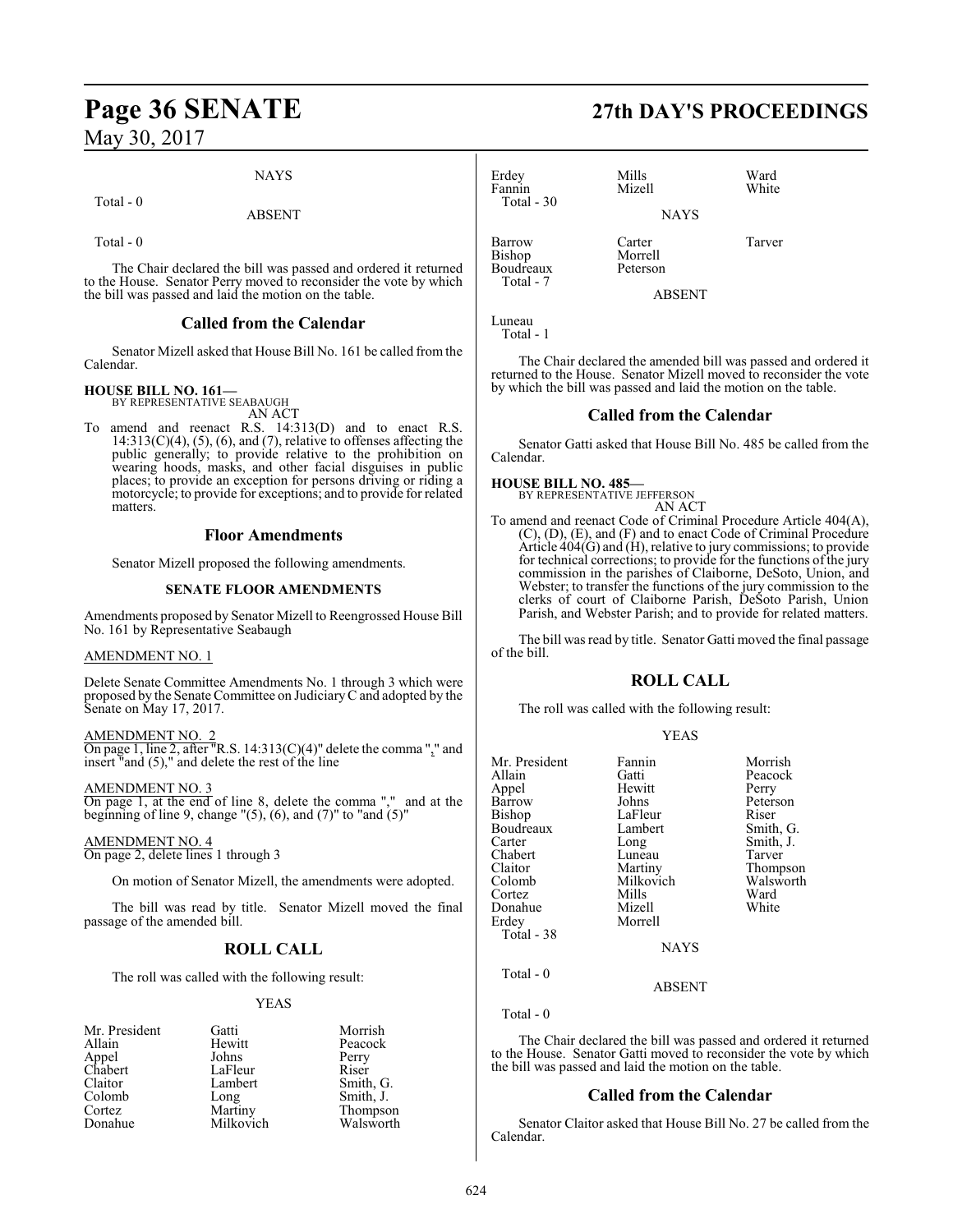## **27th DAY'S PROCEEDINGS Page 37 SENATE**

#### **HOUSE BILL NO. 27—**

BY REPRESENTATIVE CONNICK AN ACT

To amend and reenact R.S. 14:35.3(B)(5) and 37.7(B)(2) and R.S. 46:2132(4), relative to victims of domestic abuse; to amend the definition of "household member" for purposes of domestic abuse battery, domestic abuse aggravated assault, and domestic abuse assistance; and to provide for related matters.

The bill was read by title. Senator Claitor moved the final passage of the bill.

#### **ROLL CALL**

The roll was called with the following result:

#### YEAS

Mr. President Colomb Morrell<br>Allain Cortez Morrish Allain Cortez Morrish<br>
Appel Donahue Peacock Barrow Hewit<br>Bishop Johns Boudreaux LaFleur Smith<br>Carter Luneau Ward Carter Luneau<br>Chabert Martiny Claitor Total - 25

Donahue Peaco<br>Hewitt Perry Johns Peterson<br>LaFleur Smith, G. Martiny<br>Mills

NAYS

| Erdey        | Milkovich | Thompson  |
|--------------|-----------|-----------|
| Fannin       | Mizell    | Walsworth |
| Gatti        | Riser     | White     |
| Lambert      | Smith, J. |           |
| Long         | Tarver    |           |
| Total - $13$ |           |           |

#### ABSENT

Total - 0

The Chair declared the bill was passed and ordered it returned to the House. Senator Claitor moved to reconsider the vote by which the bill was passed and laid the motion on the table.

#### **Rules Suspended**

Senator Hewitt asked for and obtained a suspension of the rules to revert to the Morning Hour.

#### **Introduction of Senate Resolutions**

Senator Donahue asked for and obtained a suspension of the rules to read Senate Resolutions a first and second time.

#### **SENATE RESOLUTION NO. 151—**

BY SENATOR DONAHUE A RESOLUTION

To commend Barry Wilson, Athletic Director of Holy Cross School of New Orleans, upon the occasion of his retirement.

On motion of Senator Donahue the resolution was read by title and adopted.

#### **SENATE RESOLUTION NO. 152—** BY SENATOR PETERSON

A RESOLUTION

To recognize Thursday, June 1, 2017, as the thirty-third annual Red and White Day at the Louisiana Legislature.

The resolution was read by title and placed on the Calendar for a second reading.

# May 30, 2017

#### **SENATE RESOLUTION NO. 153—**

BY SENATORS WARD AND BARROW A RESOLUTION

To express the sincere and heartfelt condolences of the Senate of the Legislature of Louisiana upon the passing of Ronald Lee "Ronnie" Nolan Jr. of Denham Springs, Louisiana.

The resolution was read by title and placed on the Calendar for a second reading.

#### **SENATE RESOLUTION NO. 154—** BY SENATOR MILLS

A RESOLUTION

To urge and request the Department of Natural Resources to study potential solutions that may mitigate spoil banks created as a result of the construction and maintenance of pipelines.

The resolution was read by title and placed on the Calendar for a second reading.

#### **Introduction of Senate Concurrent Resolutions**

#### **SENATE CONCURRENT RESOLUTION NO. 117—** BY SENATOR WALSWORTH A CONCURRENT RESOLUTION

To create and provide for the Louisiana Historical Archives Task Force to study the conditions, issues, needs, and problems relative to the preservation of the state's historical archives and records and to recommend any action or legislation that the task force deems necessary or appropriate.

The resolution was read by title and placed on the Calendar for a second reading.

#### **Rules Suspended**

Senator John Smith asked for and obtained a suspension of the rules to allow the Senate Committee on Insurance to hear House Bill No. 664 without the required posted notice.

#### **Message from the House**

#### **ASKING CONCURRENCE IN HOUSE BILLS AND JOINT RESOLUTIONS**

May 30, 2017

To the Honorable President and Members of the Senate:

I am directed to inform your honorable body that the House of Representatives has finally passed and asks your concurrence in the following House Bills and Joint Resolutions:

HB No. 116 HB No. 249

Respectfully submitted, ALFRED W. SPEER Clerk of the House of Representatives

#### **House Bills and Joint Resolutions**

Senator Hewitt asked for and obtained a suspension of the rules to read House Bills and Joint Resolutions a first and second time by title and refer them to committee.

### **HOUSE BILL NO. 116—** BY REPRESENTATIVE DWIGHT

AN ACT

To amend and reenact R.S. 46:1844(A)(2)(b) and (d), (M)(1) and (2), (O), and (R) and to enact R.S.  $46:1844(A)(2)(e)$ , relative to rights of crime victims; to provide relative to the registration of crime victims; to provide relative to the development of a system that allows for electronic registration and notification; to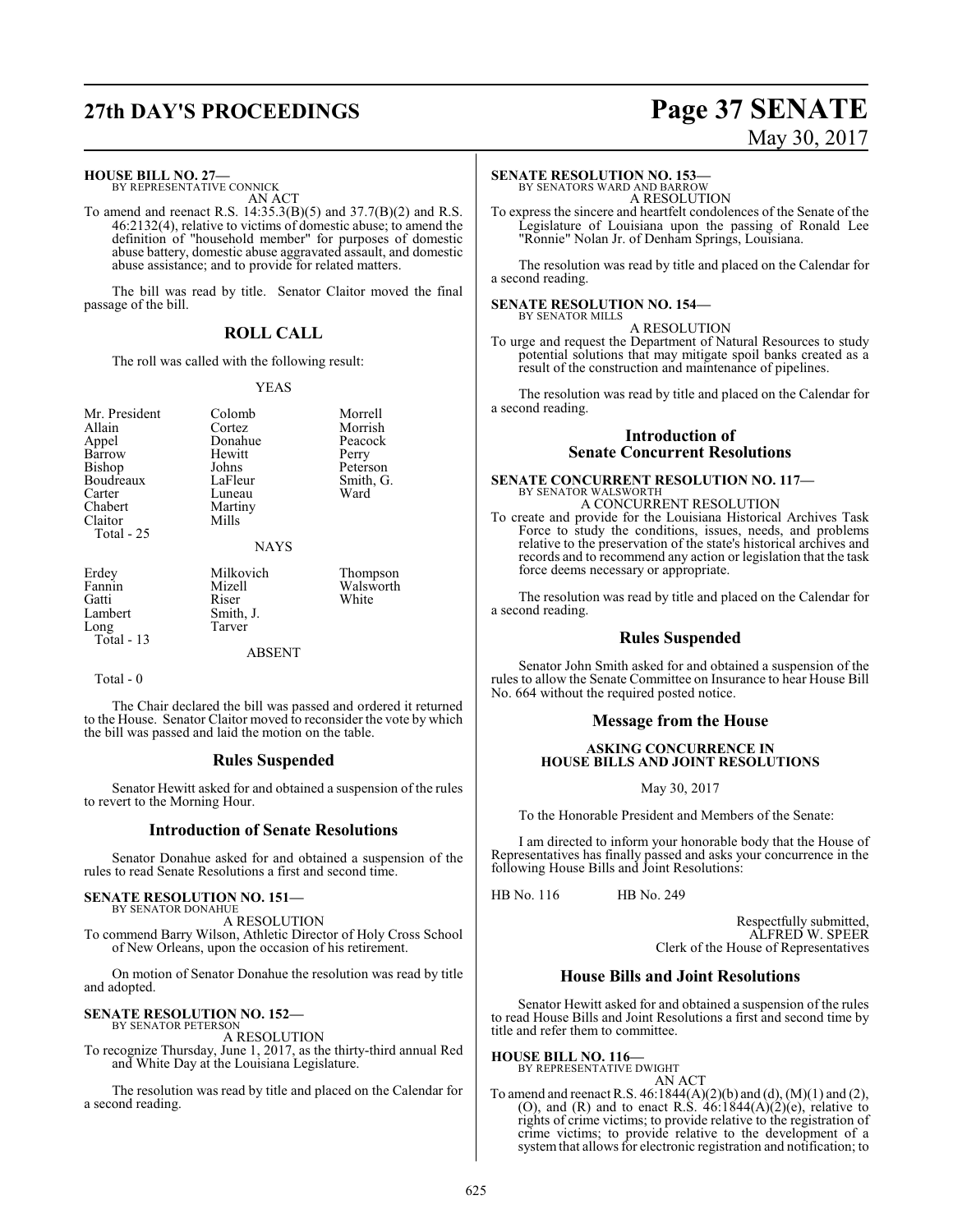## **Page 38 SENATE 27th DAY'S PROCEEDINGS**

May 30, 2017

authorize a registered victim to submit a reentry statement recommending certain parole conditions for the inmate; to require the Crime Victims Services Bureau to provide the victim with information relative to the reentry statement; and to provide for related matters.

The bill was read by title and referred by the President to the Committee on Judiciary B.

#### **HOUSE BILL NO. 249—**

BY REPRESENTATIVES MAGEE, BAGNERIS, CARPENTER, DWIGHT, GAINES, JAMES, MARCELLE, MARINO, AND NORTON AN ACT

To amend and reenact R.S. 47:1676(B)(1) and Code of Criminal Procedure Articles 883.2(D), 884, 885.1(A), (C), and (D), 886(A), 888, 894.4, 895.1(A)(1) and (2)(a), (D), and (E), and 895.5(C), to enact Code of Criminal Procedure Articles 875.1,  $885.1(E)$ , and  $886(C)$ , and to repeal Code of Criminal Procedure Article 895.1(F), relative to the financial obligations for criminal offenders; to provide relative to the payment of fines, fees, costs, restitution, and other monetary obligations related to an offender's conviction; to require the court to determine the offender's ability to pay the financial obligations imposed; to authorize the court to waive, modify, or create a payment plan for the offender's financial obligations; to provide relative to the recovery of uncollected monetary obligations at the end of a probation period; to provide for legislative intent; to provide relative to the disbursement of collected payments; to authorize the court to impose certain conditions in lieu of payment in certain situations; to provide relative to the penalties imposed when an offender fails to make certain payments or fails to appear for a hearing relative to missed payments; to require notice to an offender upon his failure to make certain payments; to provide for an effective date; and to provide for related matters.

The bill was read by title and referred by the President to the Committee on Judiciary B.

#### **Reports of Committees**

The following reports of committees were received and read:

#### **REPORT OF COMMITTEE ON**

### **FINANCE**

Senator Eric LaFleur, Chairman on behalf of the Committee on Finance, submitted the following report:

#### May 30, 2017

To the President and Members of the Senate:

I am directed by your Committee on Finance to submit the following report:

#### **HOUSE BILL NO. 49—** BY REPRESENTATIVE BISHOP

AN ACT

To amend and reenact R.S. 30:136.3(B)(1), relative to the Mineral and Energy Operation Fund; to provide for revenues to be credited to the fund; and to provide for related matters.

Reported favorably.

#### **HOUSE BILL NO. 139—** BY REPRESENTATIVE MCFARLAND AN ACT

To enact R.S. 39:366.12 and 1603.1, relative to public contracts; to require prior approval of certain actions related to the procurement of professional, personal, consulting, and social services; to require prior approval of agreements relating to the lease or operation of certain hospitals; to provide for exceptions; to provide for effectiveness; and to provide for related matters.

Reported with amendments.

- **HOUSE BILL NO. 176—** BY REPRESENTATIVE LYONS
	- AN ACT
- To amend and reenact R.S. 46:1606(A) and (B)(1), relative to the office of elderly affairs; to eliminate the cap on the amount any parish voluntary councils on aging may receive; and to provide for related matters.

Reported favorably.

- **HOUSE BILL NO. 224—** BY REPRESENTATIVE MORENO AN ACT
- To enact R.S. 47:302.56, 322.49, and 332.55, relative to the disposition of certain sales and use tax collections in Orleans Parish; to establish the New Orleans Quality of Life Fund as a special fund in the state treasury; to provide for the deposit of monies into the fund; to provide for the use of such monies; to provide for an effective date; and to provide for related matters.

Reported with amendments.

**HOUSE BILL NO. 268—**

- BY REPRESENTATIVE JIMMY HARRIS AN ACT
- To enact R.S. 15:587.5 and 587.6, R.S. 23:1657.1, R.S. 36:254.3 and 701.1, R.S. 39:15.1.1 and 15.1.2, R.S. 46:51.3, and R.S. 47:1504.1,relative to criminal historyrecords checks; to provide for criminal history records checks for current and prospective employees, contractors, and subcontractors of agencies with access to federal tax information, criminal history record information, or state issued REAL ID information; to provide relative to the procedures and costs for the criminal history records checks; to provide for the use of these records; to provide for a definition; and to provide for related matters.

Reported favorably.

**HOUSE BILL NO. 460—** BY REPRESENTATIVES BERTHELOT, ABRAHAM, AMEDEE, BACALA, BAGNERIS, BARRAS, BILLIOT, CHAD BROWN, TERRY BROWN, CARMODY, ROBBY CARTER, STEVE CARTER, CHANEY, CONNICK, COX, DEVILLIER, EDMONDS, FALCONER, FOIL, FRANKLIN,<br>GISCLAIR,LANCE HARRIS,HAVARD,HAZEL,HORTON,HOWARD,<br>HUVAL,JÓHNSON,JONES,LEOPOLD,LYONS,MARCELLE,MARINO,<br>MCFARLAND,MIGUEZ,NÓRTON,POPE,PUGH,PYLANT,REYNOLDS,<br>RICHARD, SCHEXNAYDE STEFANSKI, AND STOKES

#### AN ACT

To enact R.S. 22:347(A)(1)(c) and R.S. 40:1593.1, relative to the authority of the state fire marshal to purchase group insurance; to provide for disposition of monies; to provide for definitions; to provide for legislative findings; to authorize the purchase of certain group insurance; to require certain qualifications for benefit eligibility; to limit eligibility; to provide for procedure; and to provide for related matters.

Reported with amendments.

### **HOUSE BILL NO. 492—** BY REPRESENTATIVES MAGEE, HOFFMANN, AND STOKES

AN ACT

To amend and reenact R.S. 40:1253.2(A)(introductory paragraph) and (3)(f) and (g),  $1253.3(B)$ , and  $1253.4(A)$  and R.S. 46:460.31(introductoryparagraph) and (4) and 460.51(5) and (8) and to enact R.S. 40:1253.2(A)(3)(h), R.S. 46:460.51(13), and Subpart D of Part XIII of Chapter 3 of Title 46 of the Louisiana Revised Statutes of 1950, to be comprised of R.S. 46:460.81 through 460.88, relative to the Louisiana Medicaid program; to provide for duties of the Louisiana Department of Health in administering the Medicaid managed care program; to correct references to the name of such program; to establish a process for review of healthcare provider claims submitted to Medicaid managed care organizations; to provide for reviews of claim payment determinations which are adverse to healthcare providers; to provide for appeals of decisions rendered through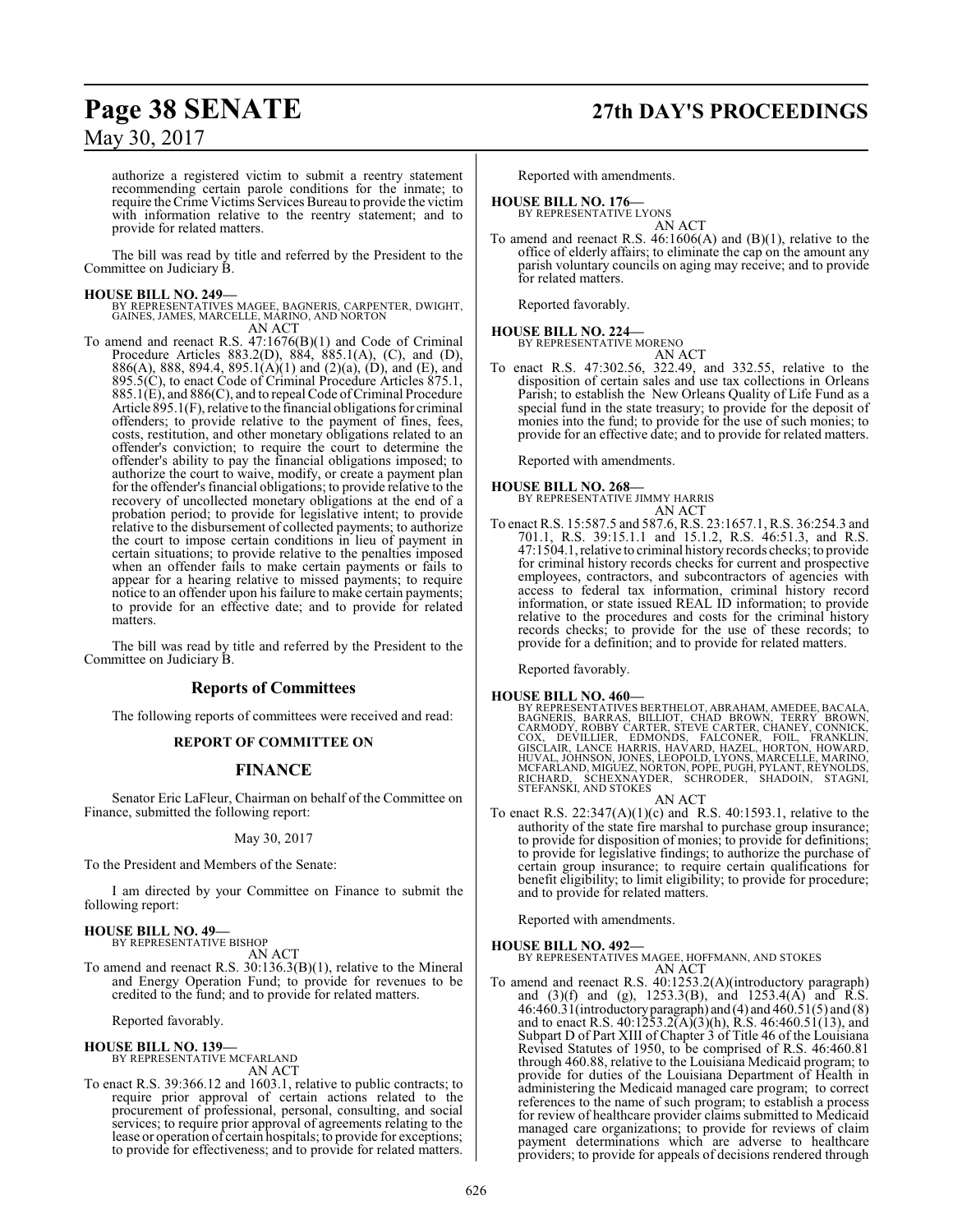## **27th DAY'S PROCEEDINGS Page 39 SENATE**

# May 30, 2017

such review process; to establish a panel for selection of independent reviewers; to provide reporting requirements; to provide for penalties; to provide for administrative rulemaking; and to provide for related matters.

Reported with amendments.

#### **HOUSE BILL NO. 590—**

BY REPRESENTATIVES HILFERTY AND DAVIS AN ACT

To amend and reenact R.S.  $49:308.5$  and to enact R.S.  $24:653(N)$ , relative to the review of special treasury funds; to provide for the submission of a plan to review special treasury funds; to provide for the review of and recommendation on certain special treasury funds; to provide for exceptions; to provide for a dedicated fund review subcommittee of the Joint Legislative Committee on the Budget; to provide for an effective date; and to provide for related matters.

Reported favorably.

Respectfully submitted, ERIC LAFLEUR Chairman

#### **REPORT OF COMMITTEE ON**

#### **REVENUE AND FISCAL AFFAIRS**

Senator Jean-Paul "JP" Morrell, Chairman on behalf of the Committee on Revenue and Fiscal Affairs, submitted the following report:

#### May 30, 2017

To the President and Members of the Senate:

I am directed by your Committee on Revenue and Fiscal Affairs to submit the following report:

#### **HOUSE BILL NO. 230—**

BY REPRESENTATIVE STOKES AN ACT

To amend and reenact R.S. 47:716.1 and 818.2(4), relative to aviation gasoline; to provide for the definition of aviation gasoline; and to provide for related matters.

Reported favorably.

#### **HOUSE BILL NO. 237—**

- BY REPRESENTATIVES BARRAS, ABRAMSON, DAVIS, DEVILLIER,<br>DWIGHT, JIMMY HARRIS, HORTON, HUVAL, JIM MORRIS,<br>SCHEXNAYDER, SEABAUGH, AND STOKES AN ACT
- To amend and reenact R.S. 51:1787(K), relative to the sunset of the Enterprise Zone program; to extend the sunset date; to provide for effectiveness; and to provide for related matters.

Reported favorably.

**HOUSE BILL NO. 300—** BY REPRESENTATIVE DAVIS AND SENATOR MORRELL AND REPRESENTATIVES FOIL AND STOKES AN ACT

To amend and reenact R.S.  $47:6015(C)(2)$ , (D), (E)(1), and (J) relative to the research and development tax credit program; to provide for definitions; to provide for credit rates; to provide for transferability of credits; to provide for application; and to provide for related matters.

Reported with amendments.

#### **HOUSE BILL NO. 307—**

BY REPRESENTATIVE LYONS AN ACT

To enact R.S. 39:1624(A)(10) and R.S. 47:1508(B)(41) and 1678, relative to tax clearances from the Department of Revenue; to require a tax clearance for the issuance or renewal of a sales tax resale certificate; to require a tax clearance for approval of certain state contracts; to provide for exceptions; to provide for an effective date; and to provide for related matters.

Reported favorably.

#### **HOUSE BILL NO. 333—** BY REPRESENTATIVE JEFFERSON

AN ACT To amend and reenact R.S. 47:1519(B) and 1520(A)(1)(c), (e), and (g) and (2), (B), and (C) and to enact R.S.  $47:1519(D)$  and 1520(A)(3), relative to tax returns and payments; to provide for the payment of taxes by electronic funds transfer; to authorize the secretary to require the electronic filing of tax returns; to provide for exceptions; to provide with respect to certain penalties; to require rulemaking; to provide for effectiveness; and to provide for related matters.

Reported favorably.

**HOUSE BILL NO. 427—**

BY REPRESENTATIVE DUSTIN MILLER AN ACT

To amend and reenact R.S. 47:297(H)(2)(a), (b), and (c) and (3) and to enact R.S. 47:297(H)(4) through (7), relative to income tax credits for certain healthcare professionals; to provide for the income tax credit for certain medical professionals in medically underserved areas; to provide for eligibility; to provide for the administration of the credit; to authorize the promulgation of rules and regulations; to limit the annual amount of the tax credits certified and granted; to provide for effectiveness; and to provide for related matters.

Reported with amendments.

#### **HOUSE BILL NO. 446—**

BY REPRESENTATIVE MARINO AN ACT

To amend and reenact R.S. 47:1508(B)(8) and (11), relative to the confidentiality of tax records; to provide for the confidentiality of certain taxpayer information; to provide for the disclosure of information relative to tobacco settlement enforcement; to provide forthe confidentiality of information shared by the state relative to the NPM Adjustment Settlement Agreement; and to provide for related matters.

Reported with amendments.

**HOUSE BILL NO. 454—**

BY REPRESENTATIVE ABRAMSON

AN ACT To amend and reenact R.S.  $47:6020(C)(2)(b)$ ,  $(D)(1)$ ,  $(2)(a)$  and  $(b)$ , and (5)(a) and (b), and (F)(2), to enact R.S. 47:6020(G), and to repeal R.S.  $47:6020(D)(1)$  and  $(2)(a)$  and Section 3 of Act No. 414 of the 2011 Regular Session of the Legislature, as amended by Act No. 104 of the 2015 Regular Session of the Legislature relative to tax credits; to provide for the termination date for the Angel Investor Tax Credit Program; to provide for the amount of the credit; to provide with respect to the claiming of the credit; to provide for effectiveness; and to provide for related matters.

Reported with amendments.

#### **HOUSE BILL NO. 618—**

BY REPRESENTATIVE GAROFALO AN ACT

To amend and reenact R.S. 39:99.27(1), (4), (5), (10), (18), 99.30(A)(introductory paragraph) and  $(1)$ , 99.38(A),  $(B)$ , and (C), 99.41, 99.42, and 99.44 and to enact R.S. 39:99.27(19)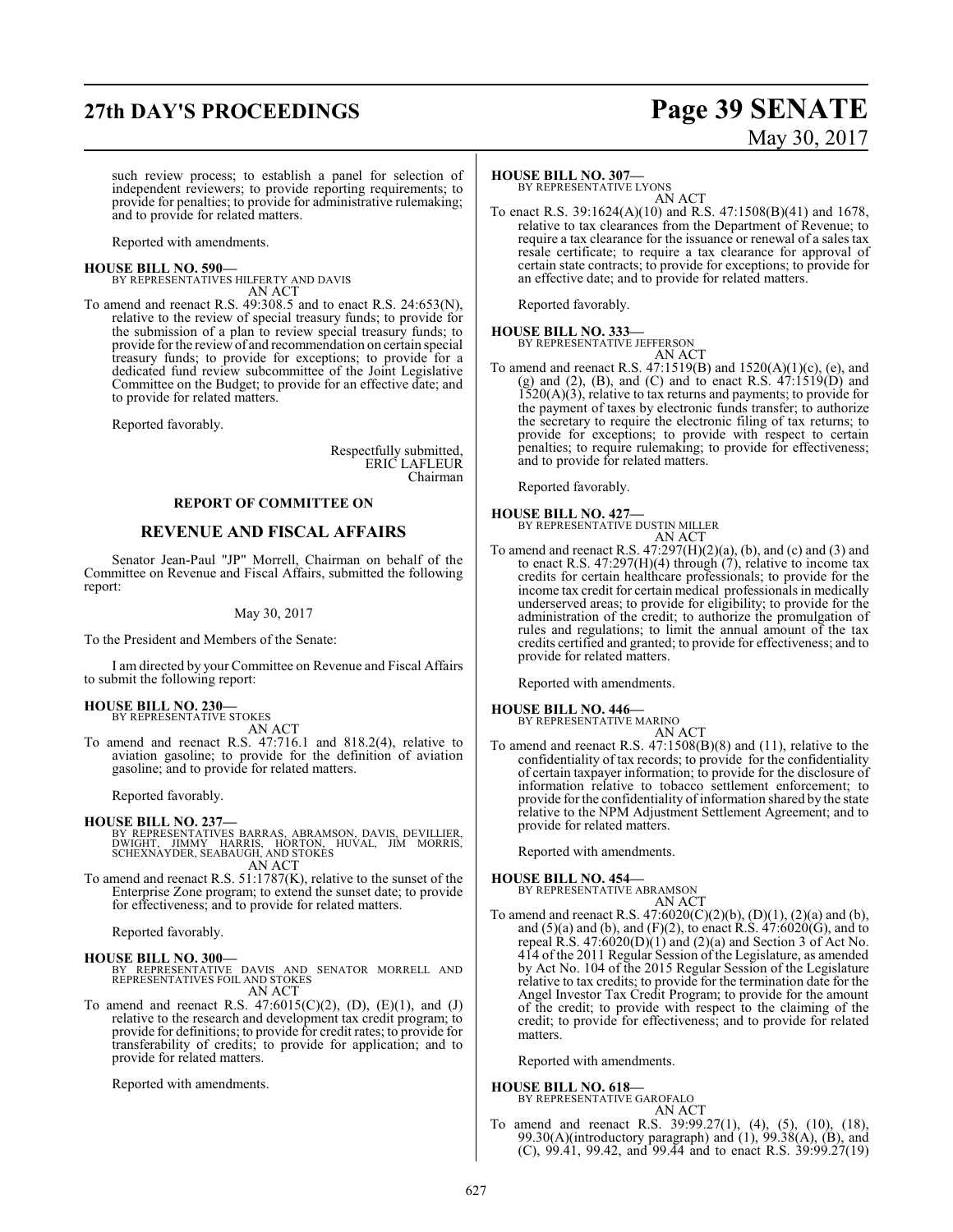through (28), relative to the Louisiana Coastal Protection and Restoration Financing Corporation; to authorize the financing, purchasing, owning, and managing payments from the Deepwater Horizon natural resource damage act and the Resources and Ecosystems Sustainability, Tourist Opportunities, and Revived Economies of the Gulf Coast States Act; to provide for terms and conditions associated with the financing, purchasing, owning, and managing; to direct the Louisiana State Law Institute to redesignate section numbers; and to provide for related matters.

Reported with amendments.

#### **HOUSE BILL NO. 629—**

BY REPRESENTATIVES ANDERS AND BROADWATER AN ACT

To amend and reenact R.S. 47:305.25(A)(3), relative to state sales and use tax exemptions; to provide for certain exemptions to the state sales and use tax; to provide for the definition of farm equipment to include polyroll tubing; to provide for effectiveness; and to provide for related matters.

Reported with amendments.

#### **HOUSE BILL NO. 640—**

BY REPRESENTATIVE STOKES

AN ACT To amend and reenact R.S. 47:6007(C)(1)(introductory paragraph), relative to income tax credits; to provide with respect to the motion picture production tax credit; to provide for when tax credits are earned; and to provide for related matters.

Reported with amendments.

Respectfully submitted, JEAN-PAUL "JP" MORRELL Chairman

#### **Privileged Report of the Committee on Senate and Governmental Affairs**

#### **ENROLLMENTS**

Senator Peterson, Chairman on behalf of the Committee on Senate and Governmental Affairs, submitted the following report:

#### May 30, 2017

To the President and Members of the Senate:

I am directed by your Committee on Senate and Governmental Affairs to submit the following report:

The following Senate Concurrent Resolutions have been properly enrolled:

SENATE CONCURRENT RESOLUTION NO. 112—<br>BY SENATORS LONG, ALARIO, ALLAIN, APPEL, BARROW, BISHOP, BOUDREAUX, CARTÉR, CHABERT, CLAITOR, COLOMB, CORTEZ,<br>DONAHUE, ERDEY, FANNIN, GATTI, HEWITT, JOHNS, LAFLEUR,<br>LAMBERT, LUNEAU, MA A CONCURRENT RESOLUTION

To commend and congratulate David Wayne Toms on being named to the 2017 Louisiana Sports Hall of Fame.

## **SENATE CONCURRENT RESOLUTION NO. 113—** BY SENATOR LONG AND REPRESENTATIVE STAGNI

A CONCURRENT RESOLUTION To commend and congratulate Edward Earl Reed Jr. on being named to the 2017 Louisiana Sports Hall of Fame.

## **Page 40 SENATE 27th DAY'S PROCEEDINGS**

### **SENATE CONCURRENT RESOLUTION NO. 114—**

BY SENATOR LONG AND REPRESENTATIVE HALL A CONCURRENT RESOLUTION

To commend Juan D'Vaughn Pierre on being named to the 2017 Louisiana Sports Hall of Fame.

## **SENATE CONCURRENT RESOLUTION NO. 115—** BY SENATOR ERDEY

A CONCURRENT RESOLUTION

To commend Hunter Plake on his many accomplishments and to congratulate him on his outstanding performance and participation on The Voice reality television series.

> Respectfully submitted, KAREN CARTER PETERSON Chairman

The foregoing Senate Concurrent Resolutions were signed by the President of the Senate.

#### **Message from the House**

#### **SIGNED HOUSE CONCURRENT RESOLUTIONS**

#### May 30, 2017

To the Honorable President and Members of the Senate:

I am directed to inform your honorable body that the Speaker of the House of Representatives has signed the following House Concurrent Resolutions:

#### **HOUSE CONCURRENT RESOLUTION NO. 46—** BY REPRESENTATIVE PEARSO

A CONCURRENT RESOLUTION

To authorize and direct the Louisiana State Law Institute to direct the printer of the Louisiana Revised Statutes to stop printing unconstitutional statutory language relative to the cash balance plan for some state retirement systems.

## **HOUSE CONCURRENT RESOLUTION NO. 85—** BY REPRESENTATIVE HOFFMANN

A CONCURRENT RESOLUTION To commend Louisiana Assisted Living Association for its achievements and to designate Tuesday, May 23, 2017, as Louisiana Assisted Living Association Day at the state capitol.

#### **HOUSE CONCURRENT RESOLUTION NO. 90—** BY REPRESENTATIVE HAZEL

A CONCURRENT RESOLUTION To commend Rapides Parish upon its declaration by the Governor's

Council on Physical Fitness and Sports as the Most Physically Fit Parish in the state.

**HOUSE CONCURRENT RESOLUTION NO. 91—**<br>BY REPRESENTATIVES BISHOP, COUSSAN, AND NANCY LANDRY<br>AND SENATOR CORTEZ A CONCURRENT RESOLUTION

To commend the Ascension Episcopal School on winning the 2017 Allstate Sugar Bowl/LHSAA Baseball State Tournament-Division IV.

**HOUSE CONCURRENT RESOLUTION NO. 92—**<br>BY REPRESENTATIVES BISHOP, COUSSAN, AND NANCY LANDRY<br>AND SENATOR CORTEZ A CONCURRENT RESOLUTION

To commend the Ascension Episcopal High School Girls' tennis team on winning the 2017 Allstate/LHSAA Girls Tennis State Championship-Division IV.

**HOUSE CONCURRENT RESOLUTION NO. 87—** BY REPRESENTATIVE HOFFMANN A CONCURRENT RESOLUTION

To commend the Home Care Association of Louisiana for its achievements and to designate Thursday, May 25, 2017, as Home Care Association of Louisiana Day at the state capitol.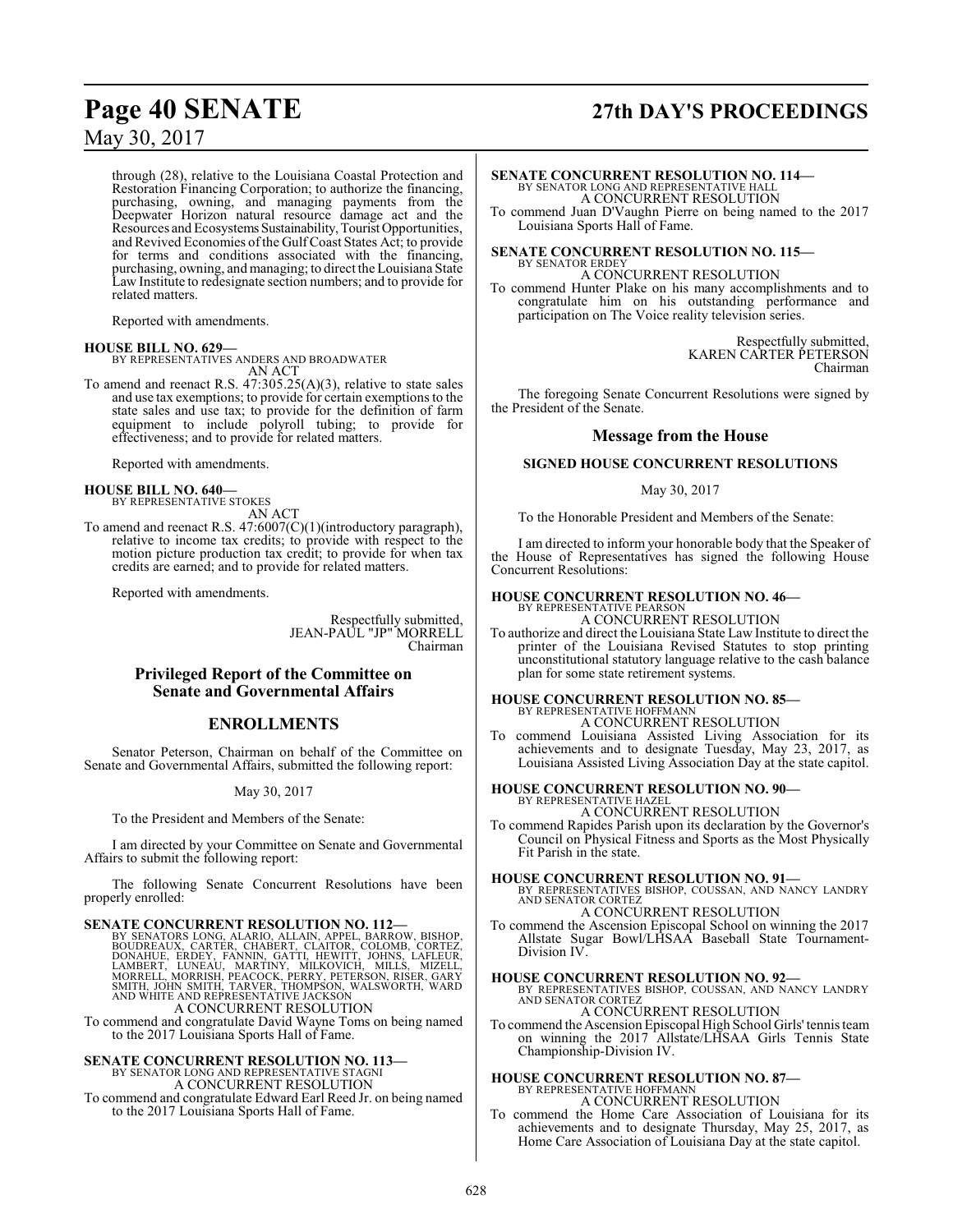## **27th DAY'S PROCEEDINGS Page 41 SENATE**

# May 30, 2017

#### **HOUSE CONCURRENT RESOLUTION NO. 94—**

BY REPRESENTATIVES PIERRE, BAGNERIS, BOUIE, CARPENTER,<br>GARY CARTER, COX, FRANKLIN, GAINES, GLOVER, HALL, JIMMY<br>HARRIS, HUNTER, JACKSON, JAMES, JEFFERSON, JENKINS, TERRY<br>LANDRY, LYONS, MARCELLE, DUSTIN MILLER, AND PRICE AND A CONCURRENT RESOLUTION

To recognize Friday, June 2, 2017, as National Gun Violence Awareness Day.

and asked that the President of the Senate affix his signature to the same.

> Respectfully submitted, ALFRED W. SPEER Clerk of the House of Representatives

The House Concurrent Resolutions contained herein were signed by the President of the Senate.

#### **Message from the House**

#### **SIGNED HOUSE BILLS AND JOINT RESOLUTIONS**

#### May 30, 2017

To the Honorable President and Members of the Senate:

I am directed to inform your honorable body that the Speaker of the House of Representatives has signed the following House Bills and Joint Resolutions:

**HOUSE BILL NO. 14—** BY REPRESENTATIVES FALCONER AND SCHRODER AN ACT

To enact R.S. 25:212.2, relative to the Madisonville branch library in St. Tammany Parish; to authorize the governing authority of St. Tammany Parish to name the library in honor of a living person; and to provide for related matters.

#### **HOUSE BILL NO. 111—**

BY REPRESENTATIVES BISHOP, GLOVER, AND THIBAUT AND SENATOR WALSWORTH

AN ACT

To enact R.S. 17:267 and 3996(B)(44), relative to required instruction; to require instruction in litter prevention and awareness for public school students in certain grades; to provide relative to materials used for such instruction; to require public school governing authorities to adopt rules and regulations to implement such instruction; and to provide for related matters.

### **HOUSE BILL NO. 182—** BY REPRESENTATIVE JIMMY HARRIS

AN ACT

To amend and reenact R.S. 33:9078(D) and (F)(2) and (4), relative to Orleans Parish; to provide relative to the Kenilworth Improvement District; to provide relative to the governing board of the district; to provide relative to the membership of the board; to provide relative to the parcel fee imposed within the district; to provide relative to the maximum rate, expiration, and renewal of the fee; and to provide for related matters.

### **HOUSE BILL NO. 191—** BY REPRESENTATIVE GUINN

AN ACT

To amend and reenact R.S. 47:463.46(Section Heading) and (C)(2) and R.S.  $56:10(B)(6)(b)(ii)$  and  $(10)$ , relative to the Quail Unlimited prestige license plate; to rename the "Quail Unlimited" prestige license plate; and to provide for related matters.

#### **HOUSE BILL NO. 200—**

BY REPRESENTATIVE FALCONER AN ACT

To amend and reenact Section 3 of Act No. 164 of the 1984 Regular Session of the Legislature, relative to the city of Mandeville; to provide relative to the municipal police civil service system; to provide relative to the personnel director responsible for the administration of such system; to provide relative to the appointment of such director; and to provide for related matters.

### **HOUSE BILL NO. 329—** BY REPRESENTATIVE BAGNERIS

AN ACT

To amend and reenact R.S. 33:9077(D) and  $(F)(5)(b)$ , relative to Orleans Parish; to provide relative to the Lake Barrington Subdivision Improvement District; to provide relative to the governing board of the district; to provide relative to the membership of the board; to provide relative to the special taxes and fees levied within the district; to provide relative to the renewal of such taxes and fees; and to provide for related matters.

**HOUSE BILL NO. 452—**<br>BY REPRESENTATIVES ABRAMSON, ANDERS, ARMES, BAGNERIS,<br>BILLIOT, CARMODY, STEVE CARTER, FOIL, GISCLAIR, LANCE<br>HARRIS, HORTON, JAY MORRIS, JIM MORRIS, STOKES, TALBOT,<br>THOMAS, AND WHITE AND SENATOR WALSWO

To amend and reenact R.S. 17:437.1(B) and to enact R.S. 17:3996(B)(13), relative to training for certain school employees; to make requirement for in-service training in suicide prevention applicable to nonpublic and charter school personnel; and to provide for related matters.

### **HOUSE BILL NO. 487—** BY REPRESENTATIVE TERRY LANDRY

AN ACT

To amend and reenact R.S. 32:410.1(A), (B), (C), (D), and (E) and to enact R.S. 14:70.7(D), relative to fictitious, fraudulent, or facsimile identification documents; to prohibit novelty, unofficial, or fraudulent credentials intended to simulate certain identification credentials issued by governmental entities; to clarify unacceptable defenses for violations of this prohibition; to provide for penalties; and to provide for related matters.

#### **HOUSE BILL NO. 540—**

BY REPRESENTATIVE DEVILLIER

AN ACT To enact R.S. 33:423.27, relative to the Eunice police department; to provide that the board of aldermen may authorize the police chief to appoint, discipline, and discharge police personnel; and to provide for related matters.

and asked that the President of the Senate affix his signature to the same.

> Respectfully submitted, ALFRED W. SPEER Clerk of the House of Representatives

The House Bills and Joint Resolutions contained herein were signed by the President of the Senate.

#### **ATTENDANCE ROLL CALL**

#### PRESENT

Mr. President Fannin Morrish<br>Allain Gatti Peacock Allain Gatti Peacock Appel Hewitt<br>Barrow Johns Bishop LaFleur Riser<br>Boudreaux Lambert Smith, G. Boudreaux Lambert Lambert School Lambert School Lambert School Lambert School Lambert School Lambert School Lambert School Lambert School Lambert School Lambert School Lambert School Lambert School Lambert School Lambert S Carter Long Smith, J. Chabert Luneau<br>Claitor Martiny

Johns Peterson<br>LaFleur Riser Thompson